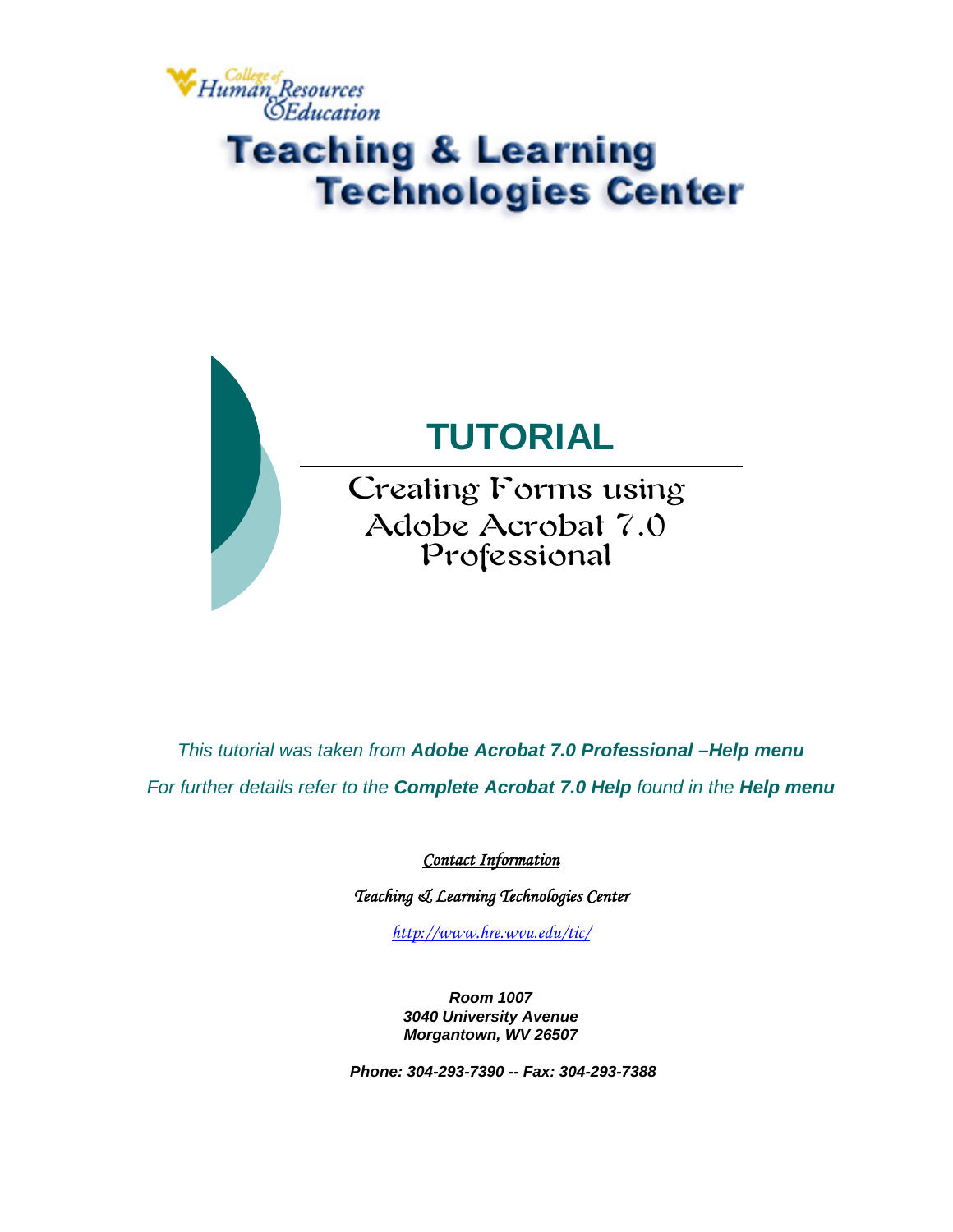

# **About Adobe PDF forms**

An Adobe PDF form is an electronic-based document that can collect data from a user and then send that data via email or the web. A PDF form can contain static or interactive form fields; interactive form fields let the user fill in the form using his or her computer, while static form fields must be printed and filled in by hand. Users who fill in a PDF form that contains interactive form fields using Adobe Acrobat Professional or Adobe Acrobat Standard can save their form data along with the PDF form; Adobe Reader users can save only a blank copy of the PDF form, unless the form author added special usage rights to the PDF form.

It's easy to create electronic PDF forms using Adobe Designer or Adobe Acrobat Professional. You can design and create an entirely new form, or you can quickly convert your existing paper and electronic forms to PDF and then add PDF form fields.

There are three types of Adobe PDF forms:

- Fill-and-print PDF forms are typically digital presentations of paper forms. Fill-and-print forms may contain interactive form fields or static form fields; either way, the user must manually deliver the form, such as via postal mail or fax machine.
- Submit-by-email PDF forms contain a button that either extracts the form data from the PDF form and attaches that data to an email message or attaches the filled-in PDF form to an email message.
- Submit on-line PDF forms contain a button that sends the form data to an online repository, such as a database.

### **Related Subtopics:**

[Elements of an Adobe Acrobat PDF form](#page-2-0) [Guidelines for creating a new form in Adobe Acrobat Professional](#page-3-0)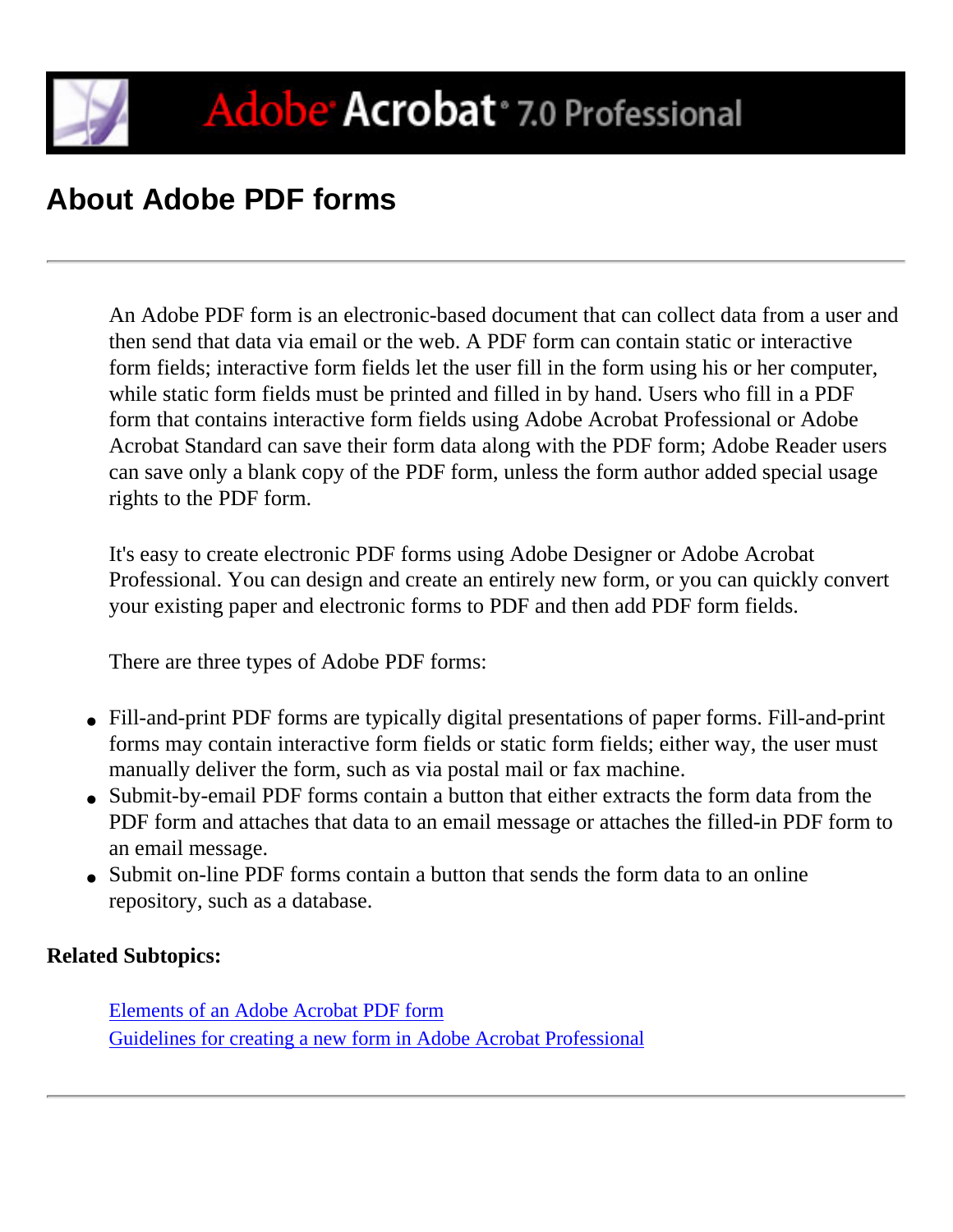<span id="page-2-0"></span>

## **Elements of an Adobe Acrobat PDF form**

A PDF form created by Acrobat Professional can contain the following form elements:

#### **Button**

Can specify an action, such as opening a file, playing a sound, or submitting data to a web server.

### **Check boxes**

Present a group of choices from which you can typically select one or more items.

### **Combo box**

Presents a list of items in a pop-up menu for you to choose from or lets you enter your own values.

### **Digital signature field**

Lets you electronically sign a PDF document with a digital signature.

#### **Document Message Bar**

Displays information about the PDF form and can display tools and options.

### **List box**

Displays an entire list of options that you can scroll through and from which you may be able to select more than one item.

#### **Radio buttons**

Present a group of choices from which you can typically select only one item.

### **Text field**

Lets you fill in text such as name, address, and phone number.

| This form contains an email submit button. Clicking this button will<br>email the information typed into the form, but not the form itself. | $F$ Print Form | $\Box_{\mathbb{R}}$ p |
|---------------------------------------------------------------------------------------------------------------------------------------------|----------------|-----------------------|
|                                                                                                                                             |                |                       |



Adobe Acrobat PDF form **A**. Combo box **B**. Digital signature field **C**. Text boxes **D**. Forms Document Message Bar **E**. Check boxes **F.** Radio buttons **G.** List box **H.** Buttons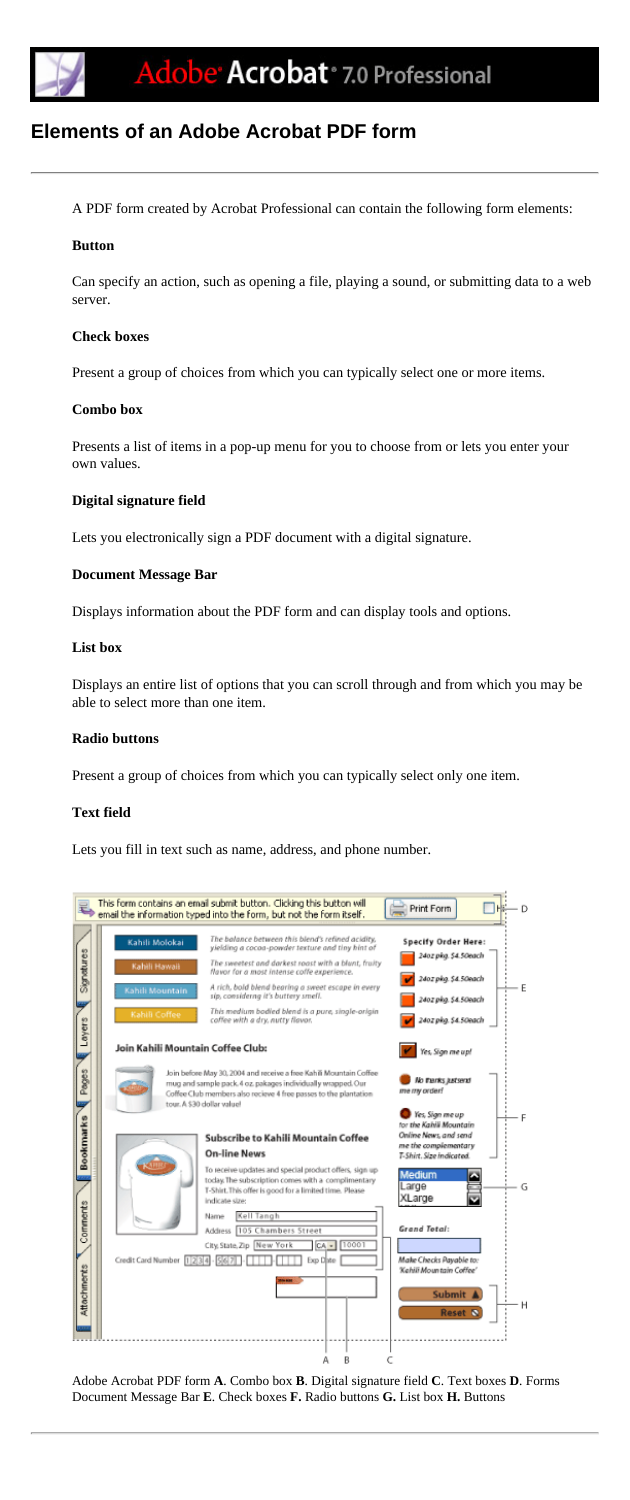<span id="page-3-0"></span>

### **Guidelines for creating a new form in Adobe Acrobat Professional**

To design a form from scratch, follow these general steps:

- Define the form data you need to collect. Your data requirements determine the types of form fields to add to the form.
- Design the form based on usability and visual appeal. Study examples of related forms, and sketch out the form on paper.
- Determine the size of the form. Make sure that the page size you pick works well on a typical computer screen, 800 x 600 resolution. If your form will be printed, you may want to break it up into multiple pages.
- Lay out the static parts of the form, such as text, rectangles, text labels, and images, in an application such as Adobe Illustrator, Adobe InDesign, or Microsoft Word. (Alternatively, you can create your entire form in Adobe Designer, which lets you lay out static parts in addition to interactive and dynamic form elements. See [Using Adobe Designer to create](#page-5-0)  [forms \(Windows\)](#page-5-0).)
- Convert the document to PDF and add the form fields in Acrobat Professional. (For the most feature-rich form creation tools, use Adobe Designer (Windows only) instead. See [Using Adobe Designer to create forms \(Windows\)](#page-5-0).)

 To make sure that your form appears the same way to viewers as it does on your monitor, choose web-safe RGB colors and embed fonts when you create the PDF file.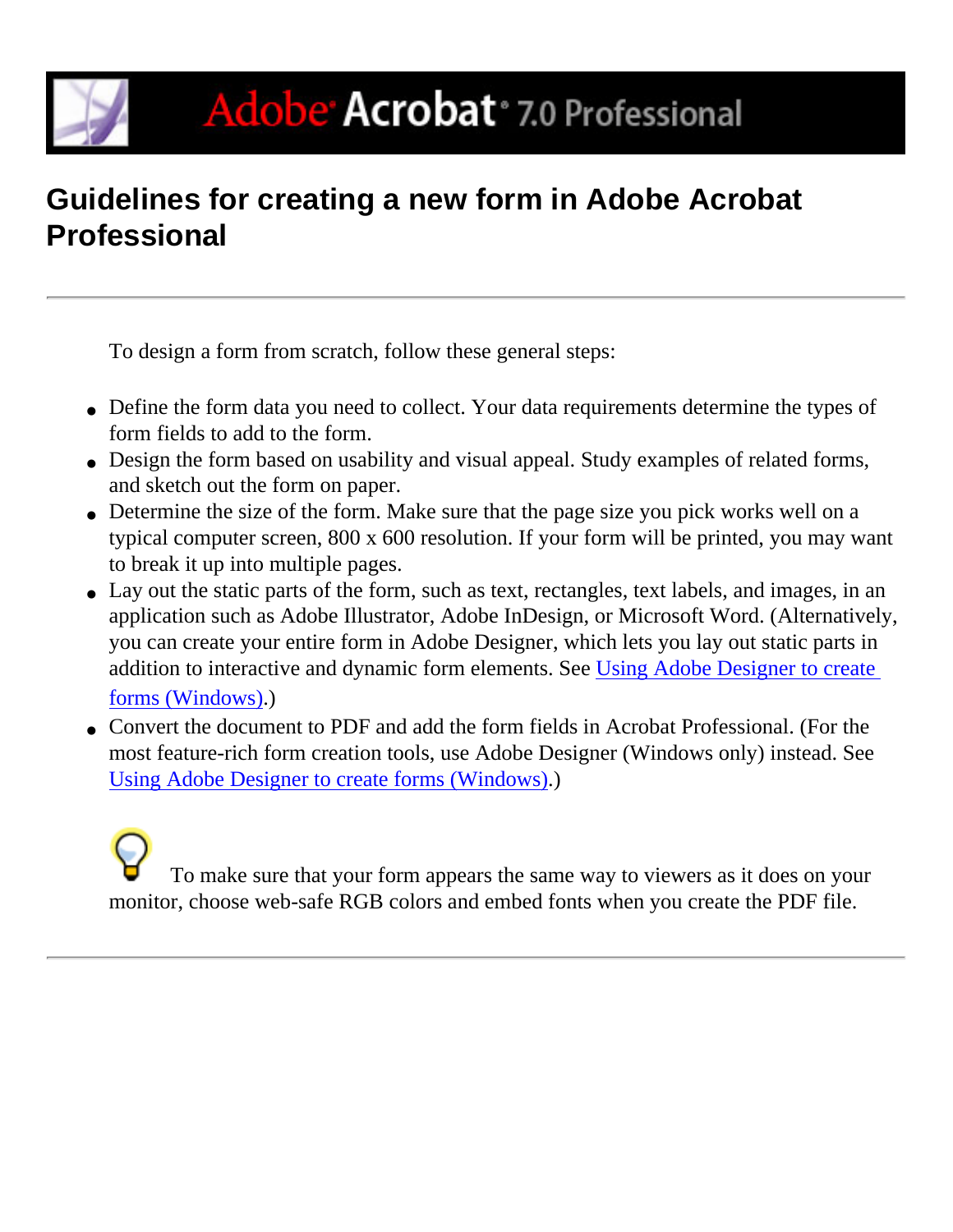<span id="page-4-1"></span>

# **Setting Forms preferences**

To control various aspects of your interaction with form fields, use the Forms preferences.

**Note:** These preferences aren't saved with a PDF form. The Forms preferences affect only how Acrobat handles forms that you open.

### **To set Forms preferences:**

- 1. Choose Edit > Preferences (Windows) or Acrobat > Preferences (Mac OS), and select Forms on the left.
- <span id="page-4-0"></span>2. To set the General forms preferences, select any of the following:
- To automatically perform all field calculations upon user entry, select Automatically Calculate Field Values.
- To display which form field currently has the focus, select Show Focus Rectangle.
- To retain forms data in the Internet browser, select Keep Forms Data Temporarily Available On Disk.
- $\bullet$  To display a plus sign  $(+)$  indicating when text fields exceed the bounds specified when the fields were created, select Show Text Field Overflow Indicator.
- To hide the forms document message bar by default whenever a PDF form is opened in Adobe Reader, select that option.
- To display the appearance of a form field when creating or editing forms, select Show Field Preview When Creating Or Editing Form Fields.
- 3. To set the Highlight Color forms preferences, do any of the following:
- To display a black outline around a form field when you place the pointer over that form field, select Show Border Hover Color For Fields.
- If you want to change the color that appears in the background of all form fields when you select Highlight Fields in a PDF form's Document Message Bar, click the Fields Highlight Color button to select a color.
- To display a particular color border around form fields that the form creator has made required, click the button next to Required Fields Highlight Color, and select a color. The color appears in required form fields only after you attempt to submit the form.

For information on using the Auto-Complete preferences, see Completing fields [automatically](#page-45-0).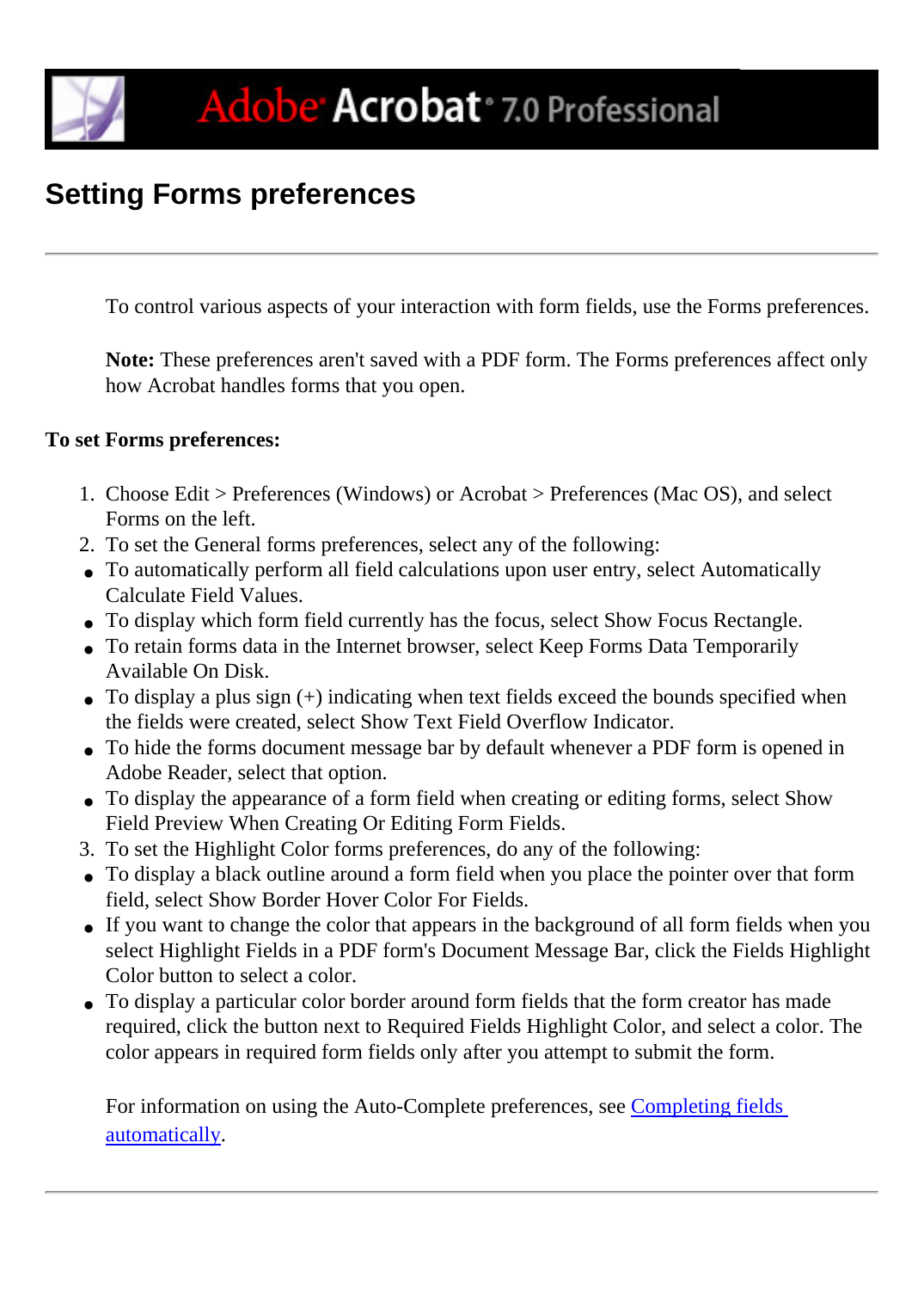<span id="page-5-0"></span>

# **Using Adobe Designer to create forms (Windows)**

Adobe Designer is an application that comes with Adobe Acrobat Professional for Windows and can also be purchased separately. Designer lets you lay out a form from scratch, use a form template, or create a fillable and interactive form based on a nonfillable form. More advanced features in Designer let you use scripting objects, integrate a form with a data source, and create dynamic forms. Users can fill in a PDF form created with Adobe Designer if they have Adobe Acrobat Standard 7.0, Adobe Acrobat Professional 7.0, or Adobe Reader 7.0.

**Note:** PDF form fields that were created in Acrobat Professional can be modified in Designer, but PDF form fields that were created in Designer can't be modified in Acrobat Professional.

### **Related Subtopics:**

[About Adobe Designer \(Windows\)](#page-6-0) [Starting Adobe Designer \(Windows\)](#page-7-0)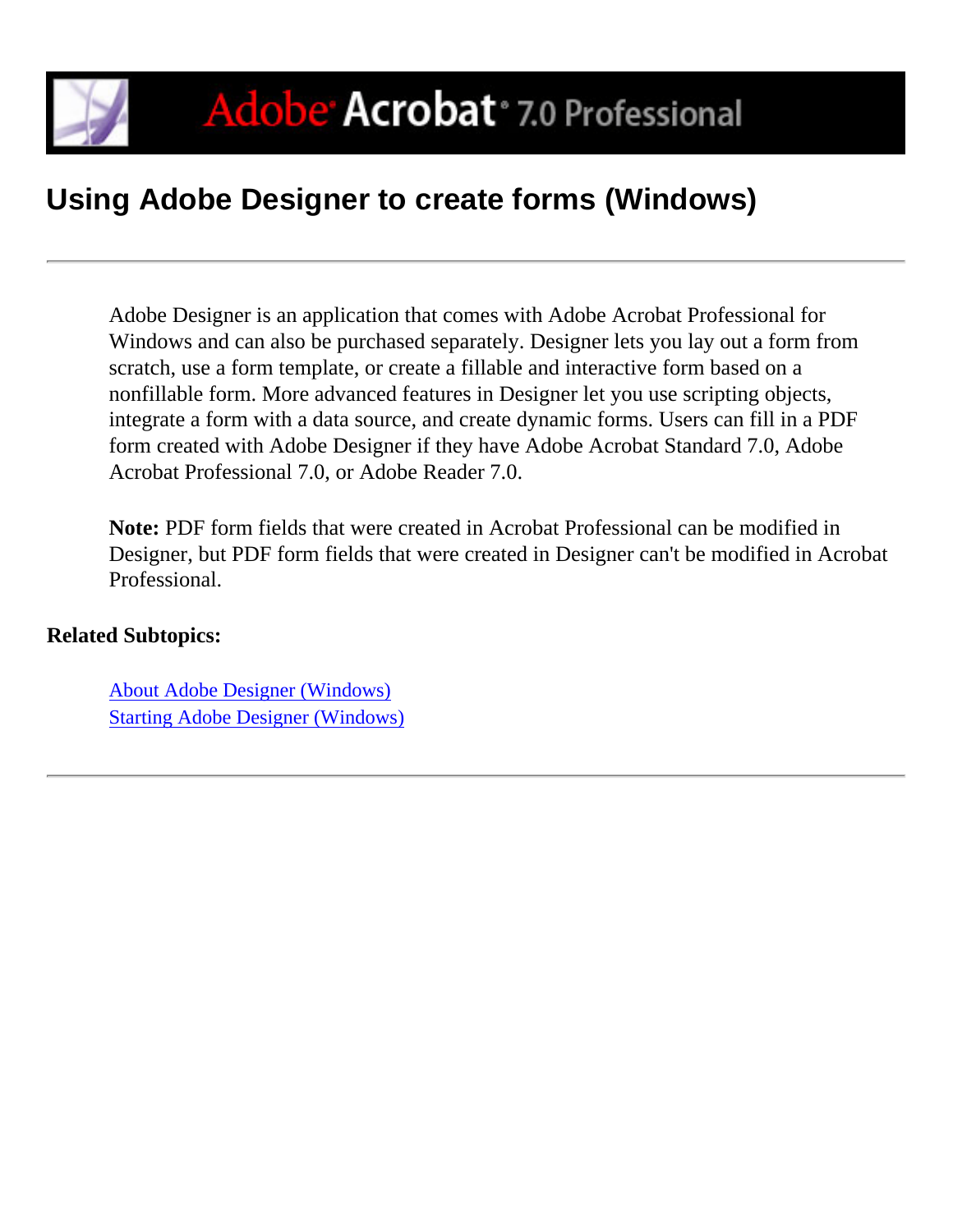<span id="page-6-0"></span>

# **About Adobe Designer (Windows)**

Adobe Designer simplifies the creation of form designs for deployment as Adobe PDF or HTML forms. Using Designer, you can drag images and form objects, such as list boxes, drop-down lists, and buttons, onto a blank form. You can design a form, define its logic, modify it to match paper counterparts or meet strict legislative requirements, and then preview and test the form using Designer before deploying it.

Form authors can also use Designer to build and maintain data-capture solutions that read from, validate against, and update corporate data sources. With Designer, you can integrate PDF forms into existing workflows by binding forms to XML schemas, XML sample data files, databases, and web services.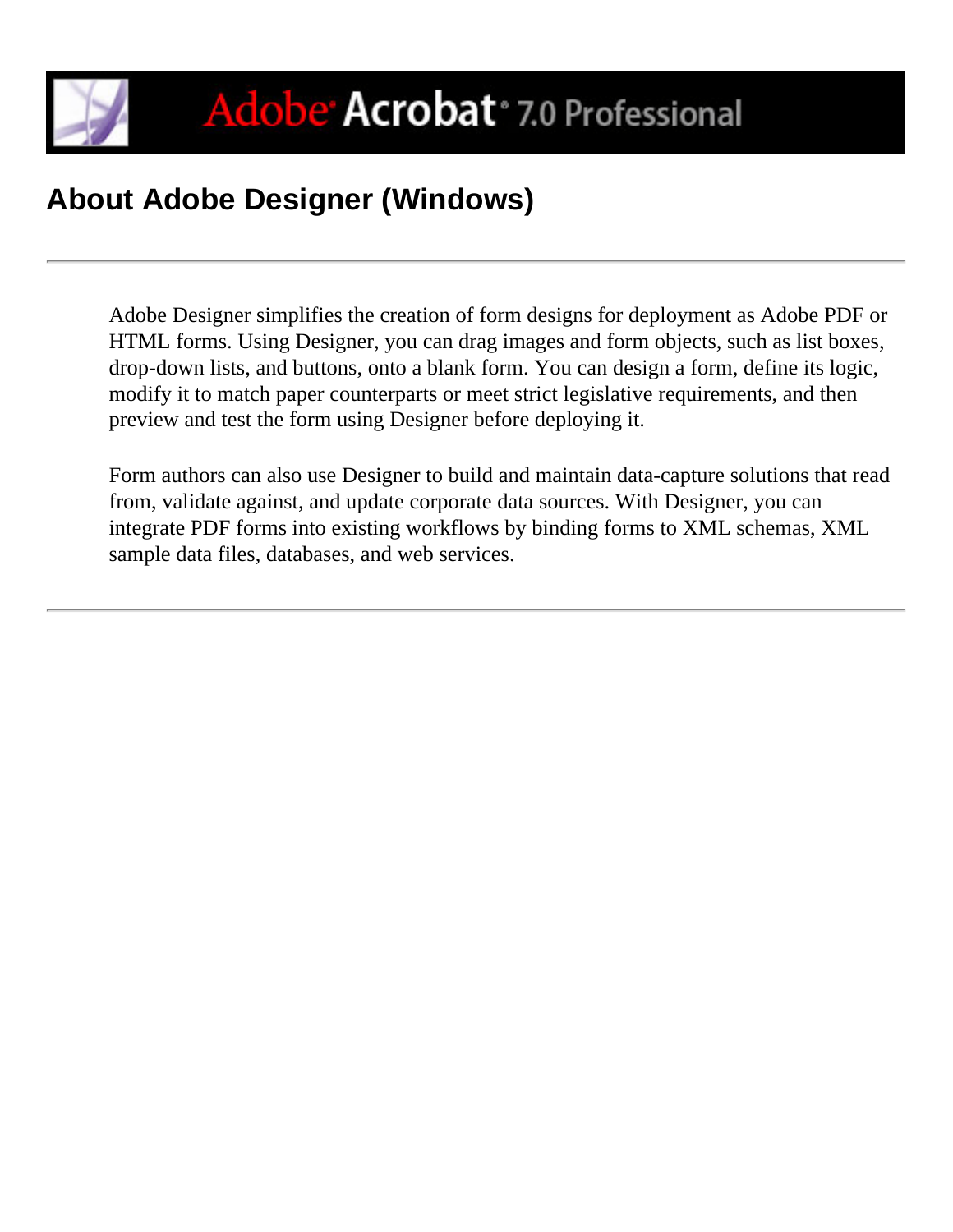<span id="page-7-0"></span>

# **Starting Adobe Designer (Windows)**

You can start the Adobe Designer application from within Adobe Acrobat Professional while initiating a forms-related task to perform in Designer or start Designer as you would any other stand-alone application on your computer. (For complete information on using Adobe Designer, choose Help > Adobe Designer Help in Adobe Designer.)

**Note:** Acrobat comments and file attachments in a PDF document aren't included in the PDF document copy that is opened in Designer.

#### **To start Designer outside Acrobat:**

Click the Windows Start button, and choose either All Programs > Adobe Designer or Programs > Adobe Designer 7.0.

 You can also start Designer while initiating a form-related task for a particular PDF document, such as converting a static form to an interactive form. Just choose the command for the task from the Form Tasks menu in the Tasks toolbar or the Advanced > Forms submenu.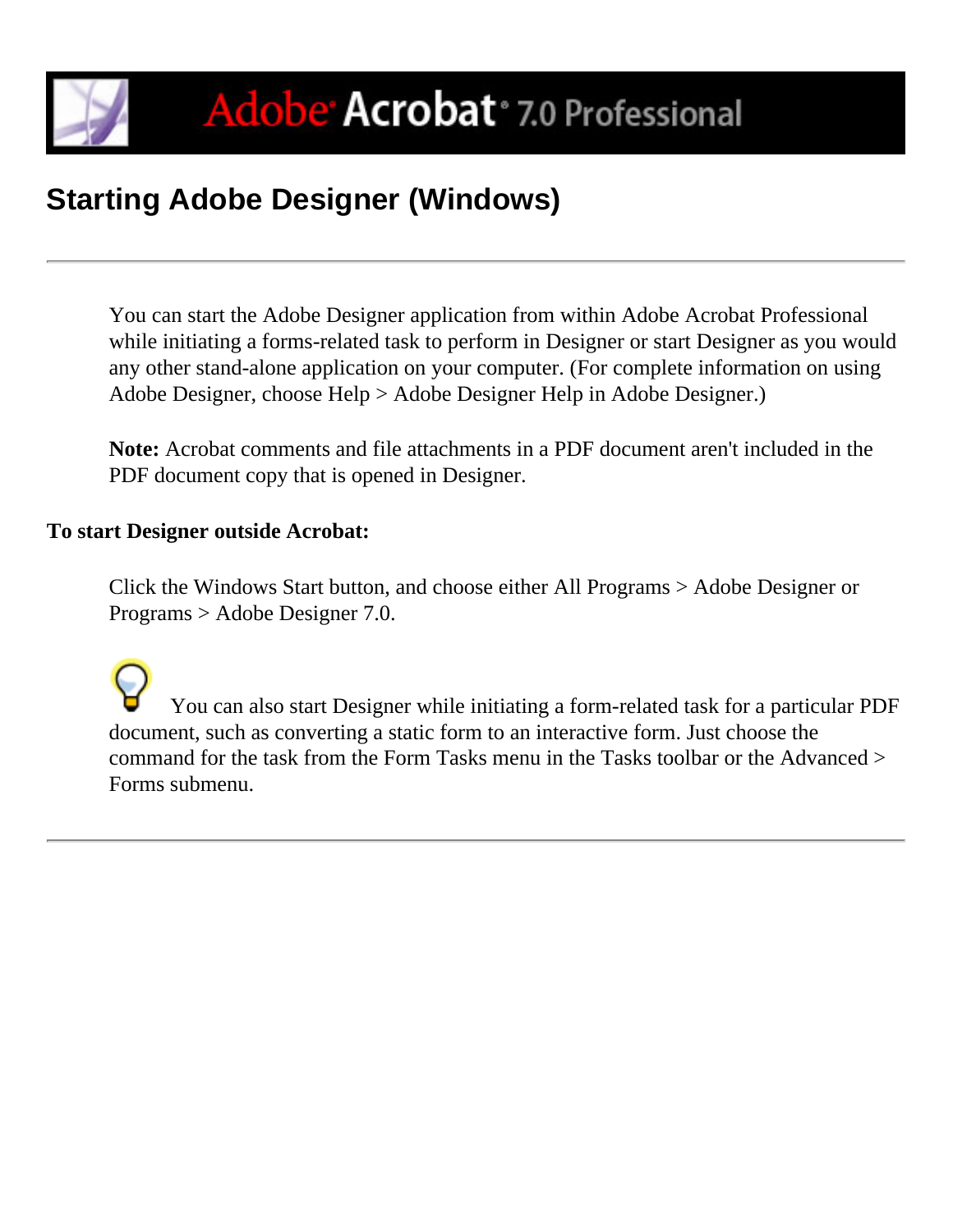

# **Making a form fillable**

You can add interactive form fields to a PDF document by using the extensive form tools in Adobe Designer (Windows) or the basic form tools in Acrobat Professional. If you want the most feature-rich form creation tools, have more advanced form needs, or have forms critical to your business, use Adobe Designer. (See [Starting Adobe Designer](#page-7-0)  [\(Windows\).](#page-7-0))

### **To start Designer using Acrobat and edit a PDF document:**

- 1. Open the PDF document in Acrobat.
- 2. Choose Advanced > Forms > Open Form In Adobe Designer.

#### **Related Subtopics:**

[Creating PDF forms from existing paper forms](#page-9-0)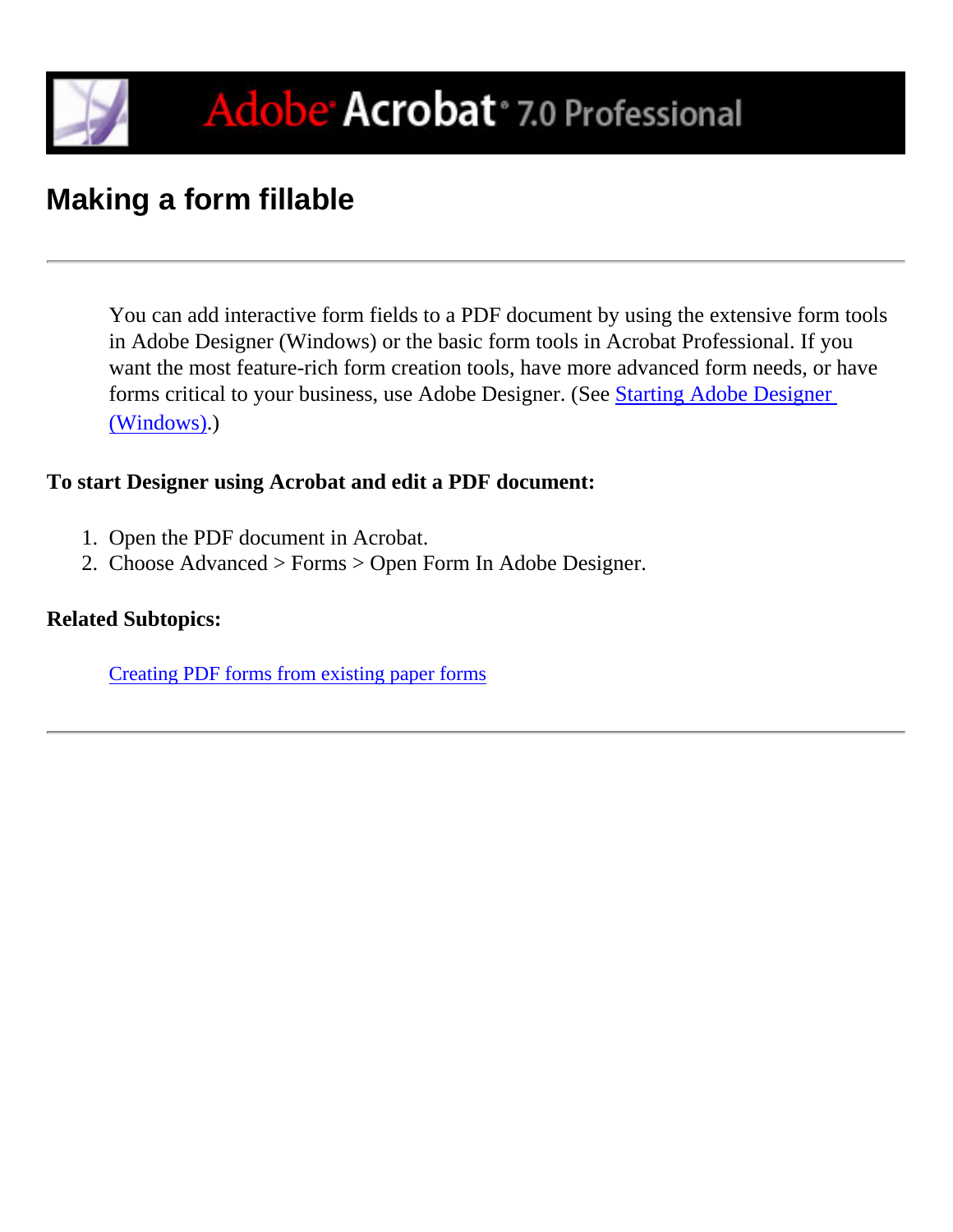<span id="page-9-0"></span>

# **Creating PDF forms from existing paper forms**

Creating an Adobe PDF form from an existing form lets you maintain your organization's corporate identity and branding while saving you the effort of re-creating the form. To use an existing paper form, you can scan the paper form directly into Acrobat or you can scan the paper form and convert it to PDF using another application (see [Creating Adobe PDF](file:///040928/help/Pro/ToSpider/1_6_2_0.html) [files from other applications](file:///040928/help/Pro/ToSpider/1_6_2_0.html)). Once your form is converted, you can either use Adobe Designer or the forms tools in Acrobat to make the static form fields interactive.

### **To start Designer using Acrobat and create an interactive copy of a static PDF form:**

- 1. Open the static PDF form in Acrobat.
- 2. Choose Make Form Fillable from the Form Tasks pop-up menu in the Tasks toolbar. If your PDF form contains unsaved changes, click Save in the Adobe Acrobat dialog box.
- 3. Click OK.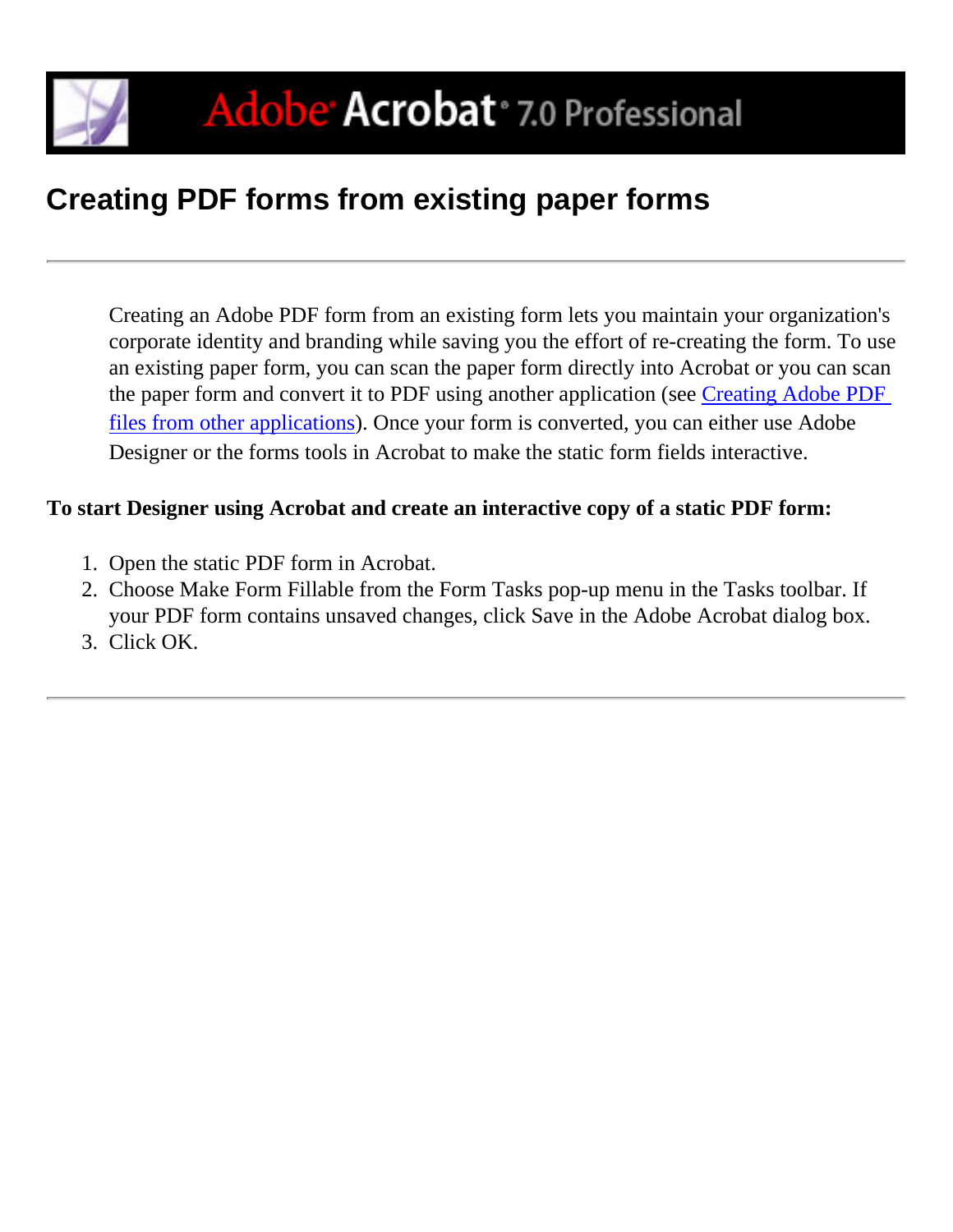

# <span id="page-10-0"></span>**Creating forms from scratch**

Adobe Designer is a client-based point-and-click graphical form design tool that simplifies the creation of form designs for deployment as Adobe PDF or HTML forms. Designer lets you create a new blank form or create a new form from a template. You also have the option to explore sample forms. Using Designer, form authors can drag and drop images and other objects, such as list boxes, drop-down lists, and command buttons, onto their forms. They can design a form, define its logic, modify it to match paper counterparts or meet strict legislative requirements, and then preview the form before deploying it.

Acrobat also offers several features that simplify the process of putting together an entire form but has less form-authoring features and abilities than Designer. With Acrobat you can precisely place and align form fields on a page using grids, guides, and rulers. For details, see [Using layout tools.](file:///040928/help/Pro/ToSpider/1_4_6_0.html)

### **To start Designer using Acrobat and create a new blank form:**

- 1. Choose Create New Form from the Forms pop-up menu in the Tasks toolbar.
- 2. Click OK in the Create New Form dialog box.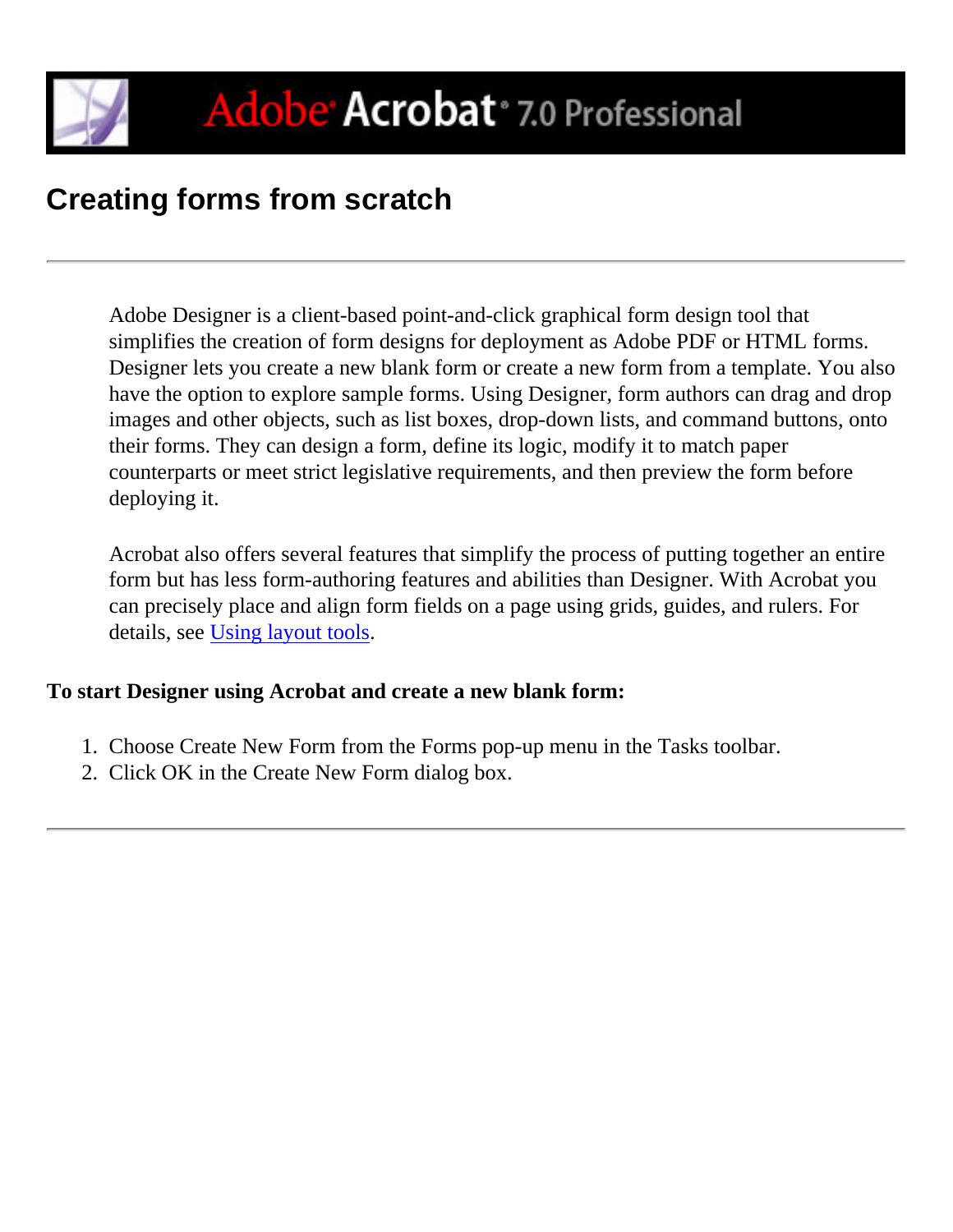<span id="page-11-0"></span>

## **Creating and editing form fields**

If you've already created a PDF form with the Acrobat form tools, but want to take advantage of the extensive form tools in Designer, you can use Designer to import the PDF form or you can use the Edit Fillable Form command in Acrobat to start the import process.

The more limited form features in Acrobat let you create a form field by choosing one of the form tools, defining the area of the field on the Adobe PDF document page, and naming the field. For each field type, you can set a variety of options through the form field Properties dialog box. (See[Setting Forms preferences.](#page-4-0))

**Note:** Adobe Designer can edit form fields that you created with Acrobat, but Acrobat can't edit form fields that you created with Designer.

- 1. Choose Tools > Advanced Editing > Show Forms Toolbar.
- 2. On the Forms toolbar, select a forms tool.
- 3. Do one of the following:
- Drag the cross-hair pointer to create a form field of the required size.
- Double-click the page to create a form field using the default size.

### **To start Designer using Acrobat and edit an interactive PDF form:**

- 1. Open the interactive PDF form in Acrobat.
- 2. Choose Edit Fillable Form from the Forms pop-up menu in the Tasks toolbar.
- 3. Do one of the following, according to the dialog box that appears:
- In the Edit Fillable Form dialog box, select Adobe Designer and click OK. If your PDF form contains unsaved changes, click Save in the Adobe Acrobat dialog box. Click OK in the Edit Form In Adobe Designer dialog box. A copy of your form opens in Designer.
- In the Edit XML Form In Adobe Designer dialog box, click OK. If your PDF form contains unsaved changes, you first need to click Save in the Adobe Acrobat dialog box.

For more information on using Designer, see Designer Help.

### **To create a form field in Acrobat:**

**Note:** You cannot create a form field on top of a comment.

4. In the [form field name] Properties dialog box, set the form field's property options, and then click Close. (For more information on setting the form field properties, see [Setting](#page-16-0)  [Acrobat form field properties](#page-16-0).)



 To add form fields to a PDF document's tags tree at the same time that you create the form fields in Acrobat, make sure that Tag Annotations is selected in the Options menu of the Tags tab. Select the item in the tags tree that should be the parent of the form field you are about to create, and create the form field. (To add existing form fields to the tags tree, see [Advanced Tools for Correcting Tagging Errors](file:///040928/help/Pro/ToSpider/1_27_0_0.html).)

#### **Related Subtopics:**

[Editing or deleting form fields in Acrobat](#page-12-0) [Selecting form fields](#page-13-0) [Duplicating form fields](#page-14-0) [Creating multiple form fields with Acrobat](#page-15-0)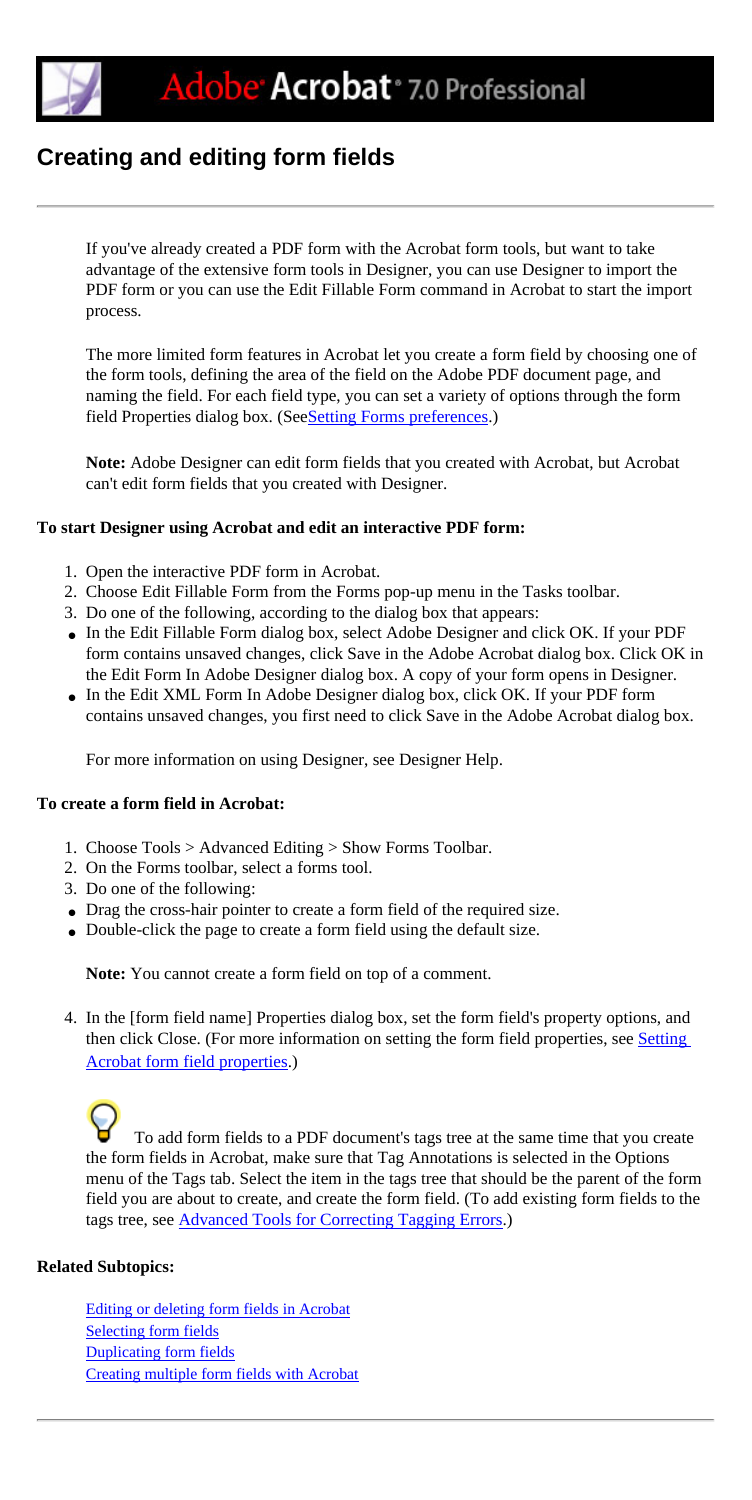<span id="page-12-1"></span><span id="page-12-0"></span>Adobe' Acrobat<sup>®</sup> 7.0 Professional

# **Editing or deleting form fields in Acrobat**

You can edit the properties of, resize, or delete a single form field or multiple form fields simultaneously.

### **To resize one or more form fields:**

- 1. Select the form fields you want to resize. (See [Selecting form fields.](#page-13-1))
- 2. Do one of the following:
- To resize the fields by dragging, select the form tool that was used to create the form field, and then drag any border handle on the field. Press Shift to maintain the current aspect ratio of the form field.
- To resize the fields by 1 pixel, press Ctrl+Arrow key (Windows) or Command+Arrow key (Mac OS); to resize the fields by 10 pixels, press Ctrl+Shift+Arrow key (Windows) or Command+Shift+Arrow key (Mac OS).
- To resize all form fields in the form to the width, height, or both dimensions of a particular form field, make sure that all form fields are selected; then right-click (Windows) or Control-click (Mac OS) over the form field that has the dimension you want and choose Height, Width, or Both from the Size menu.

- 1. Select the form fields you want to delete. (See [Selecting form fields](#page-13-1).)
- 2. Press Delete, or choose Edit > Delete.

- 3. Click the General tab, and specify the following properties:
- Enter a name, tool tip text, and other general properties. (For information on the Tooltip option, see [Making Adobe PDF forms accessible](#page-36-0).)
- Select the Read Only option to prevent the field from being modified by the user.

#### **To delete one or more form fields:**

### **To modify form field properties:**

- 1. Select the form fields you want to edit. (See [Selecting form fields](#page-13-1).)
- 2. Open the Properties dialog box using one of the following methods:
- Double-click a selected form field.
- Click the More button on the Properties toolbar.

 The Properties toolbar contains only those settings that are most commonly changed. To view the complete set of properties in the Properties dialog box, click the More button.

 To avoid accidental changes to the form field, select Locked in the lower left corner of the Properties dialog box.

- 4. Click the Appearance tab, and then specify the appearance properties. The appearance properties determine how the form field looks on the page. Remember, if you select a background color, you won't be able to see through to any images behind the form field.
- 5. Click the Actions tab, and specify any actions that you want to associate with the form field, such as jumping to a specific page or playing a media clip. (See [Using actions for](file:///040928/help/Pro/ToSpider/1_30_5_0.html) [special effects.](file:///040928/help/Pro/ToSpider/1_30_5_0.html))

Specify the remaining properties for your form field type, and click Close. For details, see [Setting Acrobat form field properties.](#page-16-1)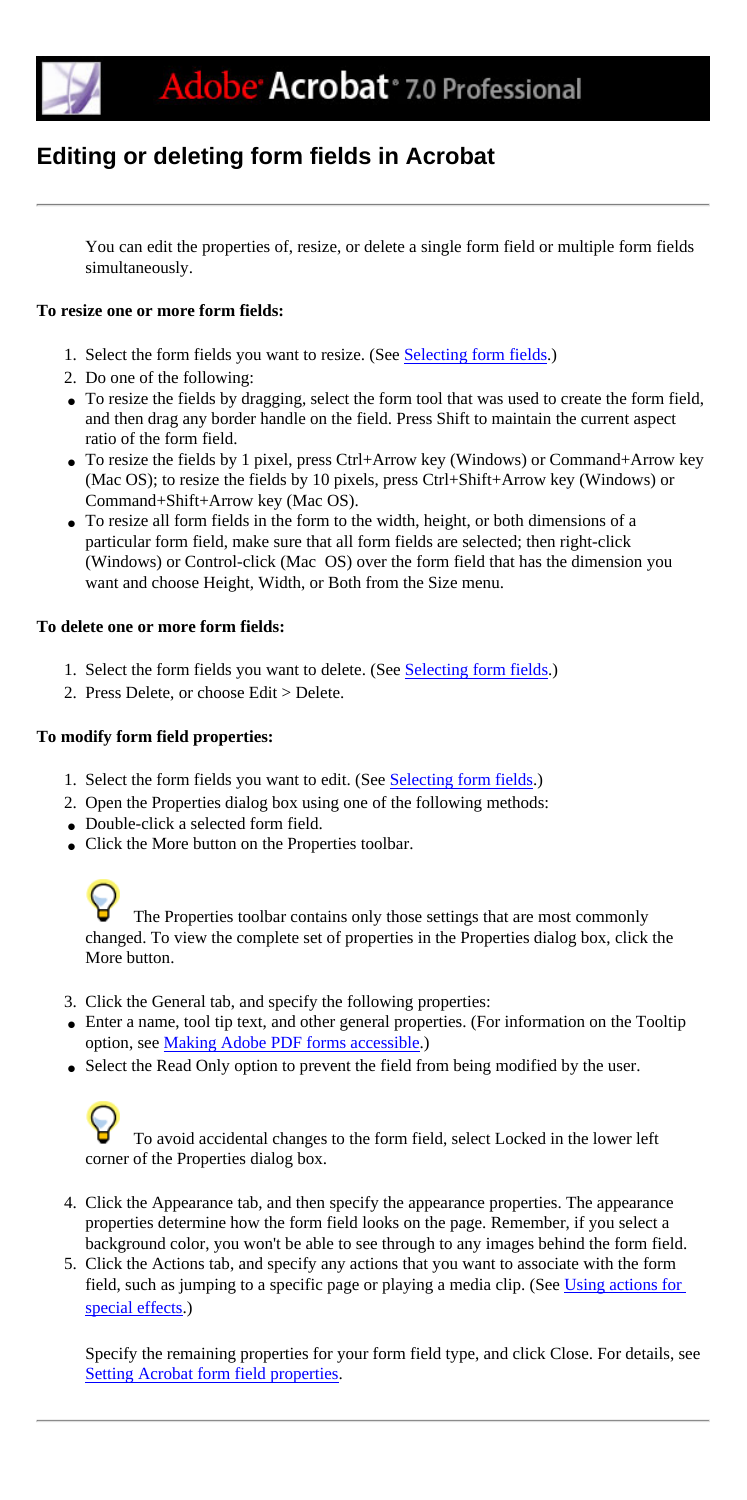

## **Selecting form fields**

You can select multiple form fields and then modify the appearance, size, and location of all of them at once. When you select multiple form fields, the last one you select is highlighted in red, and is designated as the anchor. The other form fields are highlighted in blue. If you use a marquee to select form fields, the form field that was created first is designated as the anchor. Any size or alignment changes you make to the selected form fields are made relative to the anchor form field.

If you select form fields that have different property values, some options in the Properties dialog box are not available. Changes to the available options are applied to all selected form fields. For example, if you select two text fields and one text field has Arial specified as the default font, and the other has Verdana, when you change the default font to Times New Roman, the font change is applied to both text fields.

### <span id="page-13-1"></span><span id="page-13-0"></span>**To select form fields:**

- 1. Do one of the following:
- In the Forms toolbar, select the forms tool you used to create the form field that you want to change.
- Choose Tools > Advanced Editing > Select Object tool.
- 2. To select a single form field, click it. To select multiple form fields, do one of the following:
- Ctrl-click (Windows) or Option-click (Mac OS) each form field.
- Ctrl-drag (Windows) or Option-drag (Mac OS) a selection marquee around the form fields. If you are using a forms tool, only form fields of the same type are selected; for example, if the Button tool is selected, only button form fields are selected. If you are using the Select Object tool, all types of form fields within the marquee are selected.
- To add a range of form fields to a selection, click a form field, and then Shift-click another form field. All form fields between the two form fields are selected.
- Choose Edit  $>$  Select All.

To remove a form field from a selection, Ctrl-click (Windows) or Option-click (Mac OS) inside the form field. To deselect an entire selection, click outside a form field. If you remove the anchor form field from a selection, the form field located in the top left position of the selection becomes the new anchor form field.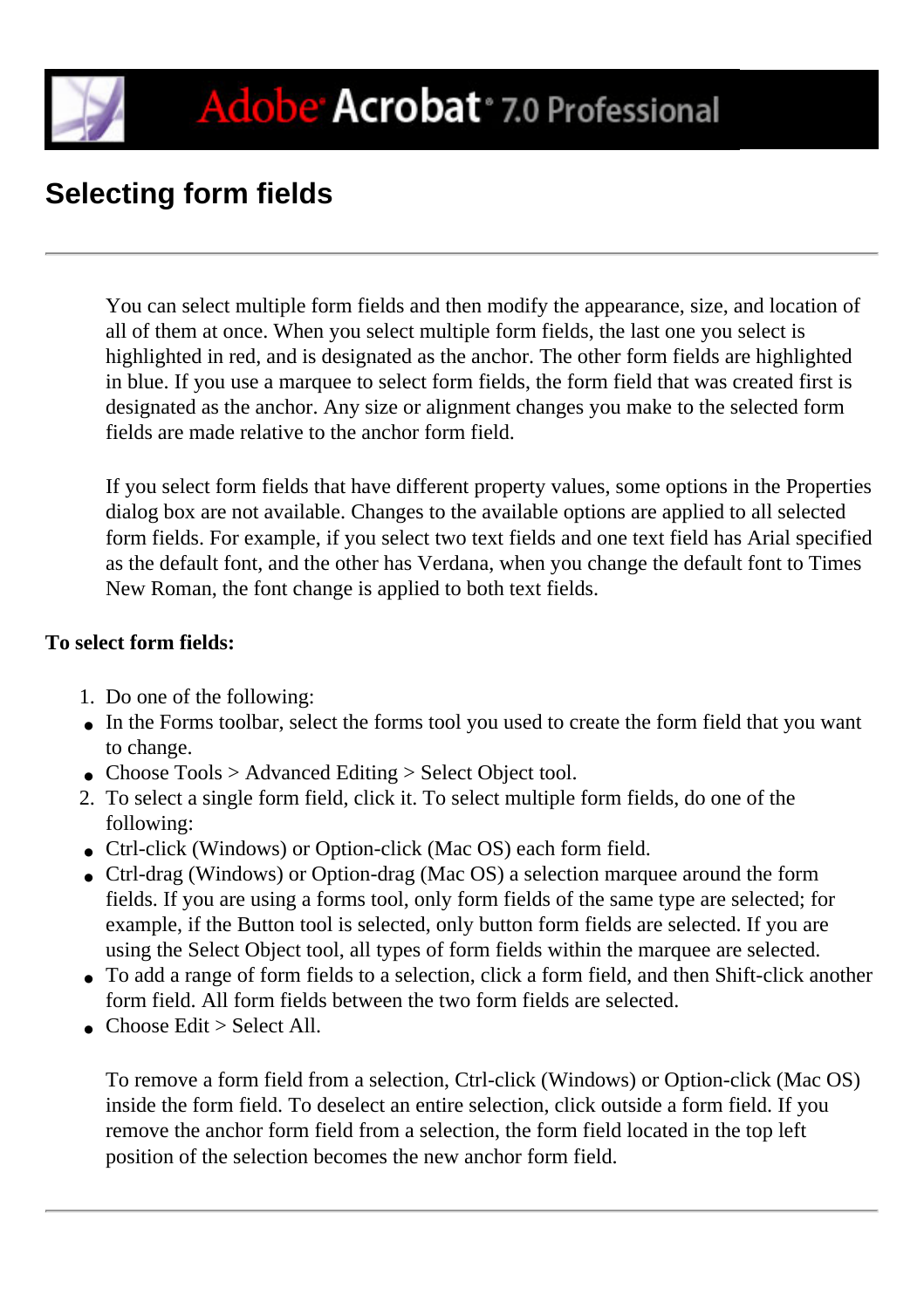

# **Duplicating form fields**

You can duplicate form fields on the same page or across pages. When you duplicate a form field, users can fill in one form field and have that information appear in all the form fields with the same name, no matter what page they are on. The copied form fields can be given different appearances, but they must have the same name and actions. Changing an action in a form field changes the action for all form fields with the same name, with the exception of mouse actions. Mouse actions are confined to a single field.

 If you want to quickly add form fields that don't behave as duplicated fields when a user enters information, duplicate or copy the form fields, and then change each form field's name. Changes made to the original duplicated form field affect only those form fields with the same name.

### <span id="page-14-0"></span>**To duplicate a form field on the same page:**

- 1. On the Forms toolbar, select the tool used to create the form field.
- 2. Select the form field, and do one of the following:
- Ctrl-drag (Windows) or Option-drag (Mac OS) the form field to the new position. To constrain the movement horizontally or vertically, press Shift while continuing to drag the form field.
- To duplicate the form field to the center of the current view, choose Edit  $>$  Copy, and then choose Edit > Paste.

### **To duplicate a form field across pages:**

- 1. On the Forms toolbar, select the tool used to create the form field.
- 2. Select the form field, and choose Advanced > Forms > Fields > Duplicate.
- 3. In the Duplicate Field dialog box, do one of the following, and then click OK:
- Select All to duplicate the form field across all the pages in the form.
- Type a page range to duplicate the form field across the specified page range.

The form field is duplicated and placed in the location (*x* and *y* coordinates) of the selected form field across the specified page range.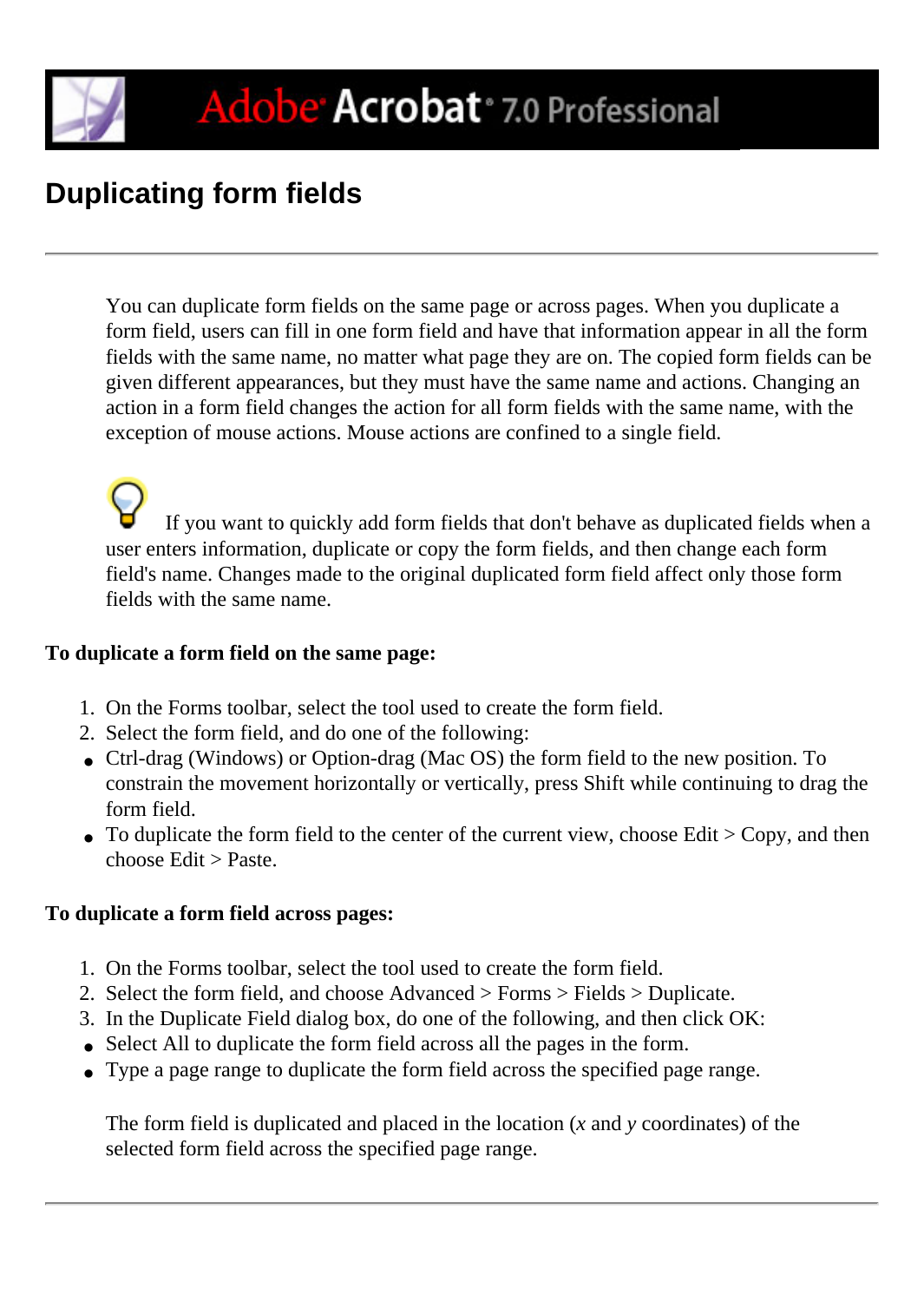

# **Creating multiple form fields with Acrobat**

You can quickly create multiple form fields that have the same field types or even different form field types. You set up the first row or column of form fields, which act as the anchor row or column. Then you select the number of rows and columns, the size of the fields, and the overall position of all the fields on the page. The new fields are named according to the anchor name and appended with a number. For example, you might create an anchor field and assign the field name *Title.* You then create two copies of the *Title* form field, the two new form fields would be renamed *Title.0*, and *Title.0.0*. All new fields will be created sequentially, using standard array format.

#### **To create multiple copies of form fields:**

- 1. Using a form field tool, create one or more fields.
- 2. Ctrl-drag (Windows) or Option-drag (Mac OS) a selection marquee around the form fields.
- 3. Choose Advanced > Forms > Fields > Create Multiple Copies.
- <span id="page-15-0"></span>4. In the Create Multiple Copies Of Fields dialog box, do the following, and then click OK:
- Specify the number of fields down and across.
- Specify the overall size for all the fields.
- Use the Up, Down, Left, and Right buttons to position the fields where you want them to appear.
- Click Preview to preview the results.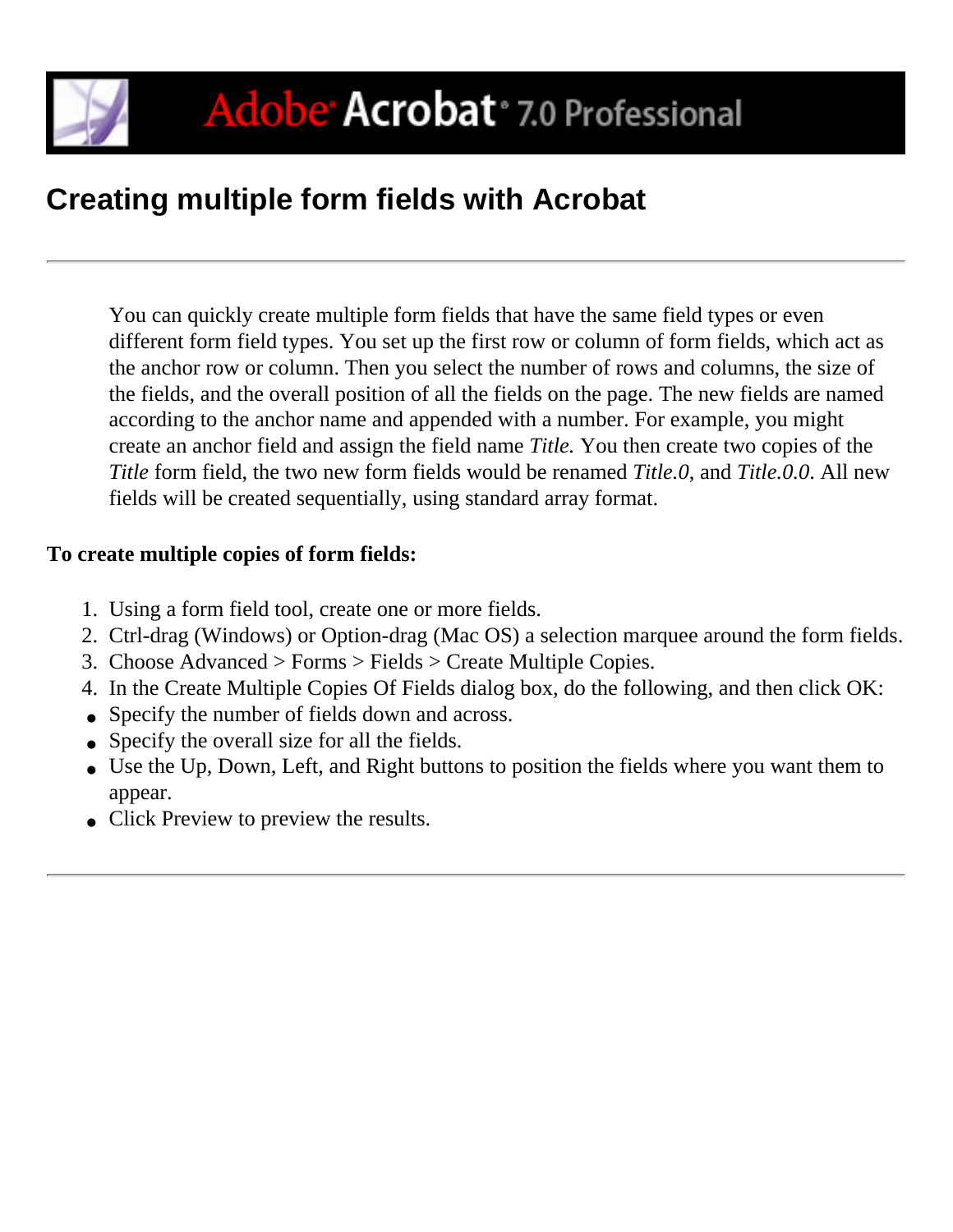Adobe<sup>®</sup> Acrobat<sup>®</sup> 7.0 Professional

## **Setting Acrobat form field properties**

You can set a variety of properties for an Acrobat form field, depending on the form field type. For example, the combo box and text form fields include format, validation, and calculation properties; however, these settings are not available for a check box form field.

<span id="page-16-1"></span><span id="page-16-0"></span>To save time when creating form fields, you can define default properties for a specific form field type, which you can then use as a template when you add another form field of the same type. For example, you can create a check box, specify all the properties, and save the properties as the default values for all check boxes. The next check box you add to the form will have the same property values.

 To make a form field display helpful text, such as instructions or the form field's text label, when the user places the pointer over the form field, just type the text in the Tooltip box in the Text Field Properties window. The Tooltip text is also read by screen readers. (See [Making Adobe PDF forms accessible.](#page-36-1))

### **To set default properties for a form field type:**

- 1. To select the form field, do one of the following:
- Select the forms tool you used to create the form field that you want to change.
- Choose Tools > Advanced Editing > Select Object tool.
- 2. Open the form field properties dialog box, and specify the settings.
- 3. Right-click (Windows) or Control-click (Mac OS) the form field, and then select Use Current Properties As New Defaults. (Double-click on the page to create a form field using the default properties settings for that form field type.)

#### **Related Subtopics:**

[Defining the tabbing order of form fields](#page-17-0) [Changing Acrobat check box properties](#page-18-0) [Changing combo box properties](#page-19-0) [Changing text field properties](#page-20-0) [Format options](#page-21-0) [Validation options](#page-22-0) [Calculation options](#page-23-0) [Changing list box properties](#page-24-0) [Changing radio button properties](#page-25-0) [Changing digital signature field properties](#page-26-0)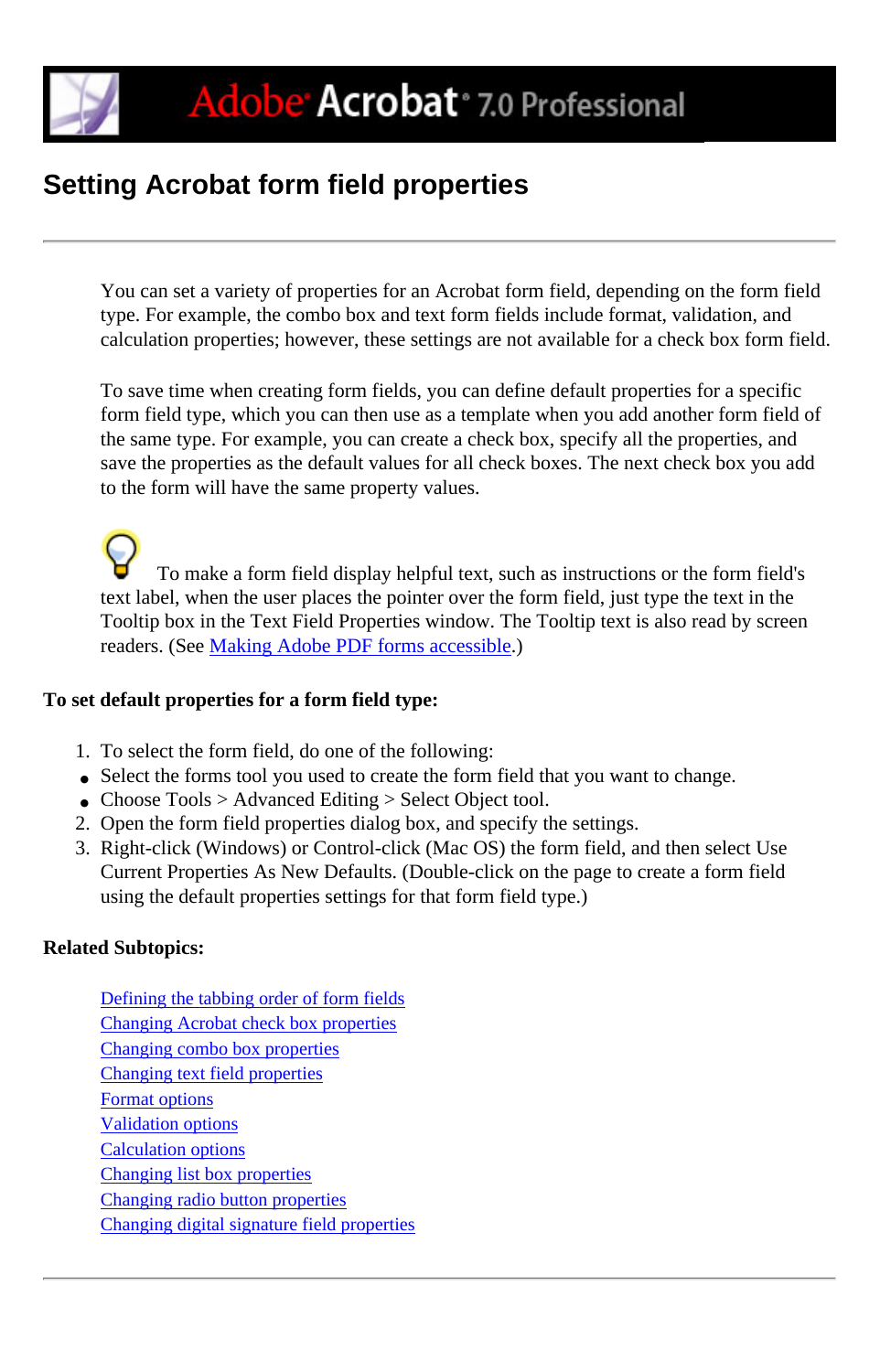

# <span id="page-17-0"></span>**Defining the tabbing order of form fields**

If a PDF document isn't tagged and doesn't have a specified tab order, the order in which the form fields were created determines their tabbing order. If a PDF document is tagged, the document structure determines the form fields' tabbing order unless the user has deselected the Tab Order option in the Accessibility preferences. (See [Setting accessibility](file:///040928/help/Pro/ToSpider/1_28_2_0.html) [preferences.](file:///040928/help/Pro/ToSpider/1_28_2_0.html))

You can use the Tab Order options in the Page Properties to set the tab of form fields by the row order, column order, or document structure. (See [Defining the tabbing order.](file:///040928/help/Pro/ToSpider/1_30_2_0.html)) This method is useful only if the form fields are organized in rows or columns, or if the form fields are tagged. Ideally, you should use Adobe Designer for its additional options and control for setting the tabbing order. (See [Using Adobe Designer to create forms](#page-5-0)  [\(Windows\).](#page-5-0)) If you want to manually customize the tab order with Acrobat, you can use the Set Tab Order command.

### **To set the tabbing order of form fields:**

1. Choose Advanced > Forms > Fields > Set Tab Order. Each form field displays a unique number that represents its tabbing order.

**Note:** You can choose this command only if the tab order property in the Page Properties is set to Unspecified.

2. To change a form field's tab number, click the field.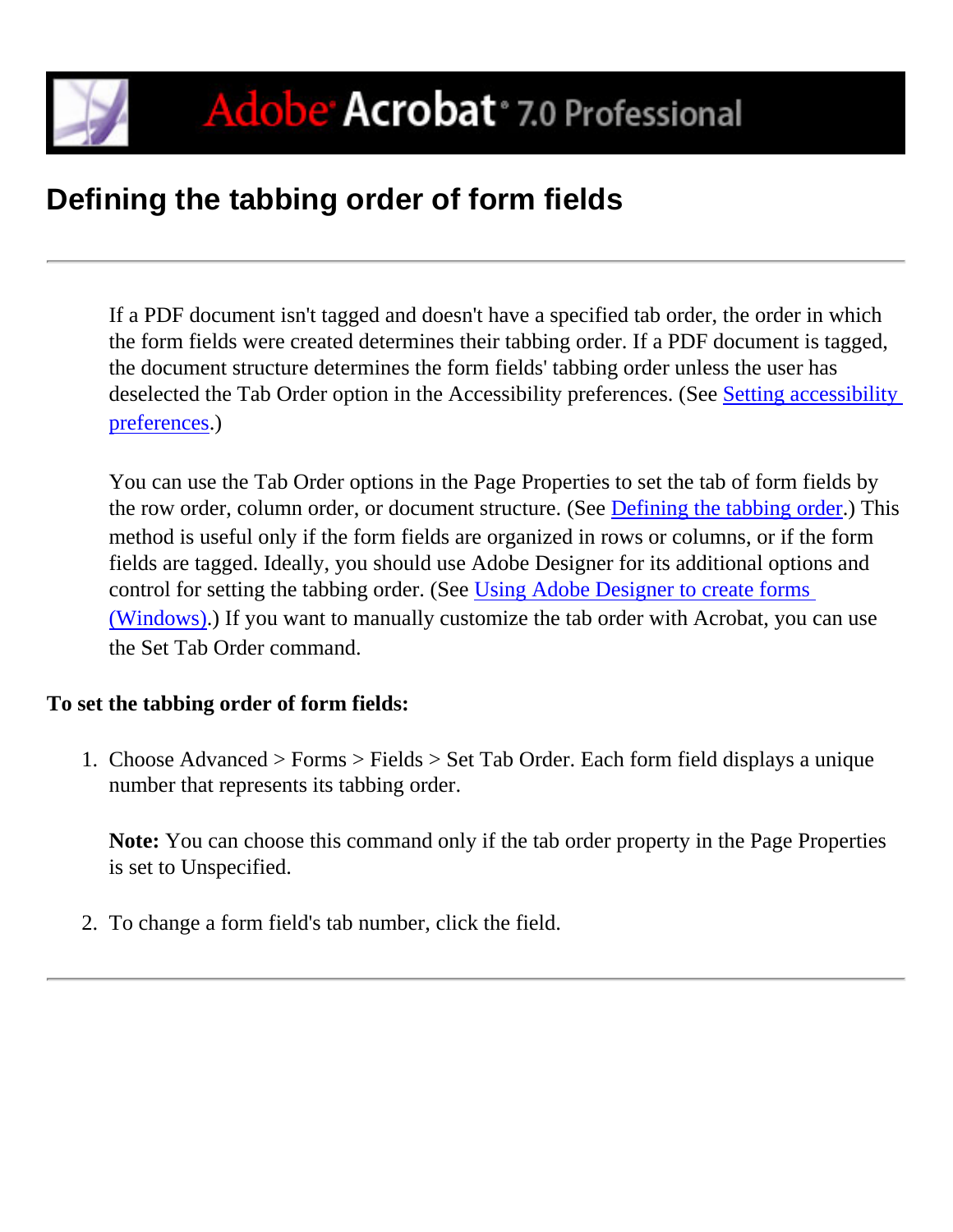

### <span id="page-18-0"></span>**Changing Acrobat check box properties**

Check boxes are the simplest form fields and they share the same General, Appearance, and Actions tabs as the other form field types. The Options tab contains a few simple properties that you can change to customize your check box form field.

**Note:** The size of the check inside the check box is determined by the size of the font you specify on the Appearance tab.

#### **To change check box properties:**

- 1. In the Check Box Properties dialog box, click the Options tab, and do any of the following options:
- Select a check box style and whether you want the check box to be checked by default.
- Enter an export value to represent the chosen item if it is exported to a CGI application. (See [Defining CGI export values](#page-41-0).)
- 2. Click Close to apply the selected property options.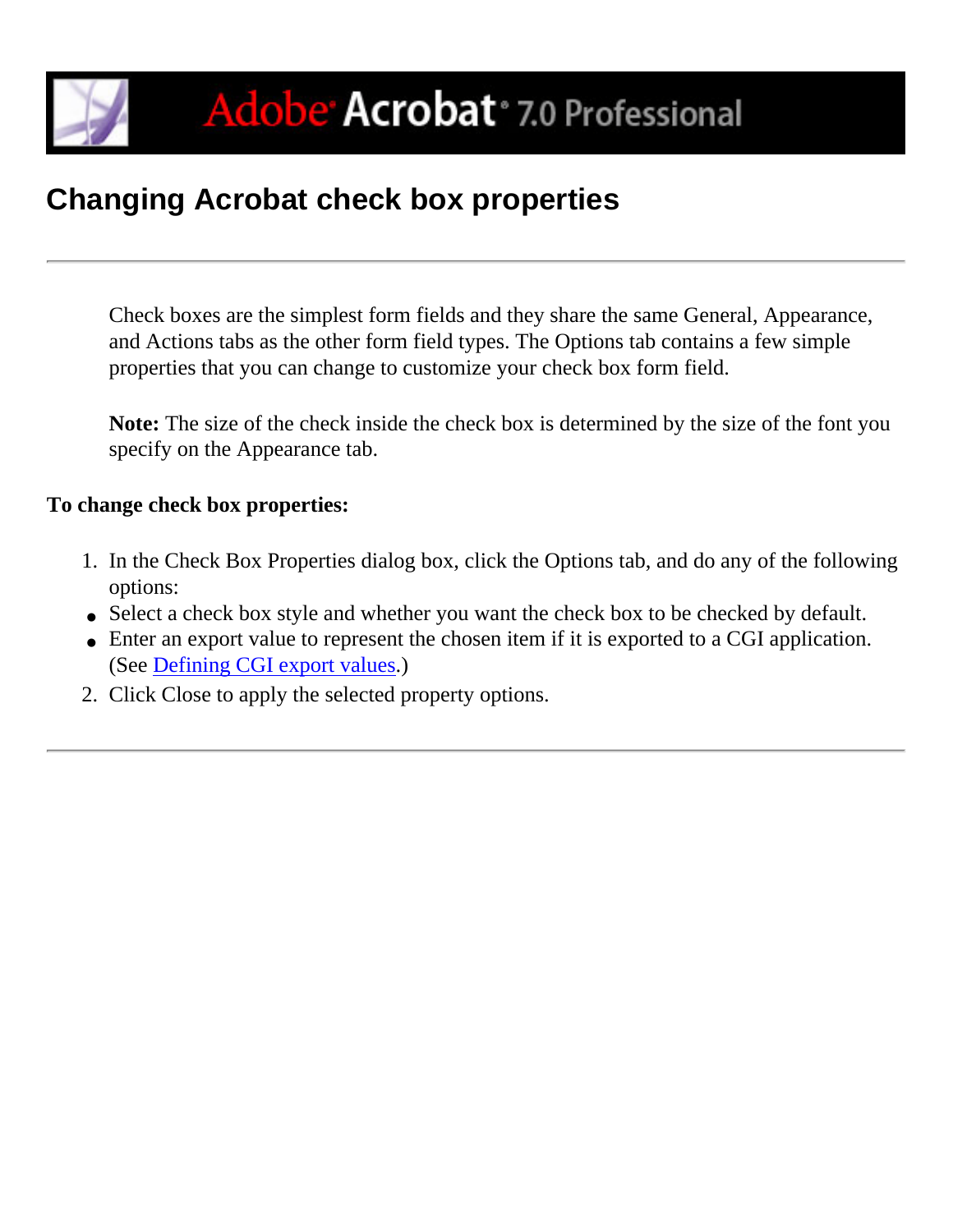<span id="page-19-0"></span>

# **Changing combo box properties**

The Options tab in the Combo Box Properties dialog box specifies a list of items and export values for a user to select from, and how the items are managed. You can also allow the user to enter a custom value directly into the combo box.

### **To change combo box properties:**

- 1. In the Combo Box Properties dialog box, click the Options tab.
- 2. In the Item field, enter the first item in the list.
- 3. In the Export Value field, enter a value that represents the chosen item if it is exported (optional) to a CGI application. If a value is not entered, the item name is used as the exported value. (See [Defining CGI export values](#page-41-1).)
- 4. Click Add.
- 5. Repeat steps 2 through 4 to add items to the list.
- 6. Use the Up and Down buttons to rearrange the items in the list, or the Delete button to remove items from the list.

**Note:** The highlighted item in the Item List box appears as the default selected item in the combo box field. To change the default item, highlight another item from the list.

- 7. Select any of the following options:
- Select Sort Items to sort the Item List numerically and alphabetically. A numeric sort (if applicable) is performed before an alphabetical sort.
- Select Allow User To Enter Custom Text to allow the user to enter a value other than the ones in the list.
- Select Check Spelling to spell-check values entered by the user. This option does not apply to items selected from the list of available entries.
- Select Commit Selected Value Immediately to save the value as soon as the user selects it. If this option is not selected, the value is saved only when the user tabs out of the current field or clicks another form field.
- 8. Click the Format tab, and choose a category type from the list. This specifies the type of data (numeric, date, time, and so on) the user can enter. (For details, see [Format options](#page-21-1).)
- 9. Click the Validate tab to run a custom validation script to establish that the text entered by the user is valid. (For details, see [Validation options.](#page-22-1))
- 10. Click the Calculate tab, and select the options if you want to perform mathematical operations. (For details, see [Calculation options](#page-23-1).)
- 11. Click Close.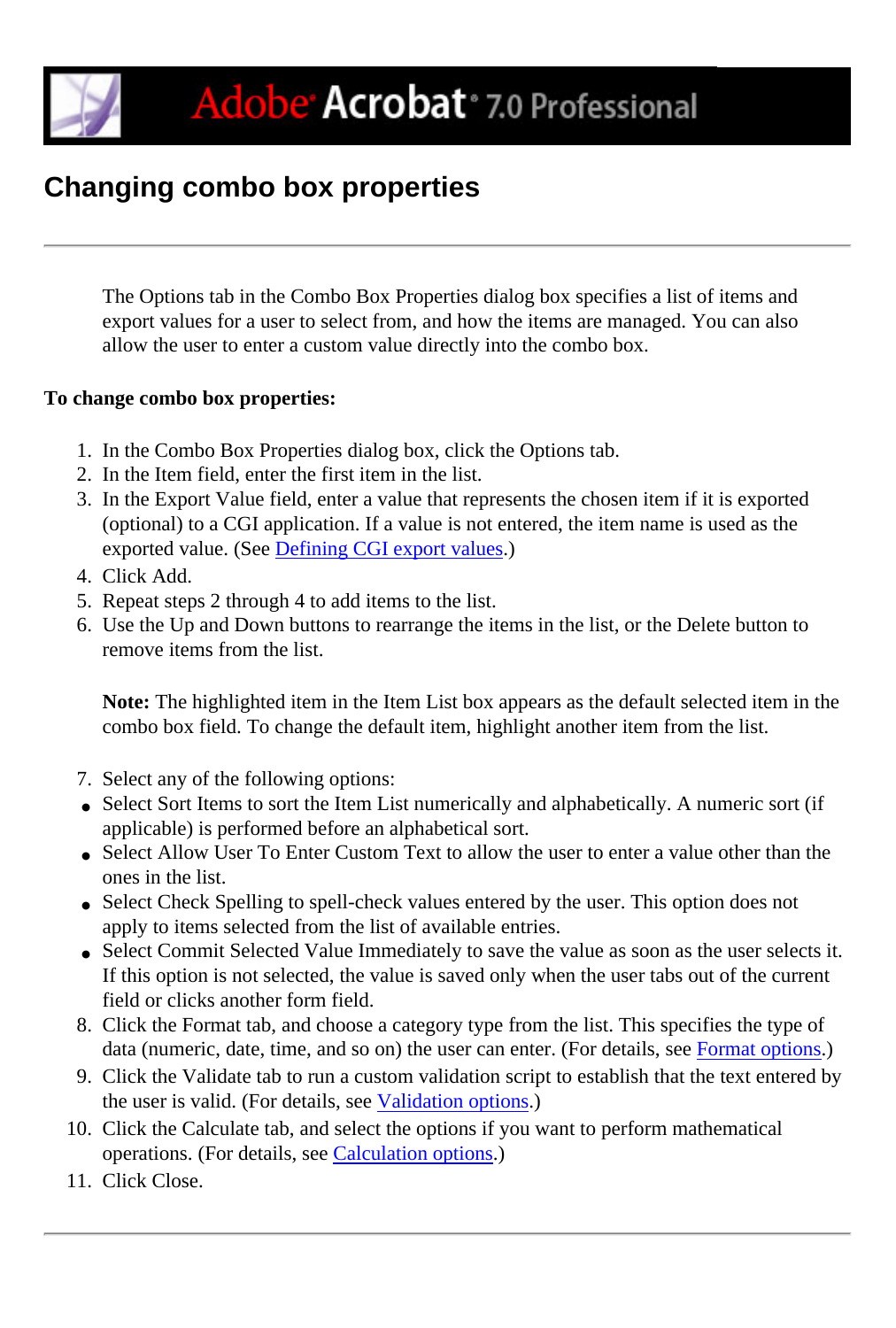<span id="page-20-0"></span>

## **Changing text field properties**

Text fields can be set up to accept user input, to display text strings, and to allow multiple lines of text. You can also set a wide variety of text field properties, such as limiting the number of characters a user can type into the field, and displaying lines between each character inside the text field.



Text fields with and without the Comb property **A.** Four text fields with a border color, using the Comb property **B.** Text field without the Comb property

**Note:** Some property settings are dependent on others. For example, you cannot check the spelling of a password field or a field used for file selection. These options appear unavailable. You must deselect the check spelling option before you can select the password or field used for file selection options.

### **To change text field properties:**

- 1. In the Text Field Properties dialog box, click the Options tab, and then do any of the following:
- Select the text field alignment from the Alignment menu. This sets the alignment of text within the text box; it does not align the text box itself.
- Type the default value text for the text field. You can leave the text box empty. You can also use the General tab to make the text box *Read Only*. (See [Creating and editing form](#page-11-0)  [fields](#page-11-0).
- Select Multi-line to allow for more than a single-line entry in the text field.
- Select Scroll Long Text to compensate for text that extends beyond the boundaries of the text field.
- Select Allow Rich Text Formatting to allow users to apply styling information to the text, such as bold or italic. This might be useful in certain text fields where such styling information is important to the meaning of the text, such as an essay.
- Select Limit Of Characters to set a limit to the number of characters that can be entered in the field.

- Select Check Spelling to spell check the text entered by the user.
- Select Comb Of Characters, and enter a value to create a text field that spreads characters evenly across the width of the text field. If a border color is also used, border lines separate each character within a single text field.
- 2. Click the Format tab, and choose a category type from the list. This specifies the type of data (numeric, date, time, and so on) the user can enter. (For details, see [Format options](#page-21-2).)
- 3. Click the Validate tab to run a custom validation script to establish that the text entered by the user is valid. (For details, see [Validation options.](#page-22-2))
- 4. Click the Calculate tab, and select the desired options for performing mathematical operations. (For details, see [Calculation options](#page-23-2).)
- 5. Click Close.

**Note:** If you entered a default value, that value is clipped to this limit.

- Select Password to have the text field display all entered text as a series of asterisks.
- Select Field Is Used for File Selection to allow a file path to be the field's value. The file is

submitted along with the form. (You must select Scroll Long Text, and deselect all other options for this option to be available.)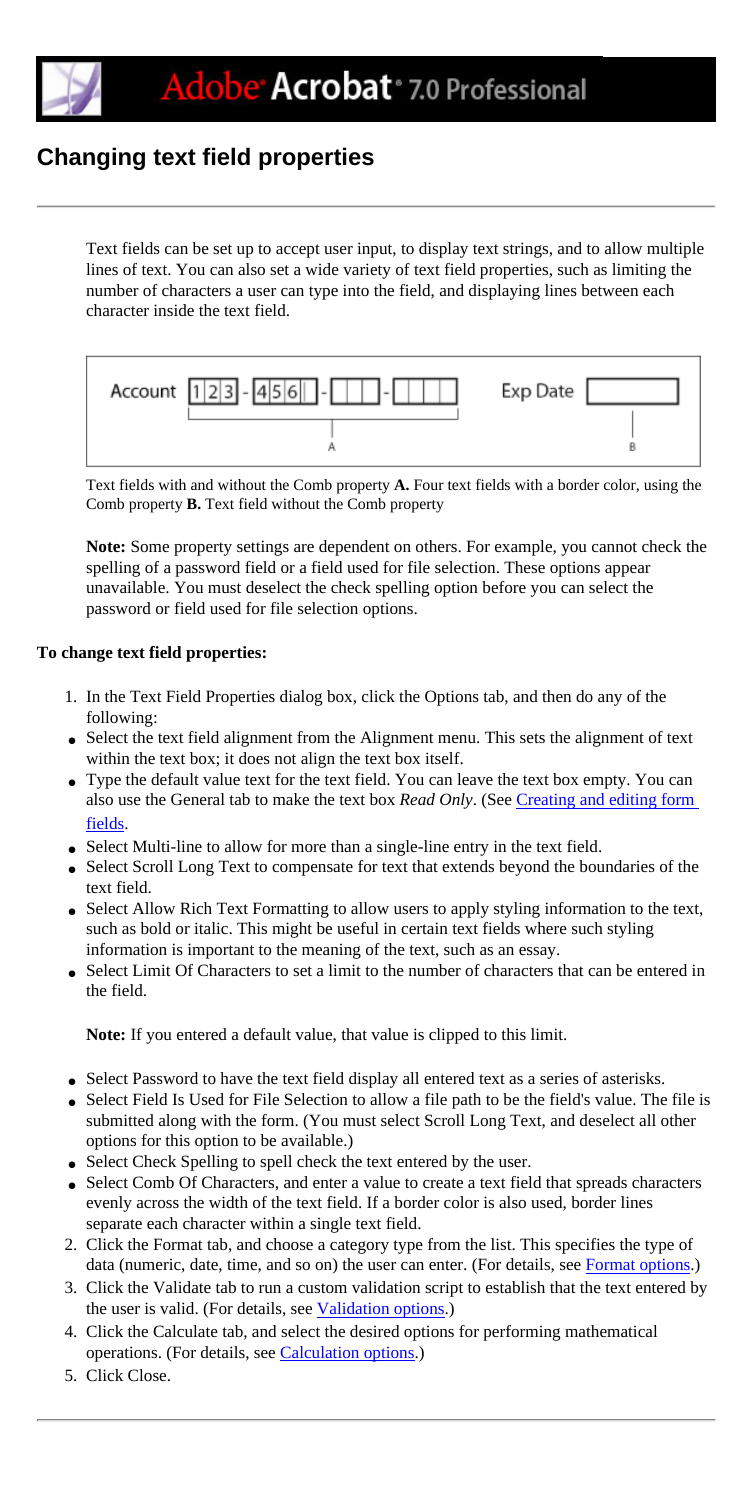<span id="page-21-3"></span><span id="page-21-2"></span><span id="page-21-1"></span><span id="page-21-0"></span>

### **Format options**

In the Select Format Category menu, you can choose the format of data entered in text and combo box form fields, such as numbers, percentages, dates, and times.

In the Special category, you can select the format for ZIP codes, telephone numbers, and social security numbers. You can also use the Arbitrary Mask option to specify the types of characters the user can enter in any given position, and how the data displays in the field. The following characters are used to specify the types of characters that can be entered:

- A--Accepts only letters  $(A-Z, a-z)$ .
- X--Accepts spaces and most printable characters, including all characters available on a standard keyboard and ANSI characters in the ranges of: 32-126 and 128-255.
- O--The letter "O" accepts alphanumeric characters (A-Z, a-z, and 0-9).
- 9--Accepts only numeric characters (0-9).

For example, a mask setting of AAA--p#999 accepts the input BOE--p#767. A mask setting of OOOOO@XXX accepts the input vad12@3Up.

| ] Locked | Close |
|----------|-------|

Arbitrary Mask option

The Custom format category lets you create new data formats and keystroke validation scripts with your own custom JavaScripts. For example, you can define a new currency format or limit the entry to specific keystroke characters. To access the Acrobat JavaScript Scripting Reference, go to http://partners.adobe.com/links/acrobat (English only) on the Adobe website.

**Note:** Select None from the menu if you do not want to specify any special form-field formatting.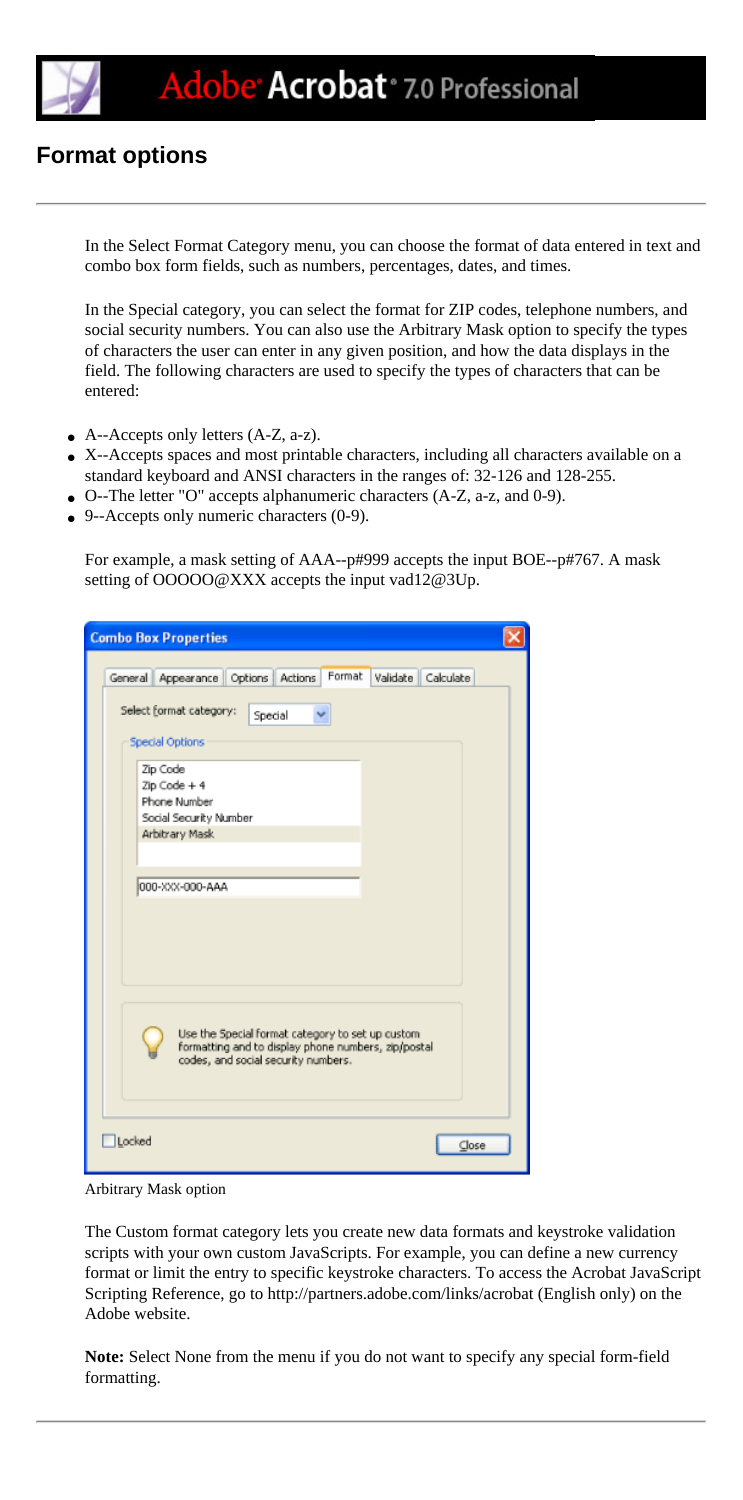

# <span id="page-22-1"></span><span id="page-22-0"></span>**Validation options**

Use validation properties to restrict entries to specified ranges, values, or characters. This ensures that users enter the appropriate data for a specified form field. You can also use custom JavaScripts to define other types of validation, such as allowing only alphabetic entries in a form field. To access the Acrobat JavaScript Scripting Reference, go to http:// partners.adobe.com/links/acrobat (English only) on the Adobe website.

You can select from the following validation options:

- To turn off validation, select Field Value Is Not Validated.
- To specify a numeric range for form fields using number or percentage formats, select Field Value Is In Range.
- <span id="page-22-2"></span>● To run a JavaScript for custom validation, select Run Custom Validation Script.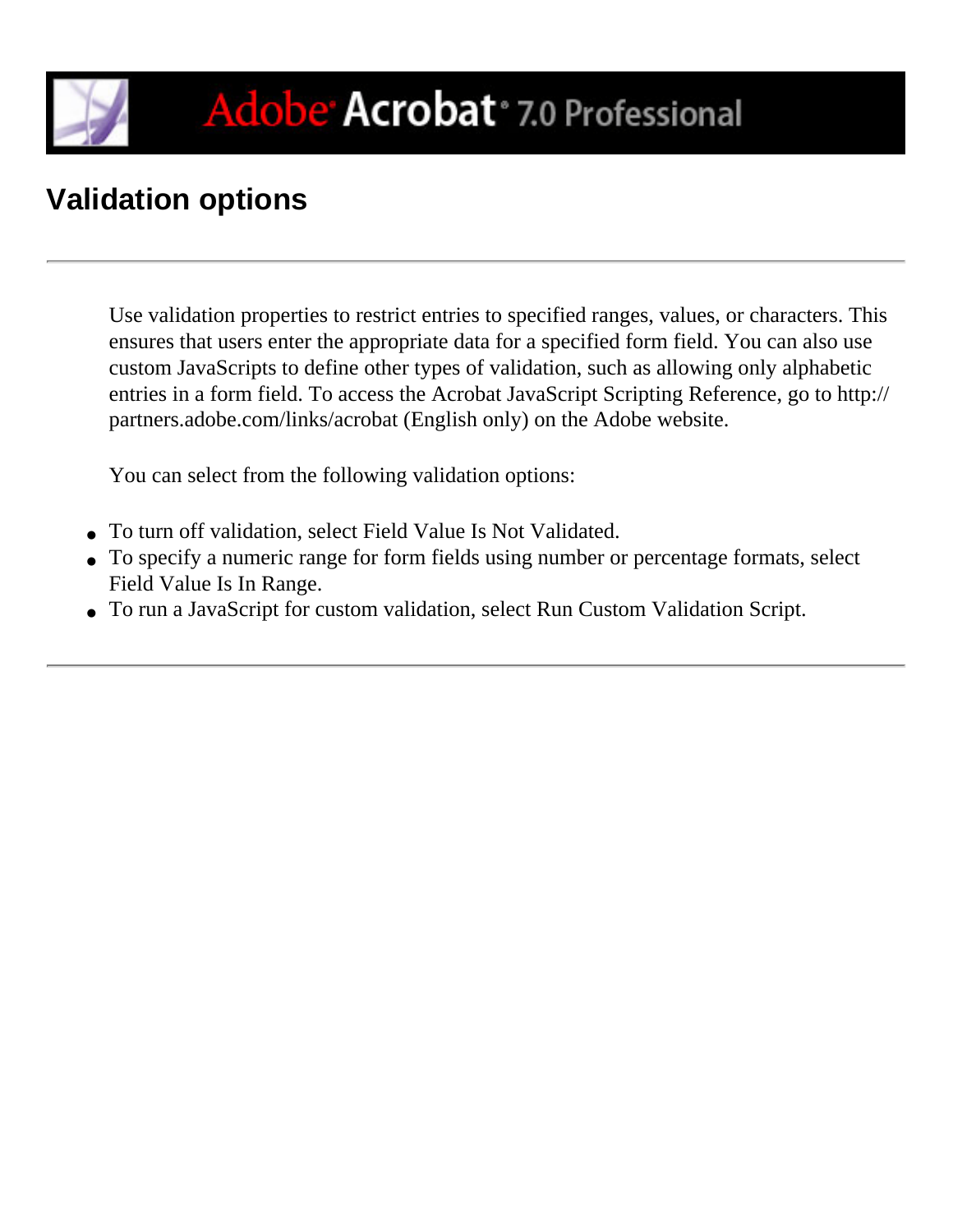<span id="page-23-1"></span><span id="page-23-0"></span>

### **Calculation options**

The calculation options let you perform mathematical operations on existing form-field entries and display the result. You can use the common operations predefined in the Calculate Properties dialog box, or you can define more complex operations using a custom JavaScript. To access the Acrobat JavaScript Scripting Reference, go to http:// partners.adobe.com/links/acrobat (English only) on the Adobe website.

<span id="page-23-2"></span>When you define two or more calculations in a form, the order in which they are carried out is the order in which you defined the calculations. In some cases, you may need to modify the calculation order to obtain correct results. For example, if you wanted to use the result obtained from calculating two form fields to calculate the value of a third form field, the first two form fields must be calculated together first to obtain the correct final results. Acrobat Professional automatically performs all assigned field calculations when you are creating and testing your form fields. For convenience, you can turn off automatic calculation while you work. (See [Setting Forms preferences](#page-4-1).) You can select from the following calculation options:

- To define the form field without calculation properties, select Value Is Not Calculated.
- To perform a simple calculation based on the values of two or more fields, select Value Is The \_\_ of the following fields, and choose an operation from the menu.

**Note:** Simple calculations are available only for form fields that use number or percentage formats. (See [Format options](#page-21-3).)

- To specify calculation expressions in a spreadsheet-like format, such as Sum=Field1 +Field2, select Simplified Field Notation.
- To use JavaScript for custom calculations, choose Custom Calculation Script, and enter the JavaScript code.

### **To specify the calculation order of form fields:**

- 1. Choose Advanced > Forms > Set Field Calculation Order. The Calculate Fields dialog box displays all calculable fields in your form and the order in which the calculations are performed.
- 2. To change the field calculation order, select the field from the list, and then select the Up or Down button.
- 3. Click OK.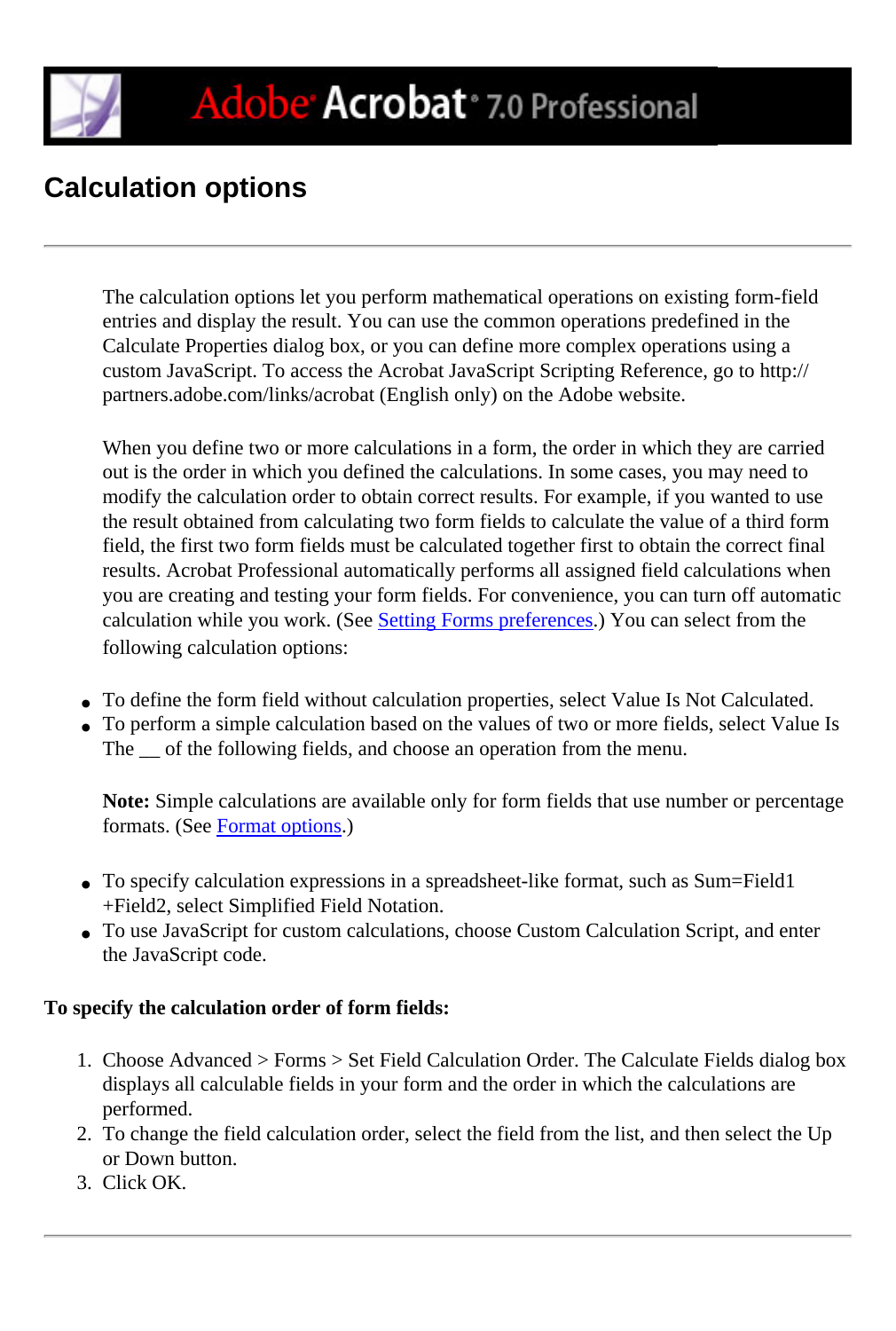<span id="page-24-0"></span>

# **Changing list box properties**

The properties for a list box form field are similar to the properties for a combo box. However, the Selection Change tab allows you to assign a JavaScript action that is executed any time a user selects or switches between items in the list. For example, you can play a sound or display an image as the user changes selections.

### **To change list box properties:**

- 1. In the List Box Properties dialog box, click the Options tab.
- 2. Enter a name in the Item field.
- 3. In the Export Value field, enter a number value that represents the chosen item if it is exported (optional) to a CGI application. If a value is not entered, the item name is used as the exported value. (See [Defining CGI export values.](#page-41-2))
- 4. Click Add.

**Note:** The highlighted item in the Item List box appears as the default selected item in the list box field. To change the default item, select another item from the list.

- 5. Repeat steps 2 through 4 to add items to the list.
- 6. Use the Up and Down buttons to rearrange the items in the list, or the Delete button to remove items from the list.
- 7. Do any of the following:
- Select Sort Items to sort the Item List numerically and alphabetically. A numeric sort (if applicable) is performed before an alphabetical sort.

**Note:** If you select Sort Items, the Up and Down buttons are disabled.

- Select Multiple Selection to allow the user to select more than one item in the list.
- Select Commit Selected Value Immediately to save the value as soon as the user selects it. This option is not available if the Multiple Selection option is selected.
- 8. Click the Selection Change tab, and then select Execute This Script if you want a JavaScript to start when the user changes the list selection. Click Edit, and then copy and paste a predefined script or enter the script directly. To access the Acrobat JavaScript Scripting Reference, go to http://partners.adobe.com/links/acrobat (English only) on the Adobe website.
- 9. Click Close.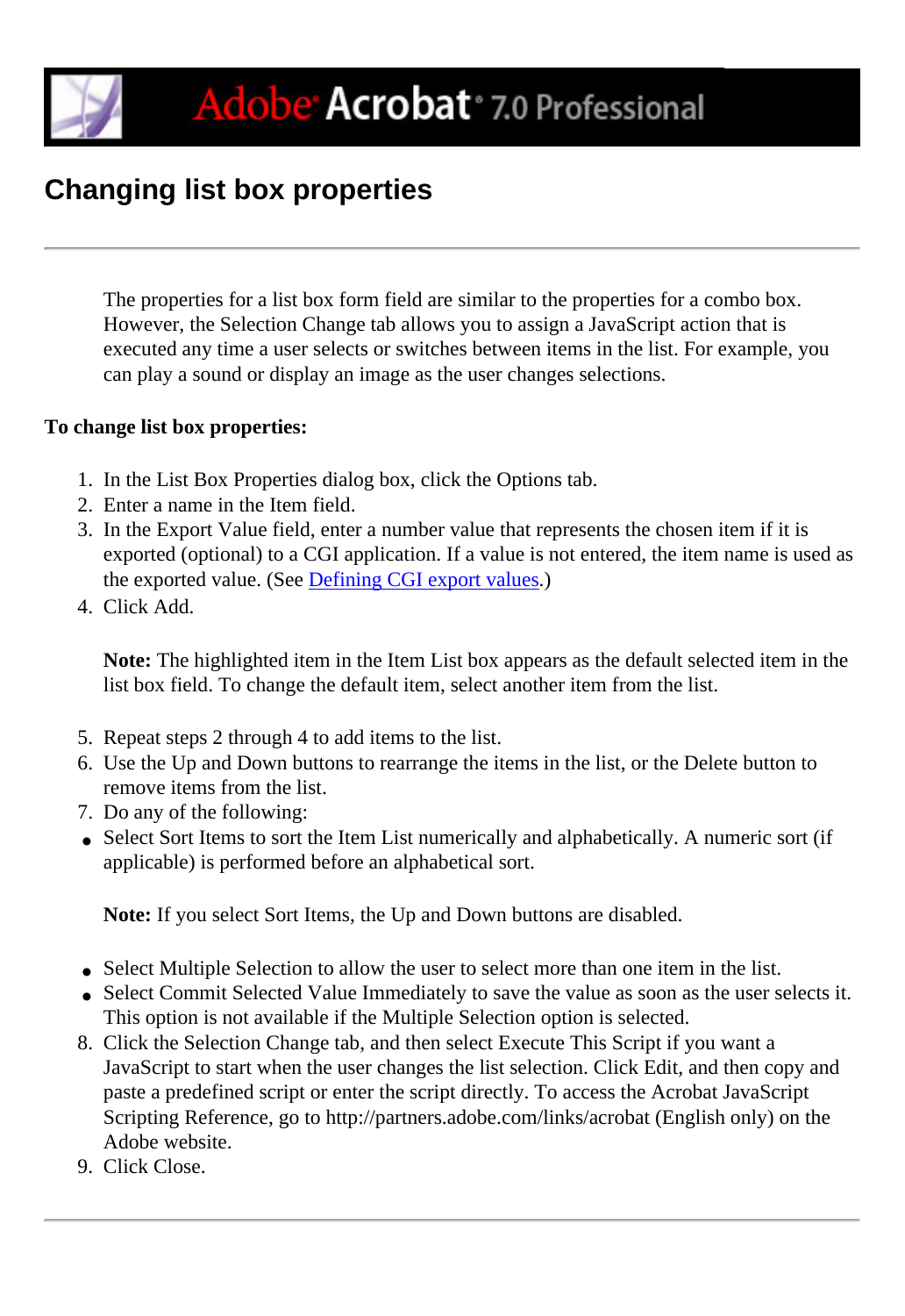

# <span id="page-25-0"></span>**Changing radio button properties**

To create related radio buttons, each radio button field must have the same Name property as the related radio buttons, and each must have a unique export value. The export value is the information that distinguishes and identifies the radio button and can be used by a CGI application on a web server. (See [Defining CGI export values](#page-41-0).)

### **To change radio button properties:**

- 1. In the Radio Button Properties dialog box, click the Options tab, and then do any of the following:
- Select a style for the radio button. Circle is the default.
- Enter an export value to identify the radio button and differentiate it from other radio buttons that share the same Name value.
- Select whether or not you want the radio button checked by default.
- Select whether or not you want radio buttons with the same name and value selected in unison. For example, if the user selects a radio button that has the same field name and export value as another, both radio buttons are selected.
- 2. Click Close.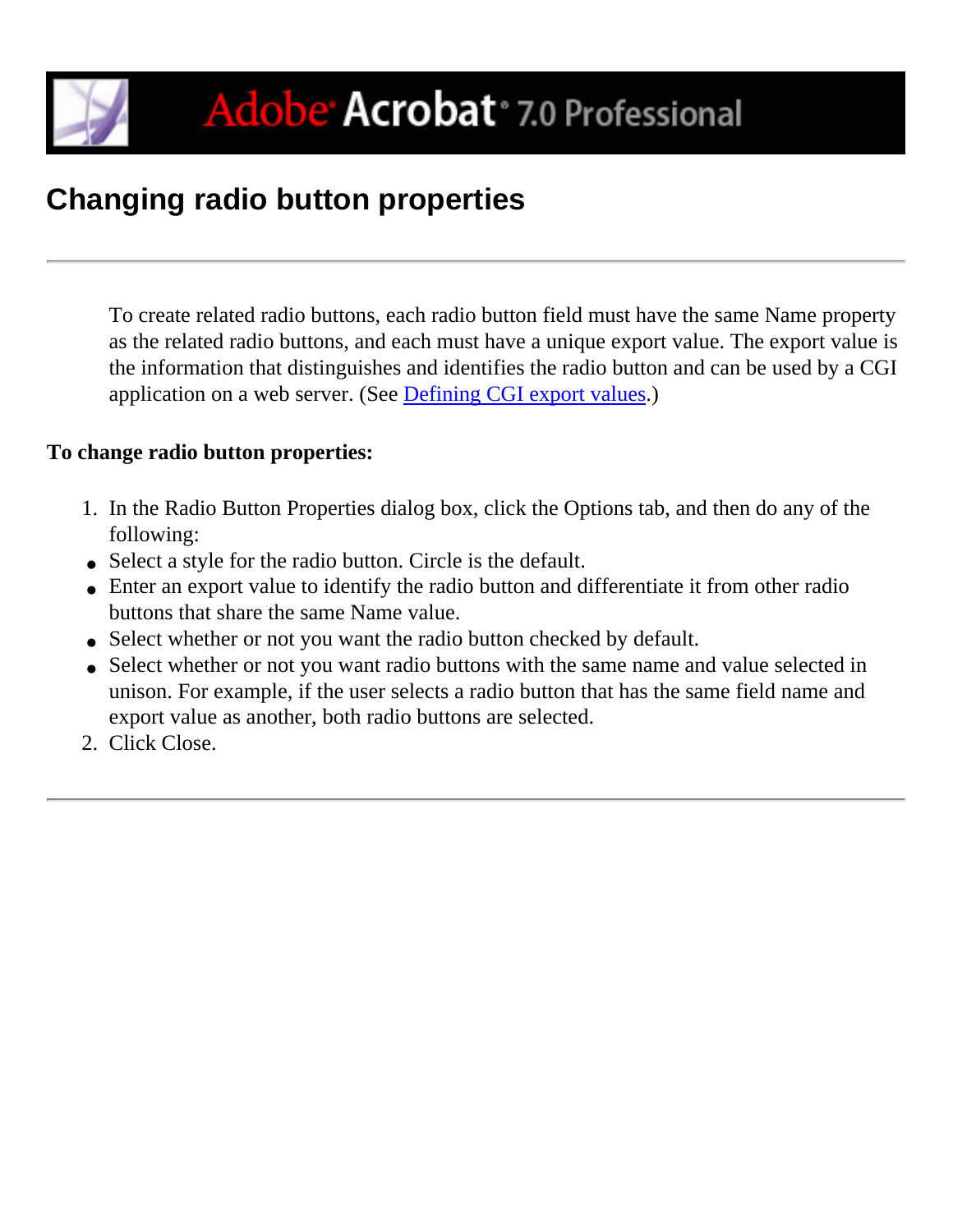

# <span id="page-26-0"></span>**Changing digital signature field properties**

When you create a digital signature form field, you can specify an action to be executed when the form field is signed. (See [Signing Adobe PDF documents.](file:///040928/help/Pro/ToSpider/1_21_2_0.html))

### **To change digital signature field properties:**

- 1. In the Digital Signature Field Properties dialog box, click the Signed tab, and then do one of the following:
- Select Nothing Happens When Signed. This is the default.
- Select Mark As Read-Only to lock the named field when the form field is signed. If you choose Just These Fields or All Fields Except These, click Pick. In the Field Selection dialog box, select one or several fields, and then click OK.
- Select This Script Executes When Field Is Signed to execute the JavaScript in the dialog box. Click Edit to edit an existing JavaScript or to create a new JavaScript action.
- 2. Click Close.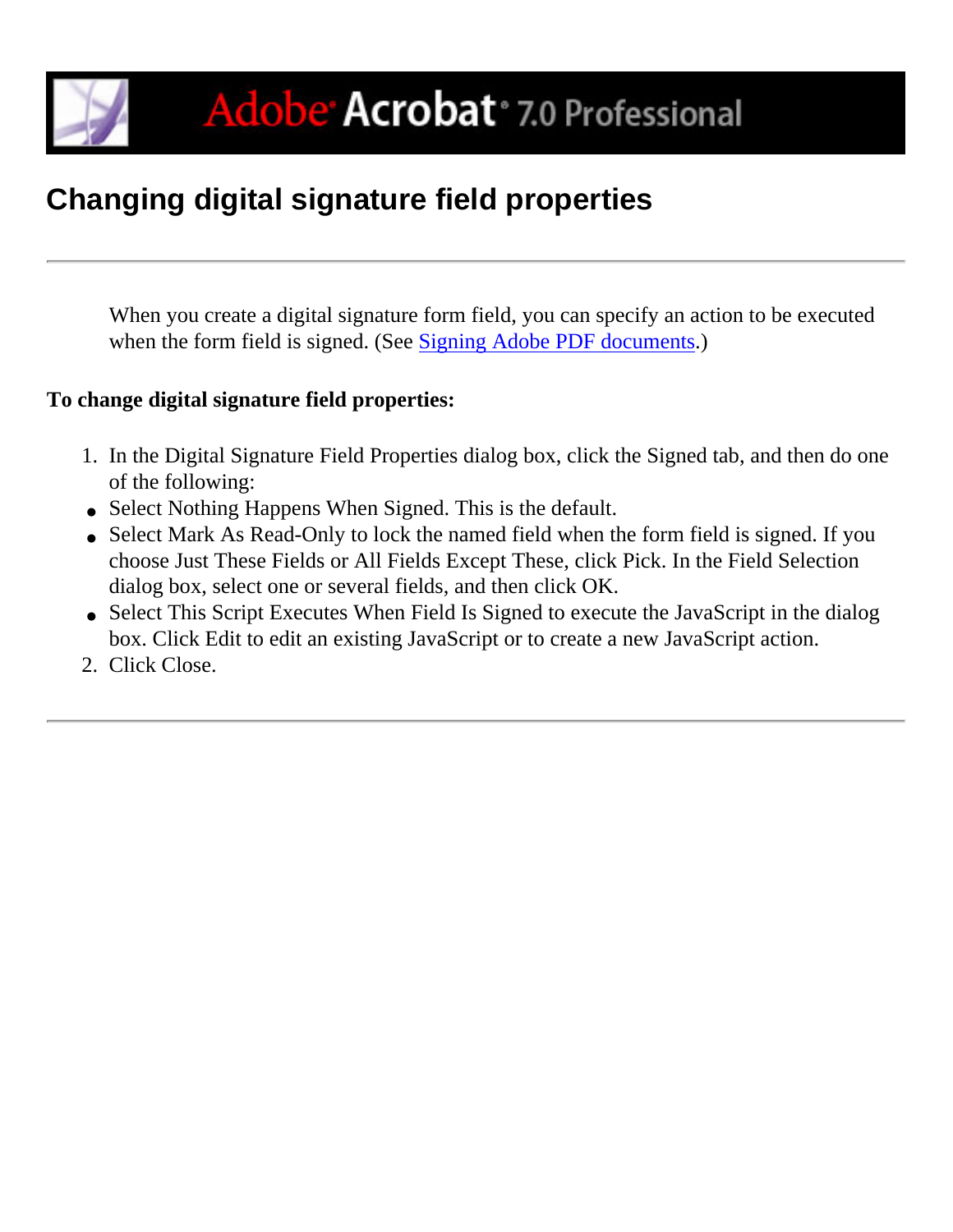

# **Positioning form fields**

You can position form fields in a PDF file manually; by aligning, centering, or distributing multiple fields relative to one other; or by using a grid for precise positioning.

#### **Related Subtopics:**

[Moving form fields manually](#page-28-0) [Aligning, centering, and distributing form fields](#page-29-0) [Positioning form fields with grids](#page-30-0)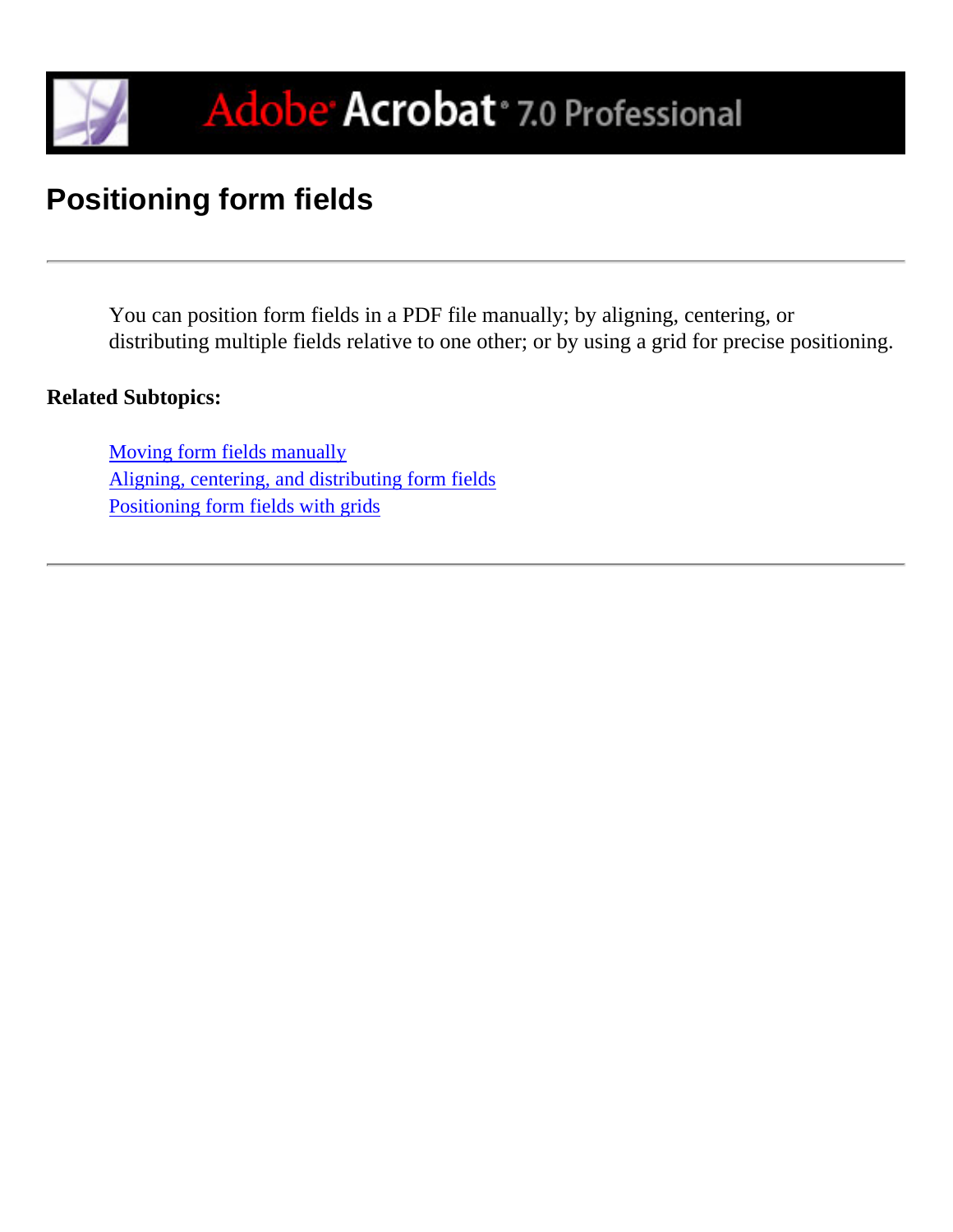<span id="page-28-0"></span>

# **Moving form fields manually**

You can manually position one or more form fields in a PDF file by dragging, by using keyboard keys, or with the Cut and Paste commands.

#### **To move one or more form fields:**

- 1. Select the form fields.
- 2. Do one of the following:
- Approximately position the form field by moving the pointer inside the selected form field, and drag the field to the new location. To constrain movement to a horizontal or vertical direction, begin dragging, and then press Shift while continuing to drag the selection.
- Precisely position the form field using the arrow keys to nudge the selected form field into position.
- Exactly relocate the form field to the center of the current page by choosing Edit  $>$  Cut, navigate to the desired location, and then choose Edit > Paste.

**Note:** Fields are placed in the center of the page only the first time they are pasted. Additional pasted fields are staggered below and to the right of the previously pasted field.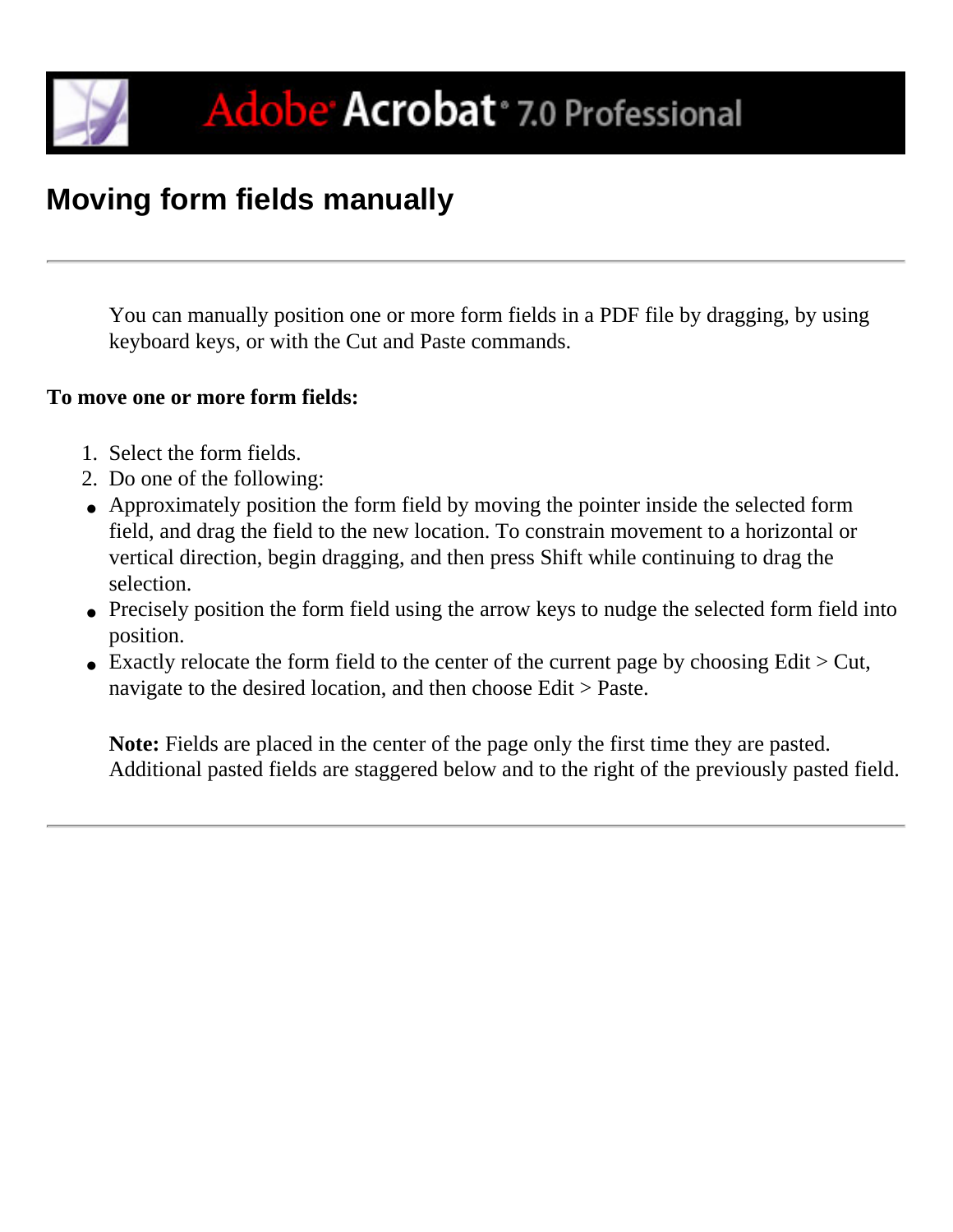<span id="page-29-0"></span>Adobe<sup></sup> Acrobat<sup>®</sup> 7.0 Professional

# **Aligning, centering, and distributing form fields**

You can quickly position form fields by aligning them relative to one another, centering them relative to the page, or distributing them relative to one another.

### **To align form fields:**

- 1. On the Forms toolbar, select the tool used to create the form field.
- 2. Press Shift and select the form fields that you want to align. You must select a minimum of two form fields.
- 3. Right-click (Windows) or Control-click (Mac OS) the field that is to remain stationary, and then choose a command from the Align menu:
- Left, Right, Top, or Bottom aligns all form fields with the respective border of the anchor form field.
- Vertically aligns all form fields along the vertical axis of the anchor form field.
- Horizontally aligns all form fields along the horizontal axis of the anchor form field.

### **To center form fields:**

- 1. In the Forms toolbar, select the tool used to create the form field.
- 2. Press Shift and select the form fields that you want to center.
- 3. Right-click (Windows) or Control-click (Mac OS), and choose a command from the Center menu:
- Vertically centers the form fields with respect to the page's vertical dimension.
- Horizontally centers the form fields with respect to the page's horizontal dimension.
- Both centers the form fields on the page.

### **To distribute form fields:**

- 1. On the Forms toolbar, select the tool used to create the form field.
- 2. Press Shift and select the form fields that you want to distribute. You must select a minimum of three form fields.
- 3. Right-click (Windows) or Control-click (Mac OS) and choose one of the following commands from the Distribute menu:
- Vertically distributes the intermediate form fields evenly between the topmost and bottommost form fields in the selection. This action disregards Snap To Grid.
- Horizontally distributes the intermediate form fields evenly between the leftmost and rightmost form fields in the selection. This action disregards Snap To Grid.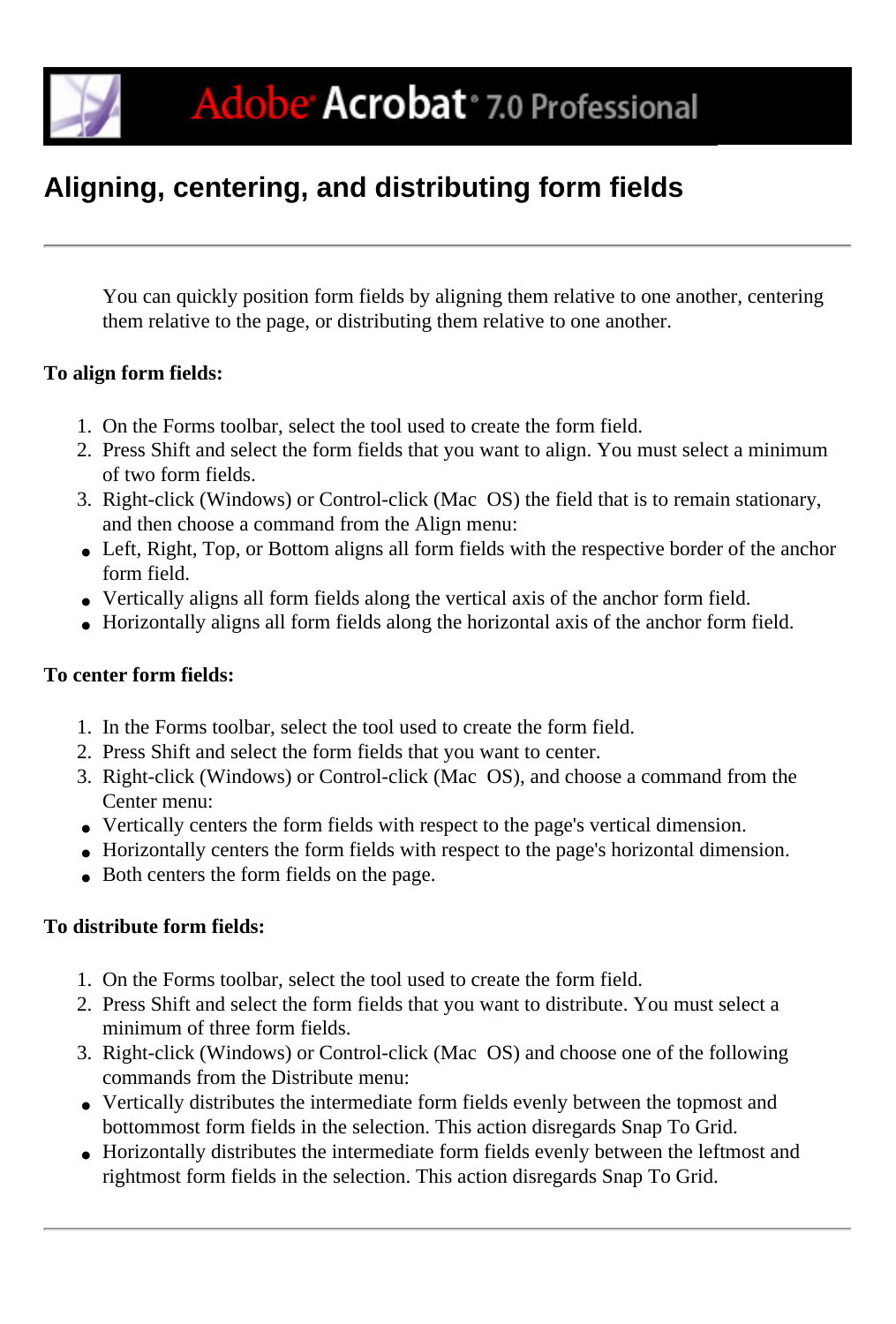<span id="page-30-0"></span>

# **Positioning form fields with grids**

You can use grids to help position form fields at precise points on a page. The grid lines do not get printed. You can define the grid spacing, color, and position of a grid. You can also choose whether to have the boundaries of a form field snap to grid lines when you are editing the form field. (See [Viewing grids](file:///040928/help/Pro/ToSpider/1_4_6_1.html).)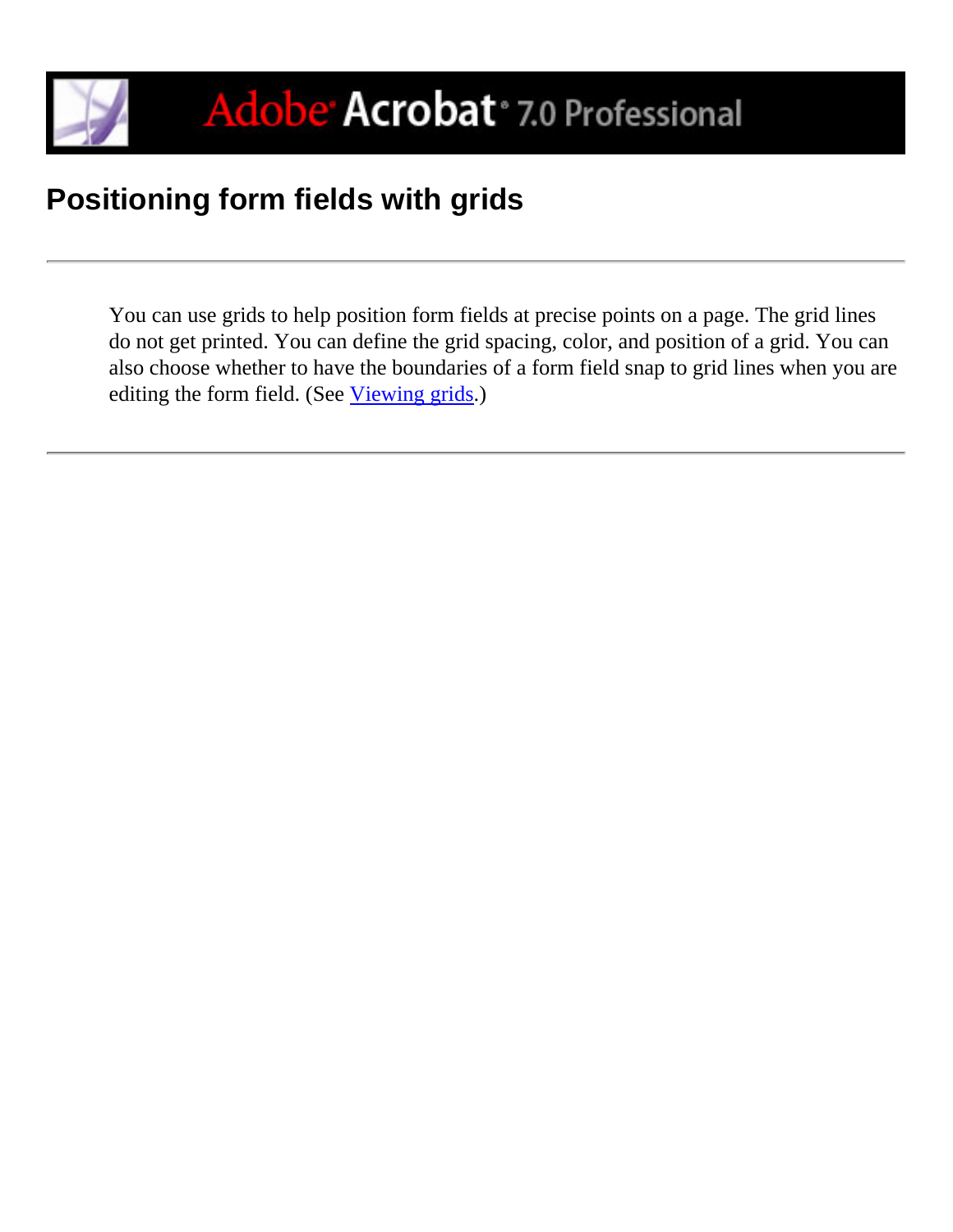

### **Using templates to generate forms dynamically with Acrobat**

You can define a page in your document as a template, which can then be used to dynamically generate a new form or duplicate PDF pages on the fly. In essence, you can build a form that dynamically creates another form. Templates allow the user to fill out as many form pages as needed. Additional pages (complete with new form fields) are spawned on the fly. To access the Acrobat JavaScript Scripting Reference, go to http:// partners.adobe.com/links/acrobat (English only) on the Adobe website.

**Note:** If you are generating a form by importing data from a database, you can spawn as many pages as needed to contain different quantities of data.

**Important:** Template functionality is not supported in Adobe Reader unless additional usage rights were added with a server extension. (See [If you want to create documents that](file:///040928/help/Pro/ToSpider/1_2_3_6.html)  [extend features to Adobe Reader users.](file:///040928/help/Pro/ToSpider/1_2_3_6.html)) Therefore, if you create an Acrobat application that uses template functionality, a user who has access only to Adobe Reader won't be able to use your application.

### **To define a template:**

- 1. Navigate to the page you want to use as a template, and choose Advanced > Forms > Page Templates.
- 2. Enter a name for the template, and click Add.
- 3. Click Close to define the template.

### **To edit a template:**

- 1. Choose Advanced > Forms > Page Templates.
- 2. Select the desired template in the list, and do one of the following:
- To hide the selected template page, click the eye icon to the left of the template name. To show the template, click the icon again. When you show a hidden template page, it appears appended to the end of the document. You cannot hide a template page if it is the only page in the document.
- To change the template contents to the currently displayed page, click Change.
- To remove the selected template from the list, click Delete.
- To display the selected template page, click Goto. You cannot use Goto to display a template that is hidden.
- 3. Click Close to accept the template changes.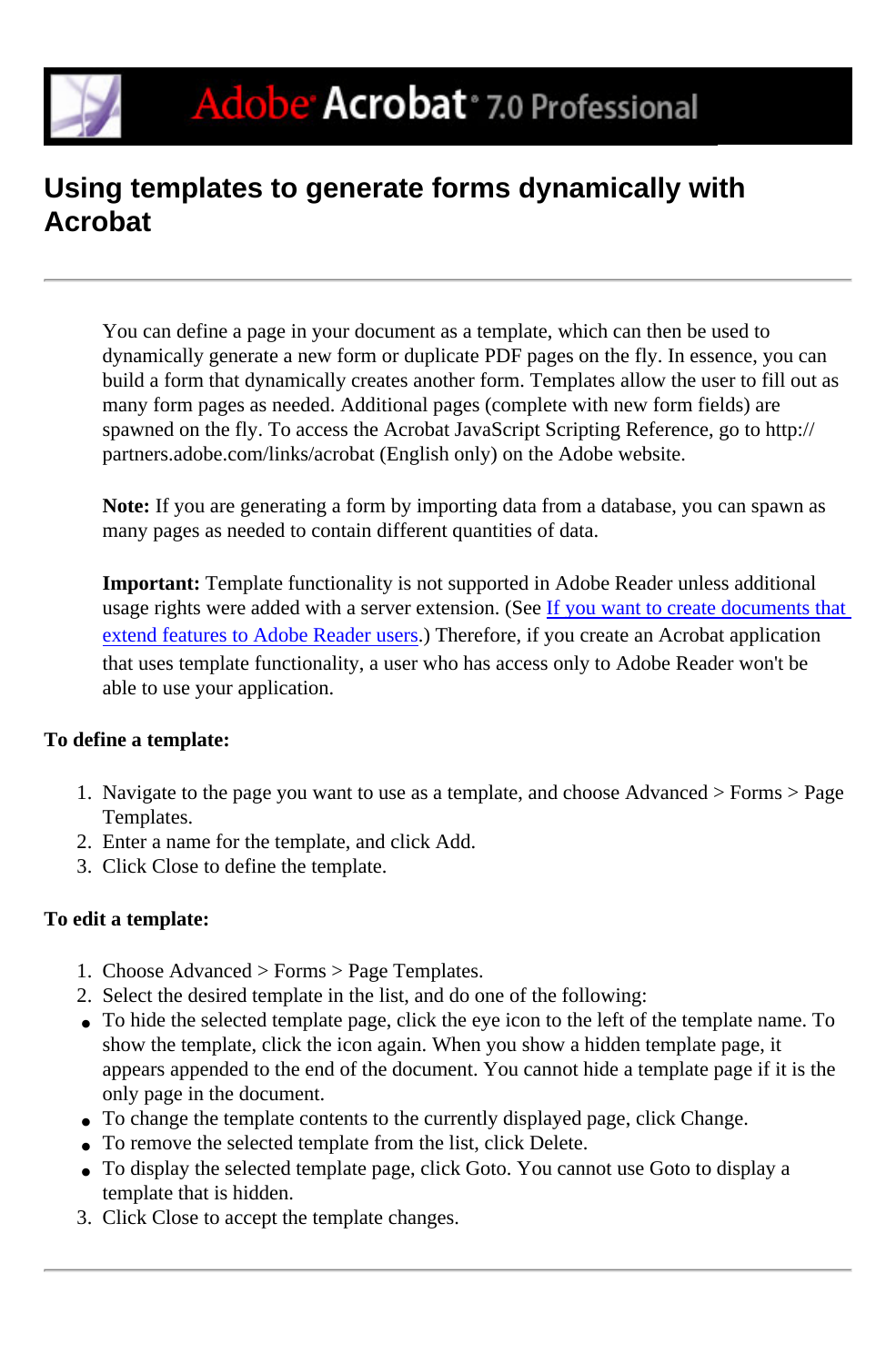

## **Creating buttons**

Buttons are most commonly associated with forms, but you can add them to any document. Buttons can open a file, play a sound or movie clip, submit data to a web server, and much more. When deciding on how to initiate an action, remember that buttons offer the following capabilities that links and bookmarks do not:

- A button can activate a series of actions, not just a single action.
- A button can have alternate appearances, determined by mouse behavior when over the button.
- A button can be easily copied across many pages.
- Mouse actions can activate different button actions. For example, Mouse Down (a click), Mouse Up (releasing after a click), Mouse Enter (moving the pointer over the button), and Mouse Exit (moving the pointer away from the button) can all start a different action for the same button.

### **Related Subtopics:**

[Creating interactive buttons](#page-33-0) [Customizing button displays](#page-34-0) [Showing and hiding image buttons](#page-35-0)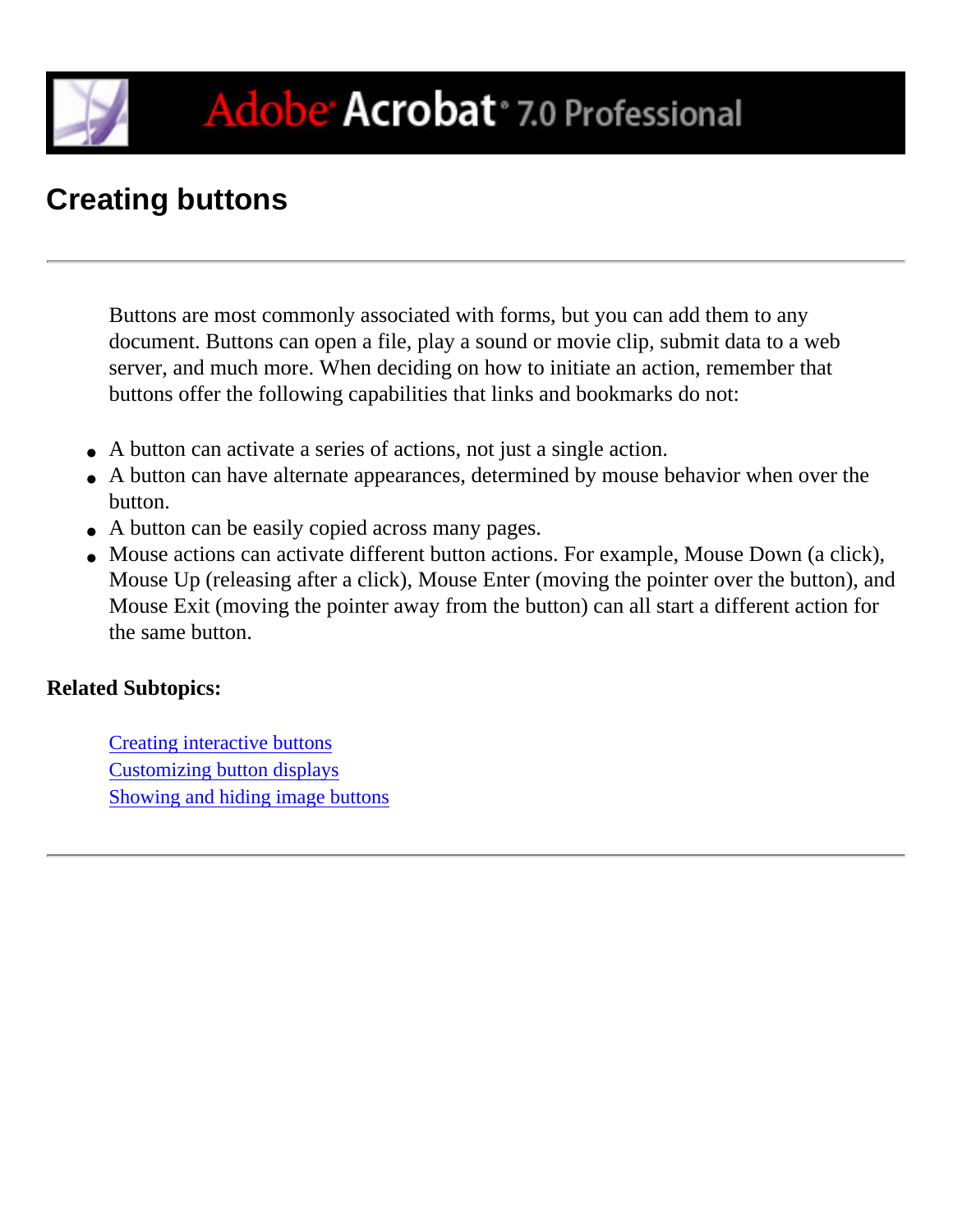<span id="page-33-1"></span><span id="page-33-0"></span>

## **Creating interactive buttons**

Buttons are an easy, intuitive way to let users initiate an action in Adobe PDF documents. Buttons can have a combination of labels and icons to lead users through a series of actions or events by changing as the mouse is moved. For example, you can create buttons with "Play," "Pause," and "Stop" labels and appropriate icons. Then you can set actions for these buttons to play, pause, and stop a movie clip. You can select any combination of mouse behaviors for a button and specify any combination of actions for a mouse behavior.



Buttons on a sample PDF page

### **To add an interactive button:**

- 1. To select the Button tool  $\Box$ , choose Tools > Advanced Editing > Forms > Button Tool.
- 2. Drag the cross-hair pointer to create the button area.
- 3. Click the General tab, and then specify a name, tool tip text, and other common properties.
- 4. Click the Appearance tab, and then specify options to determine how the button will look on the page. Remember, if you select a background color, you won't be able to see through to any images behind the button. The text options affect the label you specify in the Options tab, not the button name in the General tab.
- 5. Click the Options tab, and select options to determine how labels and icons appear on the button. (See [Customizing button displays](#page-34-1).)
- 6. Click the Actions tab, and then specify options to determine what happens when the button is clicked, such as jumping to a different page or playing a media clip. (See Using [actions for special effects.](file:///040928/help/Pro/ToSpider/1_30_5_0.html))
- 7. Click Close.

- To edit the button's properties, double-click the button.
- To change the button's appearance, click the button, and then specify options using the Properties toolbar. You can also change these appearance options in the Appearance tab of the Properties dialog box.
- To align, center, or distribute the button with other form fields, or to resize or duplicate the button, right-click (Windows) or Control-click (Mac OS) the button, and then choose an option from the context menu. (See [Editing or deleting form fields in Acrobat.](#page-12-1))

 If you're creating a set of buttons, you may want to snap the object to grid lines or guides. (See [Using layout tools.](file:///040928/help/Pro/ToSpider/1_4_6_0.html))

#### **To edit a button:**

Select the Button tool, and then do any of the following: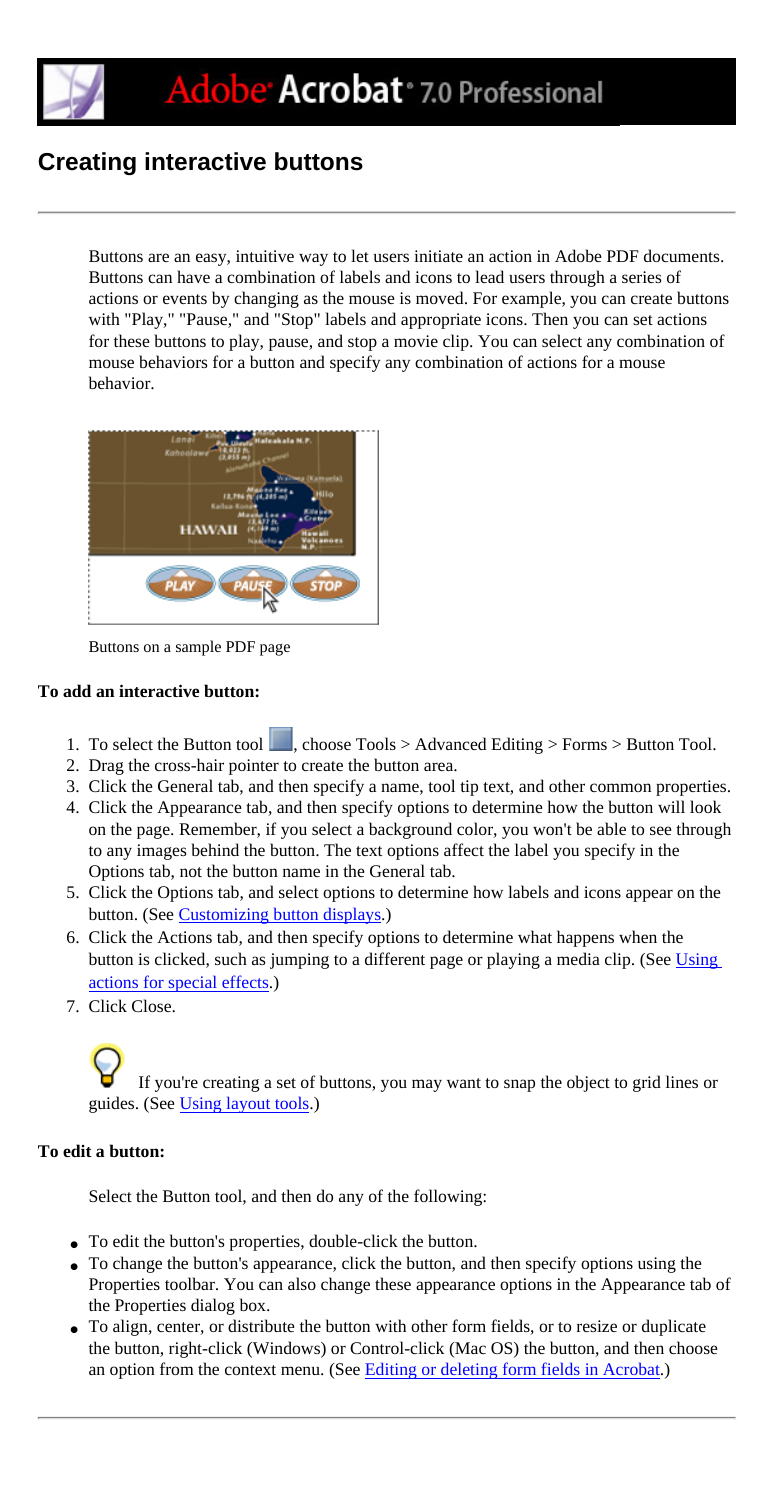# <span id="page-34-1"></span><span id="page-34-0"></span>**Customizing button displays**

A button can have a label, an icon, or both. You can change how the button appears in each mouse state (Up, Down, and Rollover). For example, you could create a button that has a "Home" label until the pointer is moved over the button, when it might have a "Click to return to Home page" label.



Button layouts **A.** Label only **B.** Icon only **C.** Icon top, label bottom **D.** Label top, icon bottom **E.** Icon left, label right **F.** Label left, icon right **G.** Label over icon

You can make button icons from any file format that Acrobat can display, including PDF, JPEG, GIF, and other image formats. For whichever format you select, the entire page is used, so if you want to use only a portion of a page as an icon, you need to crop the image or page before carrying out this procedure. The smallest allowable PDF page size is 1 by-1 inch. If you want the icon to appear smaller than 1-by-1 inch, scale it to fit the size of the box drawn with the button tool. Clicking Advanced on the Options tab of the Button Properties dialog box lets you determine how a button icon is scaled to fit inside a button.

### **To specify button display properties:**

- 1. In the Advanced Editing toolbar, select the Button tool .
- 2. Double-click an existing button, and then click the Options tab in the Button Properties dialog box.
- 3. For Layout, choose the type of label display you want. (For information on scaling button icons, see the next procedure.)
- 4. For Behavior, specify the display of the button when clicked:
- None keeps the appearance of the button the same.
- Push lets you define different appearances for the Up, Down, and Rollover states of the mouse. Select an option under State, and then specify a label or icon option. Up determines what the button looks like when the mouse button isn't clicked. Down determines what the button looks like when the mouse is clicked on the button, but before it's released. Rollover determines what the button looks like when the pointer is held over the button. (See [Showing and hiding image](#page-35-1) [buttons](#page-35-1).)
- Outline highlights the button border.
- Invert reverses the dark and light shades of the button.
- 5. To define the label or icon that appears on the button, do the following:
- If a label option is selected from the Layout menu, type the text in the Label box.
- If an icon option is selected from the Layout menu, click Choose Icon, and then click Browse. Select the file type from the Objects of Type (Windows) or Show (Mac OS) menu, double-click the file name, and then click OK. (Click Clear to remove the selected icon.)
- 6. Click Close to accept these display properties.

- 1. On the Advanced Editing toolbar, select the Button tool  $\Box$ , and then double-click the button.
- 2. Click the Options tab, select one of the icon options from the Layout menu, and then click Advanced.
- 3. From the When to Scale menu, select one of the following options:
- Always scales the icon as defined regardless of its size in relation to the button size.
- Never preserves the icon's original size; the button border crops the icon if it doesn't fit. If Never is selected, scale options aren't available.
- Icon Is Too Big scales the icon as defined only if it is larger than the button.
- Icon Is Too Small scales the icon as defined only if it is smaller than the button.
- 4. From the Scale menu, select whether or not to scale the icon proportionally. If the icon is scaled nonproportionally, it may be skewed.
- 5. To make sure that either the top and bottom or left and right sides of the icon are flush against the button edges, select Fit To Bounds.
- 6. To define where the icon is placed inside the button, drag the slider arrows. Icon placement is defined according to the percentage of space preserved between the icon and the left field boundary, and between the icon and the bottom field boundary. The default setting (50, 50) places the icon in the middle of a field. You can click Reset at any time to revert to the default placement setting.
- 7. Click OK, and then click Close.

#### **To scale and position button icons:**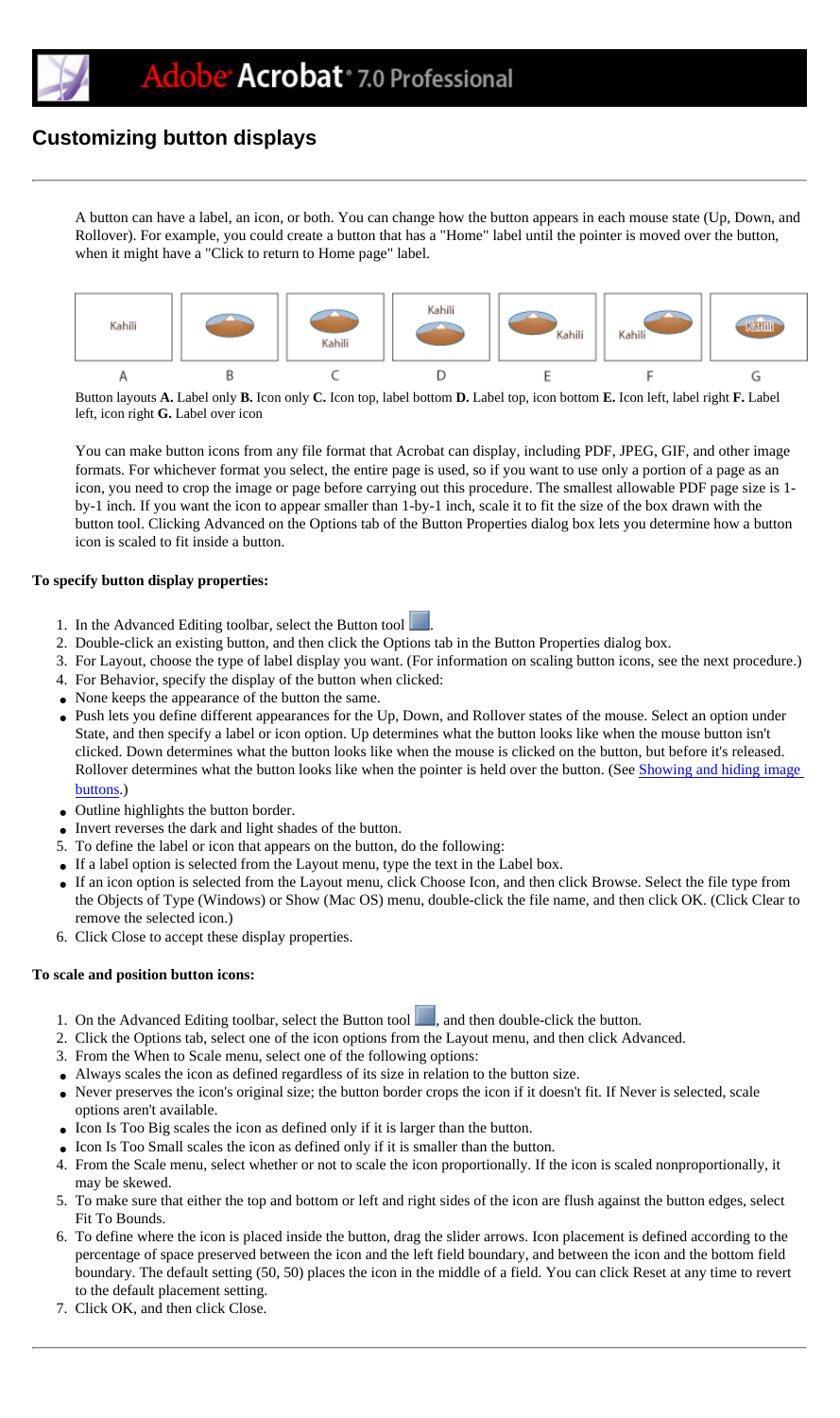<span id="page-35-0"></span>

## **Showing and hiding image buttons**

In some cases, you may want the button area to be invisible until the pointer moves over it. By alternately showing and hiding a button, you can create interesting visual effects in a document. For example, when you move a pointer over a city on a map, a detail map of the city could be displayed, and the detail map could disappear when the pointer moves away from the city.

<span id="page-35-1"></span>

Showing and hiding icons **A.** Pointer not over button area **B.** Pointer enters button area **C.** Pointer exits button area

### **To create a button that appears only during mouse rollover:**

- 1. Using the Button tool  $\Box$ , drag across the area where you want the pop-up button to appear. For example, if the PDF file contains a map of France, drag across the area where you want a detailed map of Paris to pop up.
- 2. Using the Button tool  $\Box$ , double-click the button.
- 3. Click the Options tab, and choose Icon Only from the Layout menu.
- 4. Choose Push from the Behavior menu, and then choose Rollover from the State list.
- 5. Click Choose Icon, and then click Browse. Select the file type from the File Of Type (Windows) or Show (Mac OS) menu, navigate to the location of the image file, and then double-click the file. In this example, you would select a map of Paris. Click OK to accept the previewed image as the button.
- 6. Click the Appearance tab. If needed, deselect Border Color and Fill Color, and then click Close.
- 7. Select the Hand tool  $\mathbb{S}^n$ , and move the pointer across the button. The image field you defined appears as the pointer rolls over the button area and disappears when it exits.

 If you want the image to be larger than the rollover area, or if you want the image to be in a different location than the image button that pops up, use the Show/Hide A Field action. First, you specify an icon for the button that will be shown and hidden. Next, you create a second button that acts as a hot spot when the mouse rolls over it. You do not assign an icon for the appearance of the second button. Instead, you use the Actions tab to show the first button when the pointer enters the second button, and hide the first button when the pointer exits. (See [Using actions for special effects](file:///040928/help/Pro/ToSpider/1_30_5_0.html).)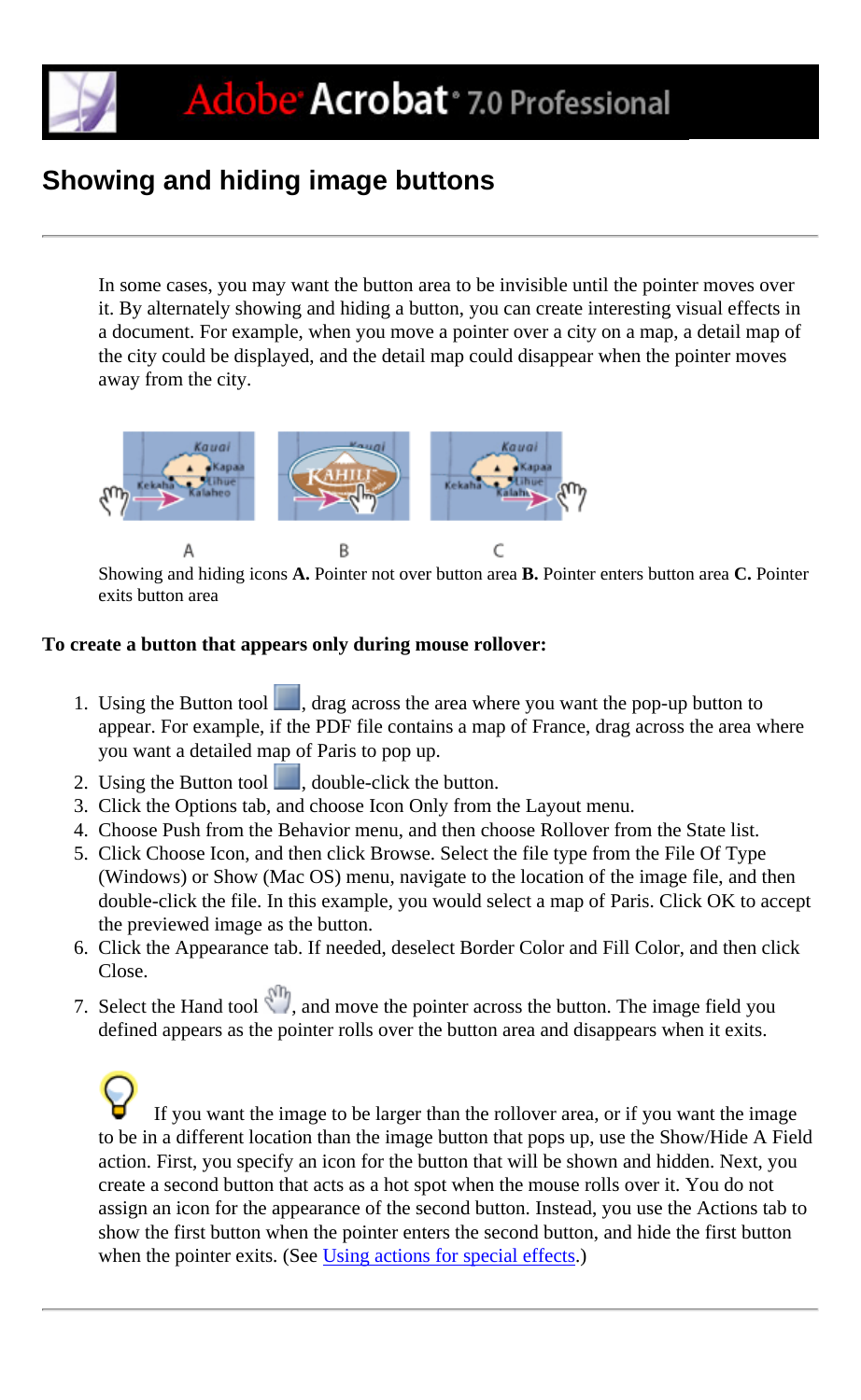

## <span id="page-36-1"></span>**Making Adobe PDF forms accessible**

You can make your form fields accessible to vision- and motion-challenged users by adding tags to the PDF file and by properly structuring it. (See [Making existing Adobe](file:///040928/help/Pro/ToSpider/1_25_1_0.html)  [PDF documents accessible](file:///040928/help/Pro/ToSpider/1_25_1_0.html).) In addition, you can use the Tooltip form field property to provide the user with information about the field or to provide instructions; for example, using the Tooltip property's value, the screen reader could say "Your name." Without the Tooltip property, a screen reader simply names the type of form field.

### **To add instructional information to a form field:**

- 1. Do one of the following to open the form field's Properties window:
- Double-click a selected form field.
- Click the More button on the Properties toolbar.
- <span id="page-36-0"></span>2. In the General tab, type instructional text into the Tooltip box.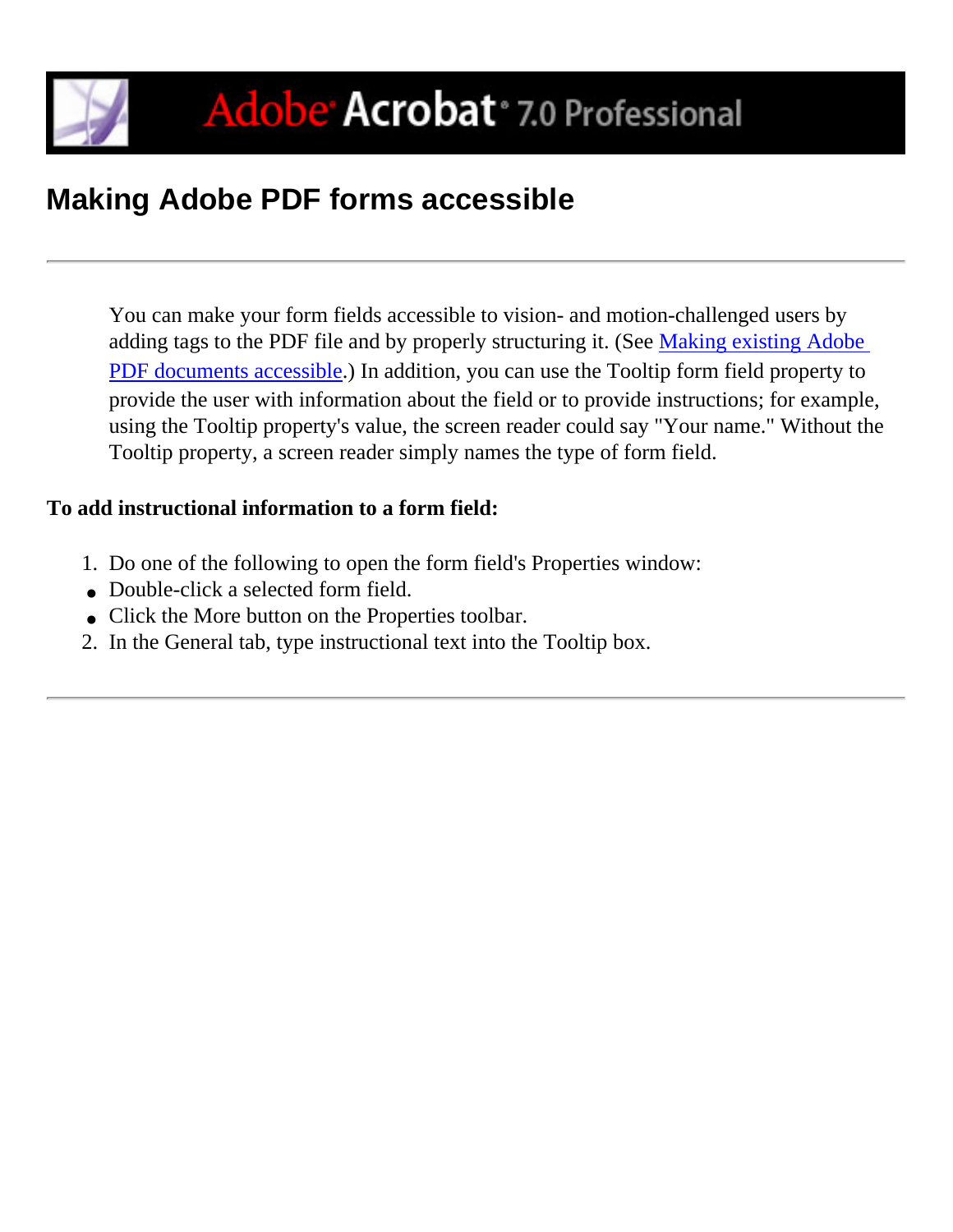

## **Making Adobe PDF forms web-ready**

PDF forms can be useful for submitting and collecting information over the web. This is done by providing several button actions that perform functions similar to some HTML scripting macros. You must have a CGI application on the web server to collect and route the data to a database. Any existing CGI application that collects data from forms (in HTML, FDF, or XML format) can be used. (See http://partners.adobe.com/asn/acrobat/ forms.jsp.)

Before you make your forms web-ready, make sure that your form-field names match those set in the CGI application.

**Important:** CGI scripts must be built outside Acrobat, and their creation is not covered by the Adobe Acrobat product.

### **Related Subtopics:**

[Creating Acrobat submit buttons](#page-38-0) [Creating Reset Form buttons](#page-39-0) [Creating Import Data buttons](#page-40-0) [Defining CGI export values](#page-41-0)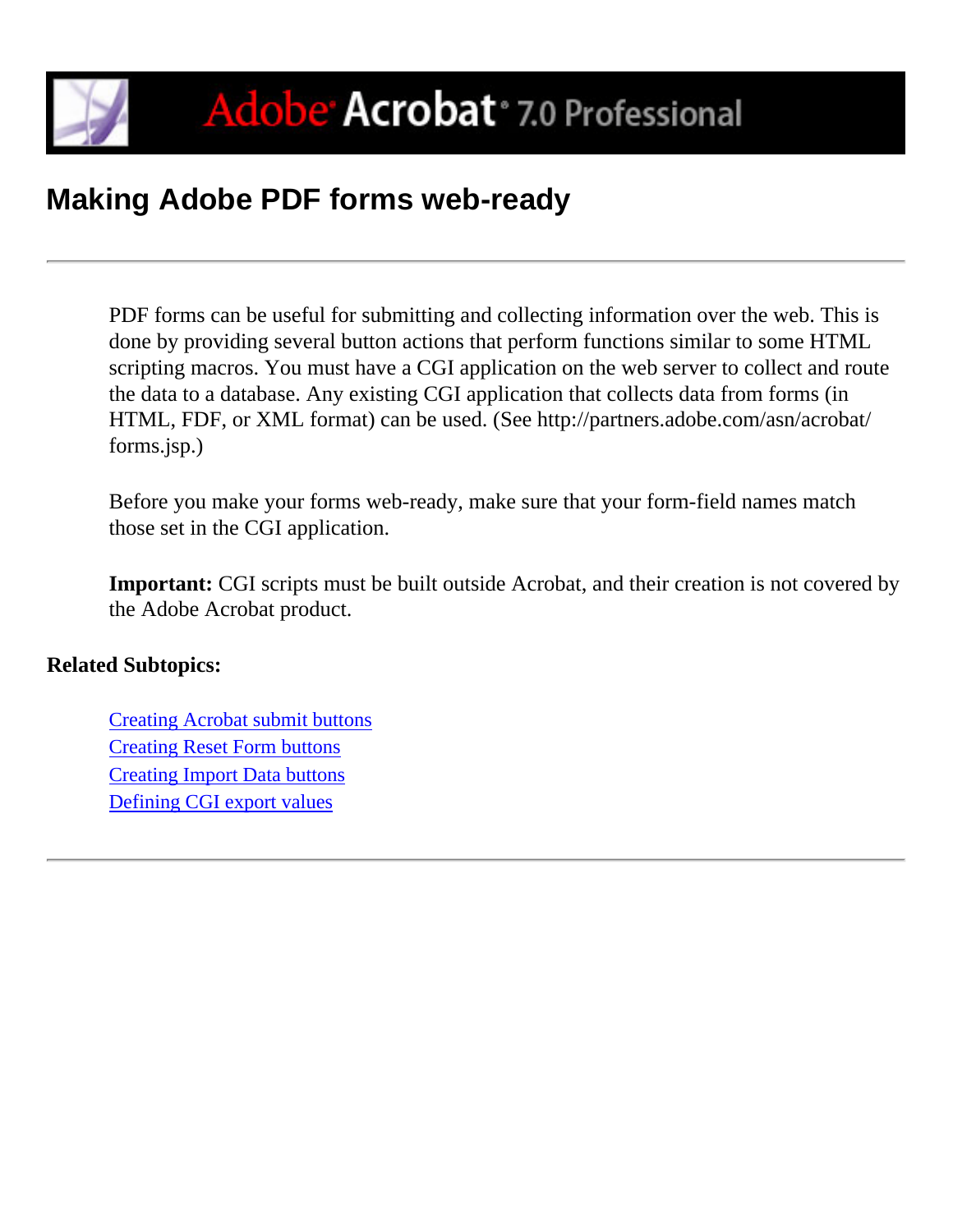<span id="page-38-1"></span><span id="page-38-0"></span>

## **Creating Acrobat submit buttons**

Use the Submit A Form action to send form data to an email address or to a web server by specifying a Uniform Resource Locator (URL). You can also use the submit button to send other files back to a server or database. For example, you can attach scanned images or files to a form. The files are submitted along with the rest of the form data when you click the submit button.

 If your PDF form contains an email-based submit button, you can use the Initiate Data File Collection workflow to facilitate distributing the form to others. (See Collecting [form data by email](#page-55-0).)

### **To create a submit button:**

- HTML exports as an HTML file.
- XFDF exports as an XML file. You can choose to export the form fields data, comments, or both.
- PDF exports the entire PDF file that is your form. Although this creates a larger file than the FDF option, it is useful for preserving digital signatures.
- 1. On the Forms toolbar, select the Button tool, and create a button. (See [Creating interactive](#page-33-1)  [buttons](#page-33-1).)
- 2. Double-click the button to open the Button Properties dialog box.
- 3. Click the Actions tab, and select Mouse Up from the Select Trigger menu.
- 4. Select Submit a Form from the Select Action menu, and then click Add.
- 5. In the Submit Form Selections dialog box, do one of the following in the Enter A URL For This Link box:
- To send the form data to a web server, enter the destination URL.
- To send the form data to an email address, enter mailto: followed by the email address. For example, mailto:nobody@adobe.com.
- 6. Select an Export Format option:
- FDF exports as an FDF file. You can choose to export the form fields data, comments, incremental changes to the PDF file, or all three. The Incremental Changes To The PDF option is useful for exporting a digital signature in a way that is easily read and reconstructed by a server.

**Note:** If the server returns data to the user in FDF, or XFDF formats, the server's URL must end with the #FDF suffix; for example, http://myserver/cgi-bin/myscript#FDF.

**Note:** If the users that fill in the PDF form are using Adobe Reader, you must choose either FDF or XFDF for the Export Format option.

- 7. For Field Selection, do one of the following:
- To export all form fields even if the form fields do not contain values, select All Fields.
- To export only specific form fields, select Only These. Click Select Fields, and then indicate the form fields to include, and whether you want to include empty fields.
- 8. Select Convert Dates To Standard Format to export all form dates in a single format, no matter how they are entered in the form.
- 9. Click OK to accept the selections.
- 10. Click another tab in the Button Properties dialog box to continue defining properties for the button, or click Close.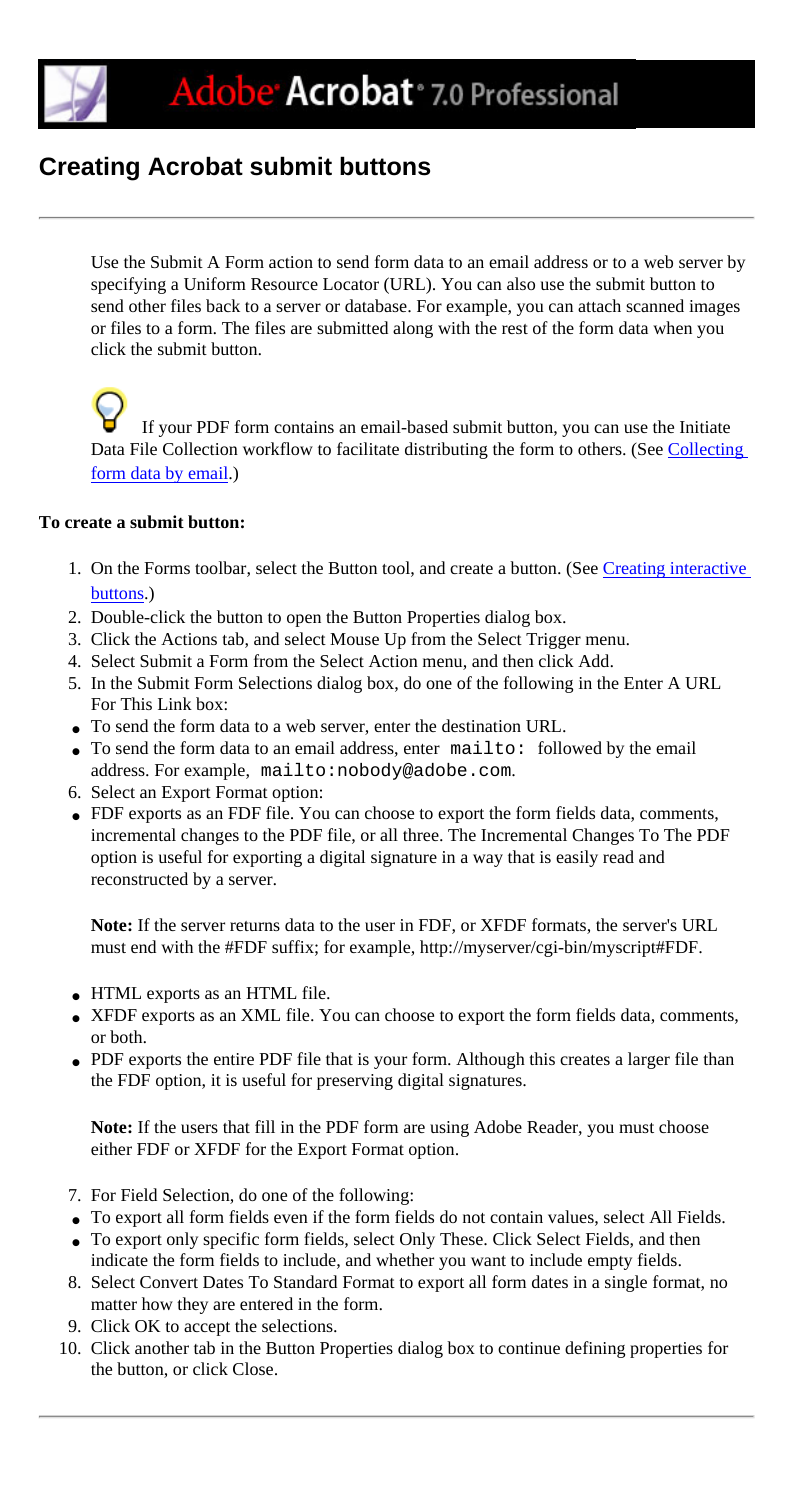<span id="page-39-0"></span>

# **Creating Reset Form buttons**

Use the Reset A Form action to create a button that allows users to clear any form data already entered.

### **To create a Reset Form button:**

- 1. On the Forms toolbar, select the Button tool, and create a button. (See [Creating interactive](#page-33-0)  [buttons](#page-33-0).)
- 2. Double-click the button to open the Button Properties dialog box.
- 3. Click the Actions tab, and select Mouse Up from the Select Trigger menu.
- 4. Select Reset A Form from the Select Action menu, and then click Add.
- 5. In the Reset A Form dialog box, do one of the following, and then click OK:
- To select individual fields, select the fields from the list.
- To select all the fields, click Select All.
- 6. Click another tab in the Button Properties dialog box to continue defining properties for the button, or click Close.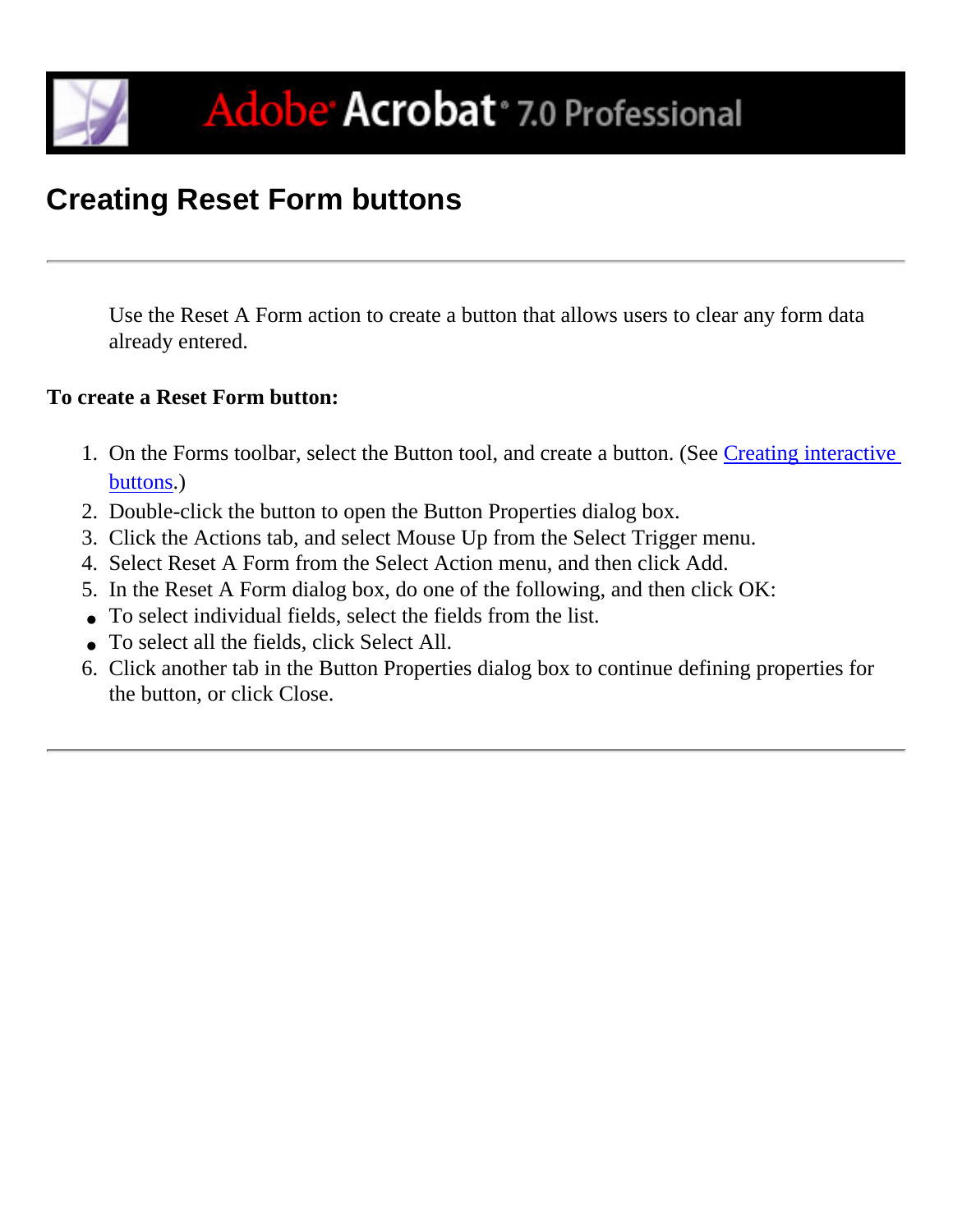<span id="page-40-0"></span>

# **Creating Import Data buttons**

You can use the Import Form Data action to enable users to fill out common form fields, such as name and email address, with data imported from another form. Users can also use the Import Data button to populate common form fields with their personal profile information. Only form fields that match are updated. Those that do not match are ignored. Before you create an Import Form Data action, you must have set up a form with common information form fields from which the data will be exported. (See [Creating a](#page-56-0)  [spreadsheet from form data.](#page-56-0))

**Note:** The Import Form Data action searches for the data file from which to import data in different locations in Windows than on Mac OS. In Windows, the Import Form Data action searches the Acrobat or Acrobat Reader folder, the current folder, the System folder, the Windows folder, My Documents/Adobe/Acrobat, and the folders that are in the PATH statement. On Mac OS, the Import Form Data action searches the Acrobat or Acrobat Reader folder and the System Preferences folder.

### **To create an Import Data button:**

- 1. On the Forms toolbar, select the Button tool, and create a button. (See [Creating interactive](#page-33-0)  [buttons](#page-33-0).)
- 2. Double-click the button to open the Button Properties dialog box.
- 3. Click the Actions tab, and select Mouse Up from the Select Trigger menu.
- 4. Select Import Form Data from the Select Action menu, and then click Add.
- 5. Locate and select an FDF file, and click Select.
- 6. Click OK to accept the selections.
- 7. Click another tab in the Button Properties dialog box to continue defining properties for the button, or click Close.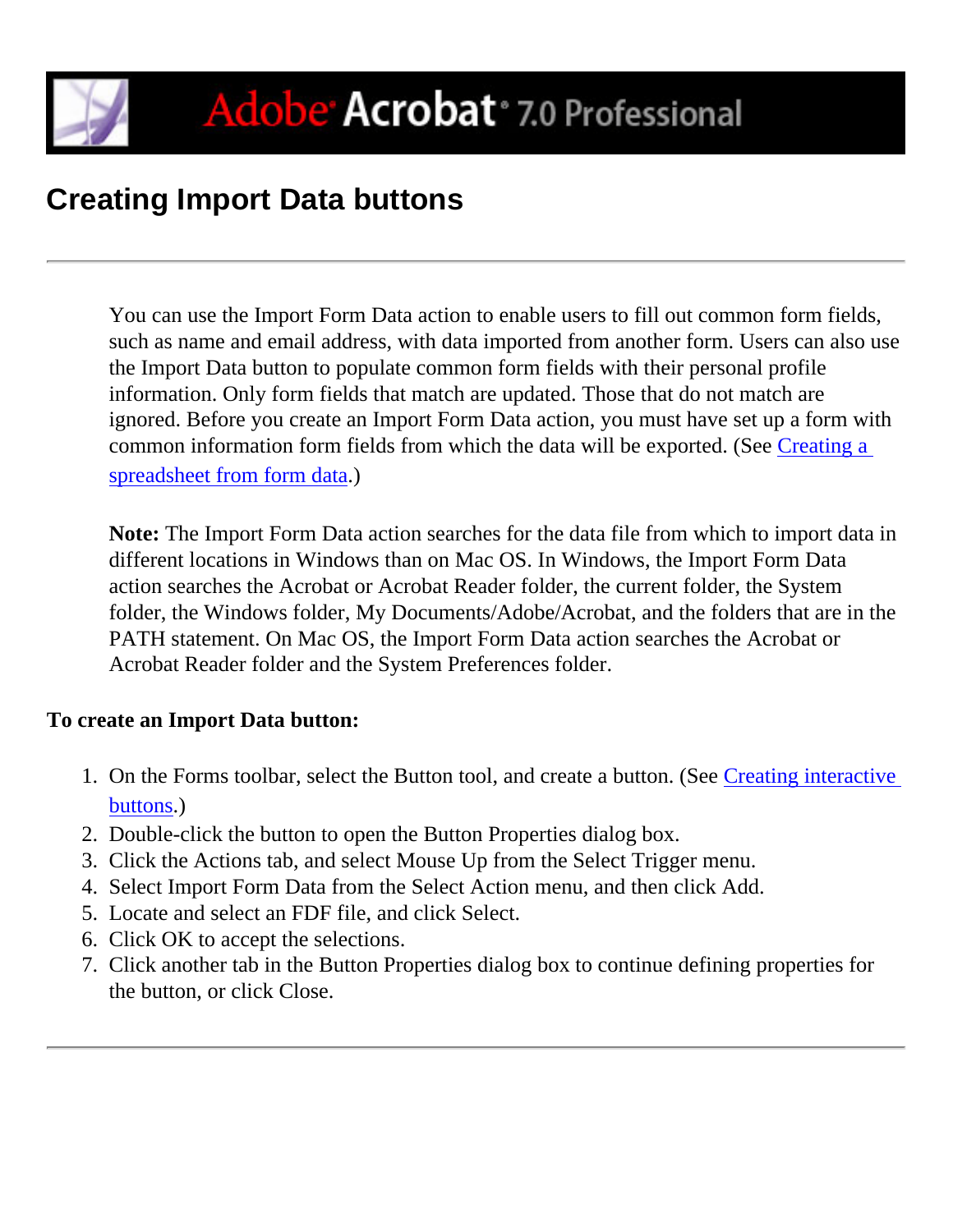<span id="page-41-0"></span>

# <span id="page-41-2"></span><span id="page-41-1"></span>**Defining CGI export values**

An export value is the information sent to a CGI application to identify a user-selected form field. You need to define an export value only if both of the following are true:

- The data is collected electronically in a database over a company intranet or the web.
- The data is different from the item designated by the form field, or the form field is a radio button.

When defining export values, keep the following guidelines in mind:

- Use the default export value *Yes* to indicate that a check box or radio button has been selected.
- Enter an export value for combo boxes or list boxes only if you want the value to be different from the item listed--for example, to match the name of the form field in a database. The item selected in the combo box or list box is used as the export value unless a different export value is explicitly entered in the Properties dialog box.
- Related radio buttons must have exactly the same form field name but different export values. This ensures that the radio buttons toggle and that the correct values will be collected in the database.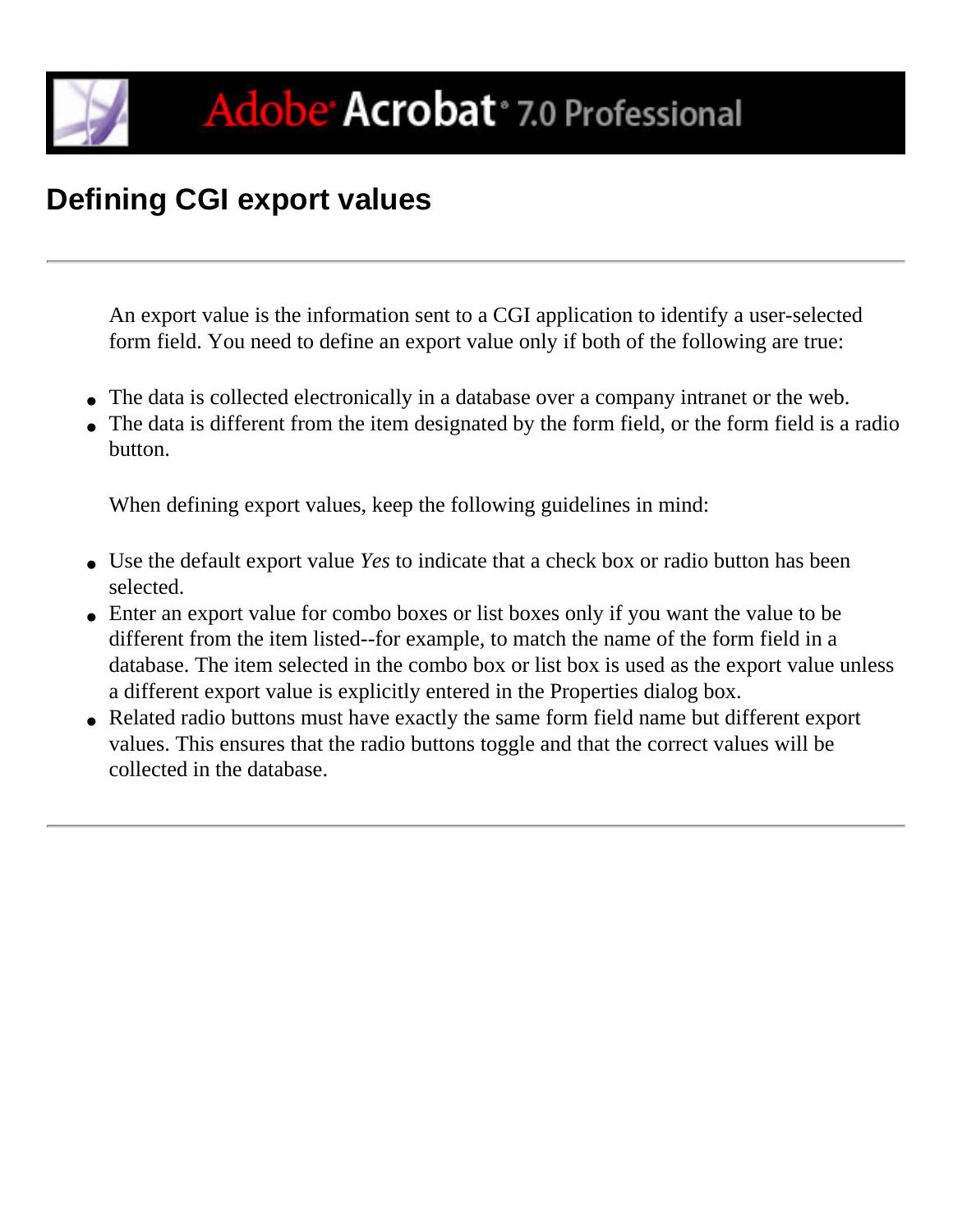

## **Using custom JavaScripts in forms**

The JavaScript language lets you create interactive web pages. Adobe has enhanced Java-Script so that you can easily integrate interactivity into your PDF forms. The most common uses for JavaScript in Acrobat Professional forms are formatting, calculating, validating data, and assigning an action. You also configure Adobe PDF forms to connect directly to databases using ODBC (Windows only). To access the Acrobat JavaScript Scripting Reference, go to http://partners.adobe.com/links/acrobat (English only) on the Adobe website.

**Note:** If you are creating dynamic forms, keep in mind that Adobe Reader does not support some custom JavaScripts, so the form may not function properly when viewed in Adobe Reader unless additional usage rights were added to the PDF document. (See [If](file:///040928/help/Pro/ToSpider/1_2_3_6.html) [you want to create documents that extend features to Adobe Reader users.](file:///040928/help/Pro/ToSpider/1_2_3_6.html))

For information on customizing Acrobat, see the Acrobat Software Development Kit (SDK). The Acrobat SDK is provided to members of the Adobe Solutions Network (ASN) Developer Program. For information on joining, requesting developer technical support, or obtaining updates to this SDK, refer to the Developer Support section of the Adobe website.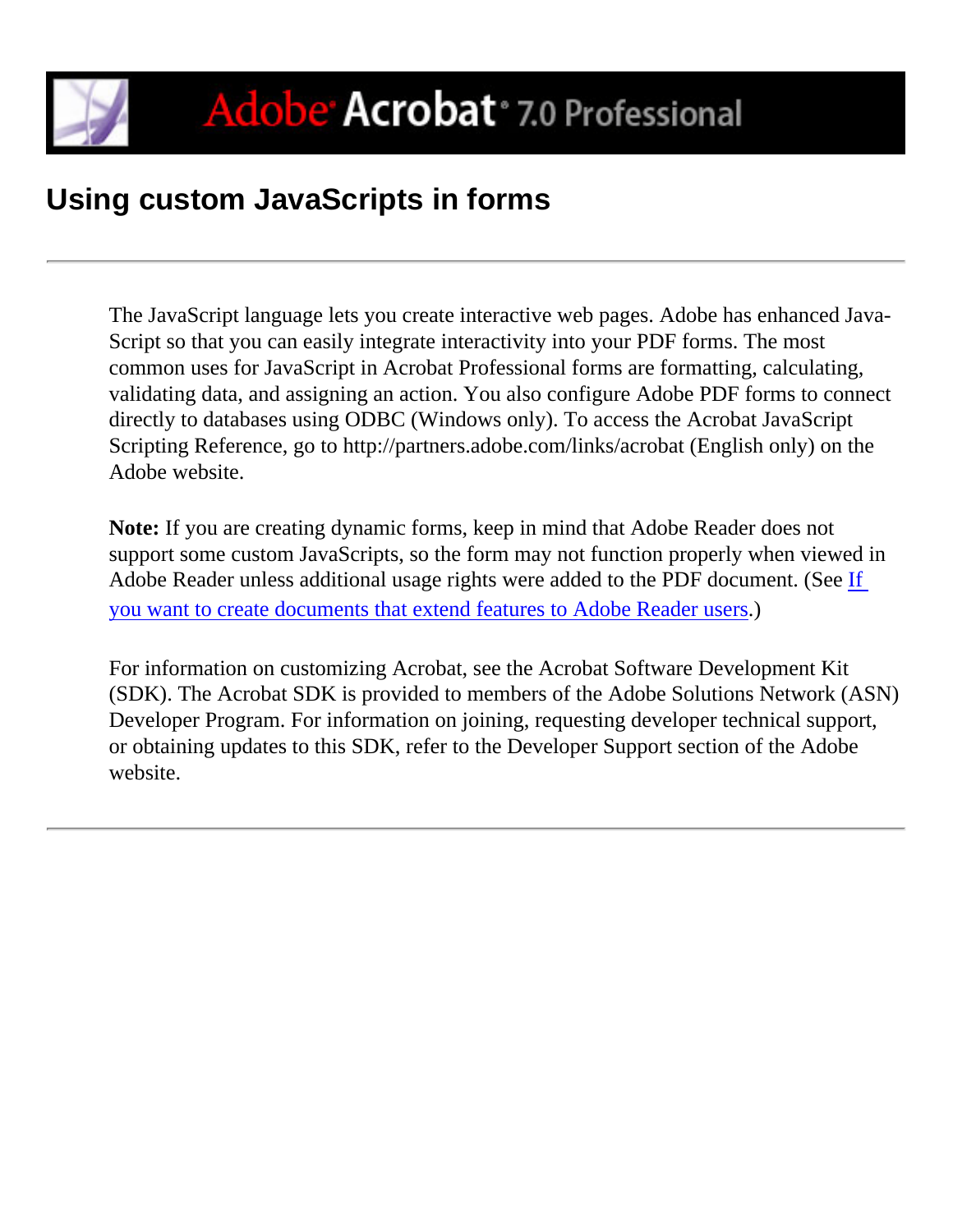

## **About completing Adobe PDF forms**

Adobe PDF forms can be static or interactive. Static PDF forms must be printed in order to be filled in, while interactive PDF forms contain form fields you can fill in on-screen. A PDF form is made interactive if its creator sets up the document with appropriate form fields and properties in Adobe Designer, Adobe Acrobat Professional, Acrobat Content Server, or even Adobe<sup>®</sup> GoLive<sup>®</sup> CS.

You can print a PDF form or export the form data to a separate file. Exporting form data allows you to save the existing data, or to transport it with an alternative method such as email. If you are filling out a PDF form from inside a web browser, you may be able to submit the form through the web.

When you search for words in a PDF document, the text in form fields is also searched by default. (See [Searching for words in an Adobe PDF document.](file:///040928/help/Pro/ToSpider/1_38_2_0.html))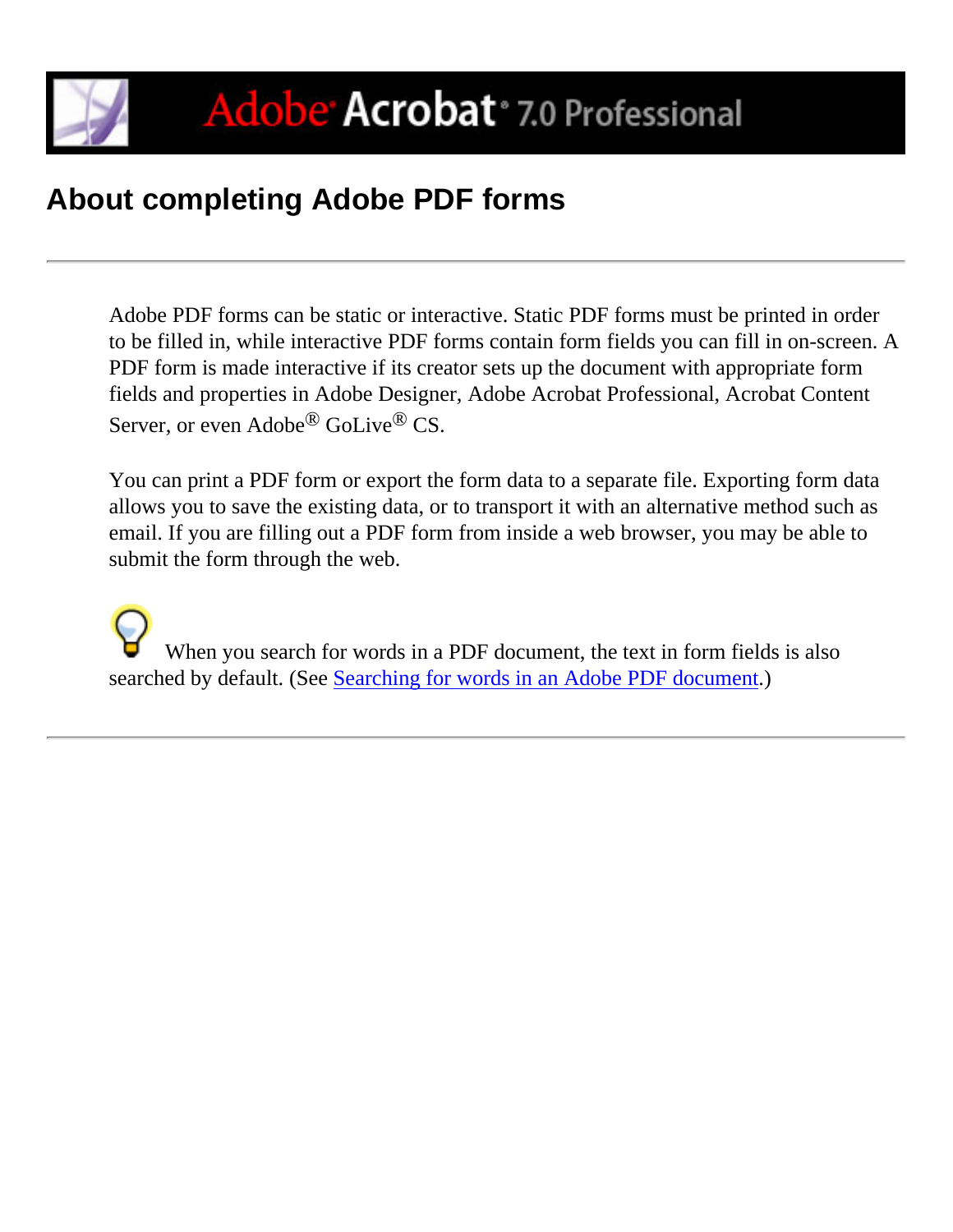

# **Completing Adobe PDF forms**

If a PDF form contains interactive form fields, you can fill in the form with the Basic toolbar's Hand tool. When you place the Hand tool pointer over an interactive form field, the pointer icon changes from the Hand icon  $\mathbb{C}^{\mathbb{N}}$  to the Pointing Hand icon  $\mathbb{C}^{\mathbb{N}}$ , the Pointing Hand Plus icon  $\mathbb{L}$ , the Arrow icon  $\mathbb{L}$ , or the I-beam icon  $\mathbb{L}$ . If the form fields aren't interactive, the Hand icon  $\mathbb{R}$  doesn't change; instead, you can print a noninteractive PDF form and fill it out by hand.

Some text fields are dynamic, which means they automatically resize to accommodate the amount of data you enter, and can span across pages. (See [About form](#page-46-0) [fields that span multiple pages](#page-46-0) and [About typing in forms with barcodes](#page-47-0).)

the Pointing Hand Plus icon  $\mathbb{R}$  lets you select a button, a check box, a radio button, or an item from a list.

- 4. After entering text or making a selection, do any of the following:
- Press Tab or Shift+Tab to accept the form field change and go to the next or previous field.
- Press Enter (Windows) or Return (Mac OS) to accept the text form field change and deselect the current field. If the current field is a check box, pressing Enter or Return turns the check box on or off. In a multiline text form field, pressing Enter or Return creates a paragraph return in the same form field. You can use Enter on the keypad to accept the change.
- Press the Up or Left arrow key to select the previous radio button in a group of radio buttons, or press the Down or Right arrow key to select the next radio button.
- Press Esc to reject the form field change and deselect the current form field. If you are in Full Screen mode, pressing Esc a second time causes you to exit Full Screen mode.
- 5. Once you have filled in the appropriate form fields, do one of the following:
- Click the submit form button, if one exists. Clicking this button sends the form data to a database across the web or over your company intranet.
- Choose File > Save As, and rename the file to save the form with the data you entered.
- Export the form data. (See [Exporting form data](#page-50-0).)
- Print the form. (See [Printing Adobe PDF documents](file:///040928/help/Pro/ToSpider/1_43_2_0.html).)

### **To fill out an interactive PDF form:**

- 1. Select the Hand tool
- 2. If you want to make form fields easier to identify in the PDF file, do any of the following in the Document Message Bar:
- To display a light blue color in the background of all form fields, select Highlight Fields.
- To display a red outline around all form fields that you're required to fill, select Highlight Required Fields. (This option appears only if the PDF form contains required fields.)
- 3. Position the pointer inside a form field, and click. The I-beam pointer allows you to type text; the Arrow icon **lets** you select an item in a list box; the Pointing Finger icon  $\Box$  or

For information about how to fill in a digital signature form field, see [Signing Adobe PDF](file:///040928/help/Pro/ToSpider/1_21_2_0.html)  [documents.](file:///040928/help/Pro/ToSpider/1_21_2_0.html)

#### **To clear a form in a browser:**

Do one of the following:

- Select the reset form button, if one exists. You cannot undo this action.
- Quit the browser, and start again.

Clicking the web browser's Reload or Refresh button or the Go Back button, or following a link in a browser window, may not clear a form.

#### **To clear unsaved form entries in Acrobat:**

Choose File > Revert.

### **Related Subtopics:**

[Completing fields automatically](#page-45-1) [About form fields that span multiple pages](#page-46-0) [About typing in forms with barcodes](#page-47-0) [Spell-checking text in forms](#page-48-0)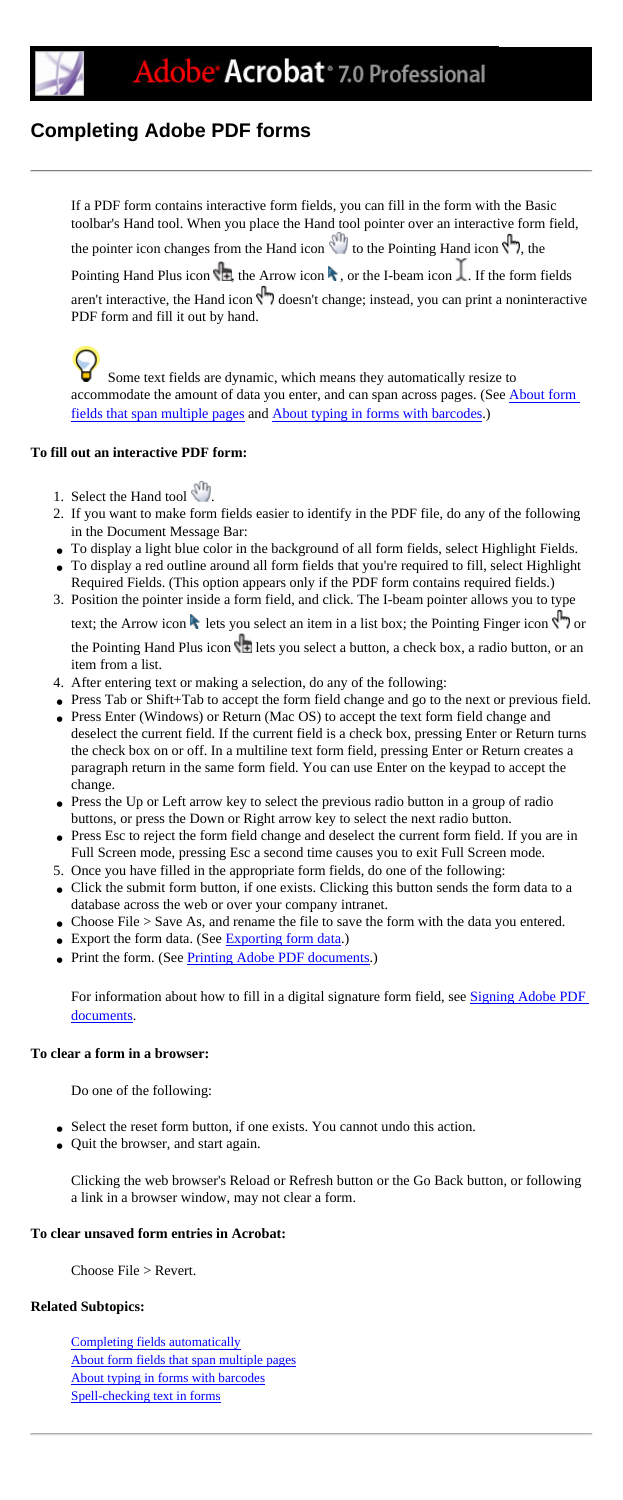<span id="page-45-0"></span>

# **Completing fields automatically**

You can use the Auto-Complete Forms preferences to save time when filling in forms. If the first few characters you type in a form field match something you've typed in a previous form field, the Auto-Complete feature either displays a list of the most probable matches or automatically enters a very probable match for you.

### **To set Auto-Complete preferences:**

- 1. Choose Edit > Preferences (Windows) or Acrobat > Preferences (Mac OS), and select Forms from the list on the left.
- 2. Choose an option from the Auto-complete menu. When you choose an option, the box below the option describes the effect of the selected option.
- 3. If you want to include numerical characters in the auto-complete memory, select Remember Numerical Data.

### **To delete one or more Auto-Complete entries from storage:**

- 1. Choose Edit > Preferences (Windows) or Acrobat > Preferences (Mac OS), and select Forms from the list on the left.
- 2. Click Edit Entry List.
- 3. In the Auto-Complete Entry List dialog box, do one of the following, and click Yes in the confirmation dialog box:
- To remove all of the entries, click Remove All.
- <span id="page-45-1"></span>● To remove only some of the entries, select the entries and click Remove. Shift-click to select multiple adjacent entries; Ctrl-click (Windows) or Command-click (Mac OS) to select multiple nonadjacent entries.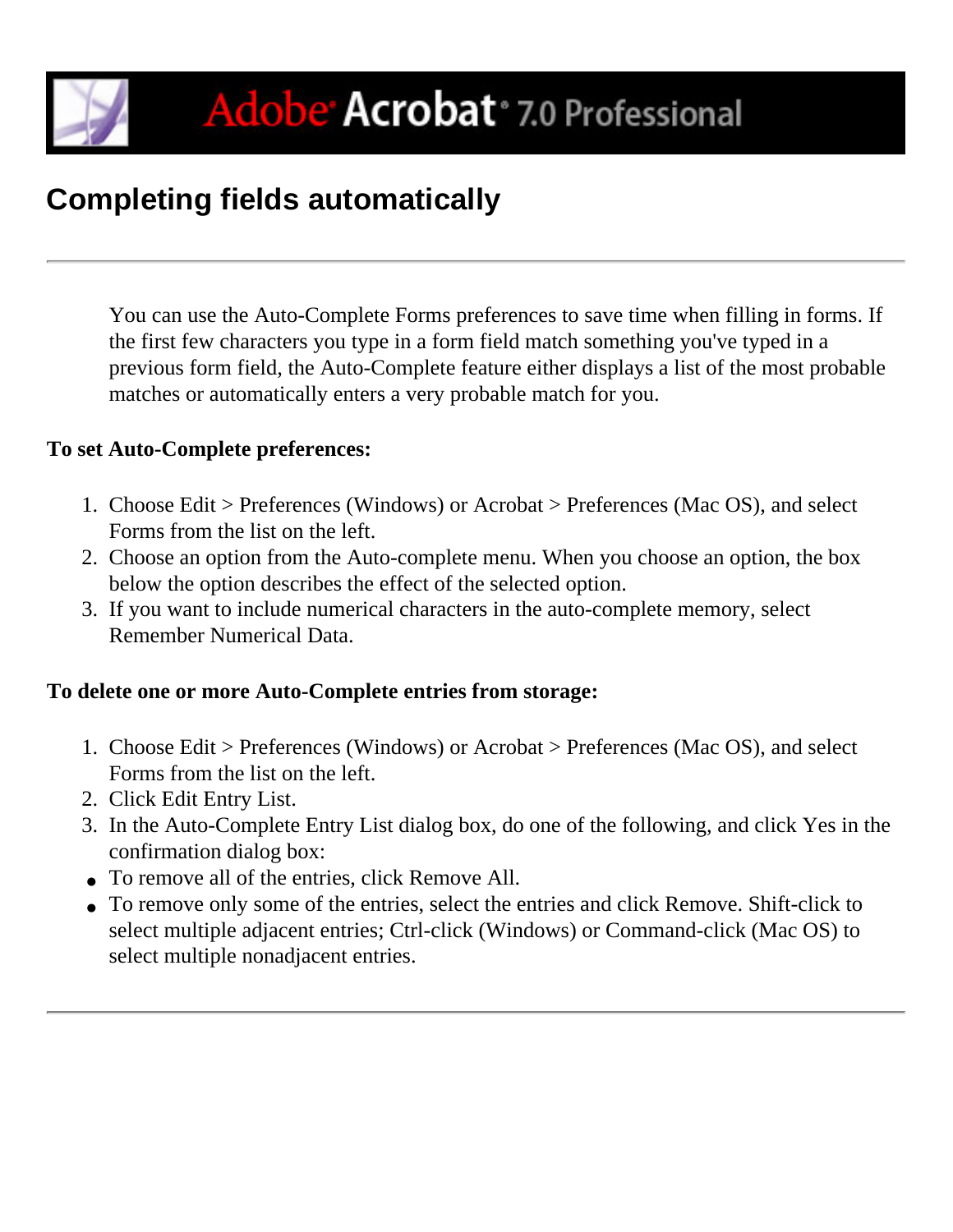

### **About form fields that span multiple pages**

Dynamic PDF forms can contain a dynamic text field that grows in size to accommodate the data you've entered into it; if necessary, the field may span onto the next page. A scroll bar appears in dynamic text fields when the data you enter exceeds the current size of the field; when you're finished entering data and the field is deactivated, the text field expands to display all of the entered data. If you want to continue editing a dynamic text field that spans across more than one page, you can begin editing the field on either page; you'll have access to all of the text in the box, no matter which page the text appears on.

<span id="page-46-0"></span>

| Kahili coffee beans are the best. Thanks for the good<br>prices, good service, and great taste! I'll be sure to |                      |
|-----------------------------------------------------------------------------------------------------------------|----------------------|
| recommend Kahili to all my friends. I will be ordering<br>more of the Vienna blend for sure.                    | <b><i>CAHILI</i></b> |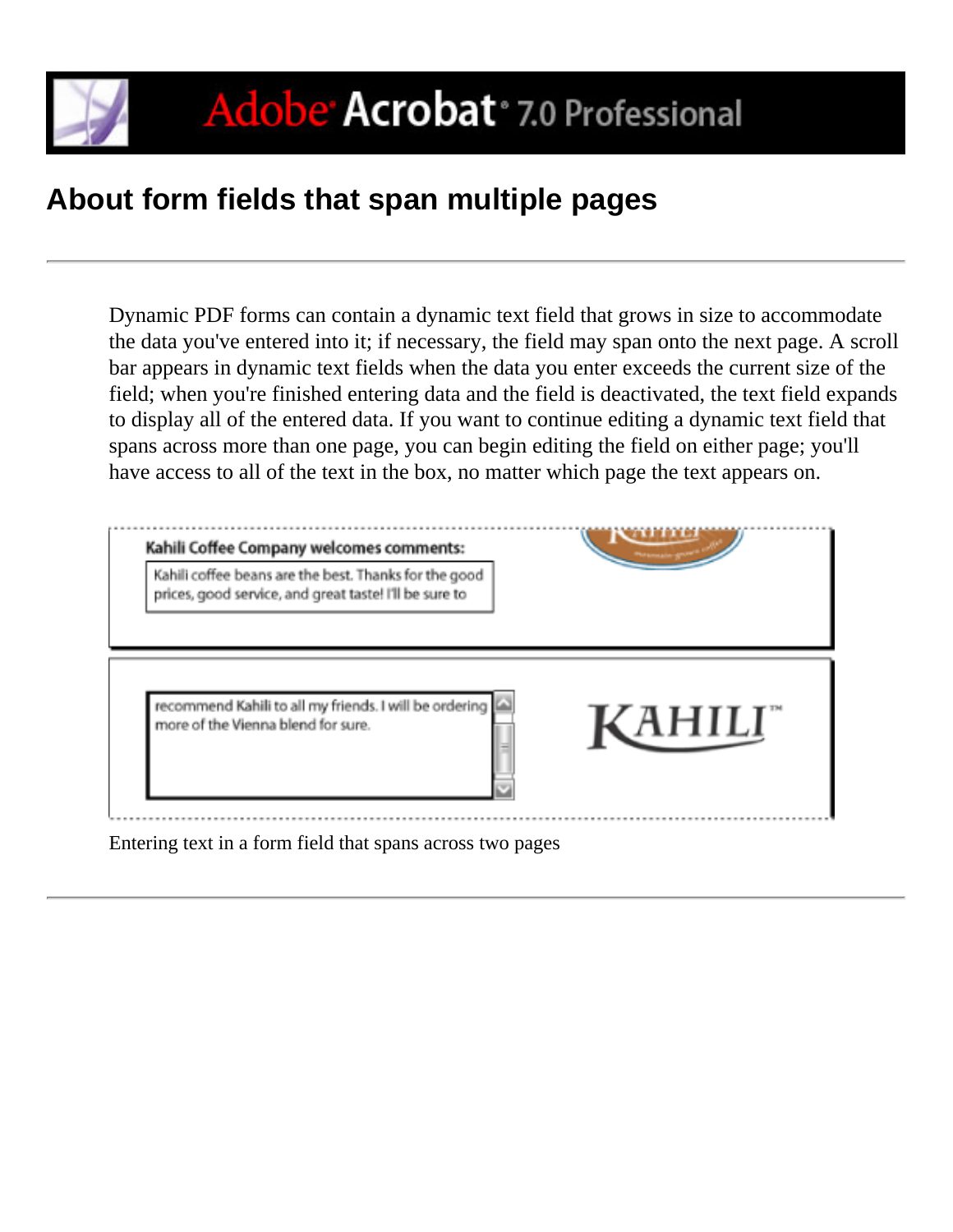

# **About typing in forms with barcodes**

PDF forms can contain barcode form fields that the creator of the PDF document added for various identification purposes, such as for an inventory of products. Barcode fields are either static or interactive. Interactive barcode fields that are created in Adobe Designer automatically encode the data that's entered into the form fields. The process of filling in an interactive PDF form that contains a static or interactive barcode is no different from filling in any other interactive PDF form. For information about capturing barcode form data, see the Adobe Barcoded Paper Forms Solution at www.adobe.com/ products/server/main.html.



Static barcode (left) and interactive barcode (right) created in Adobe Designer

<span id="page-47-0"></span>Using Adobe Designer, you can create static barcode form fields that can be printed on any printer or barcode form fields that require a particular printer.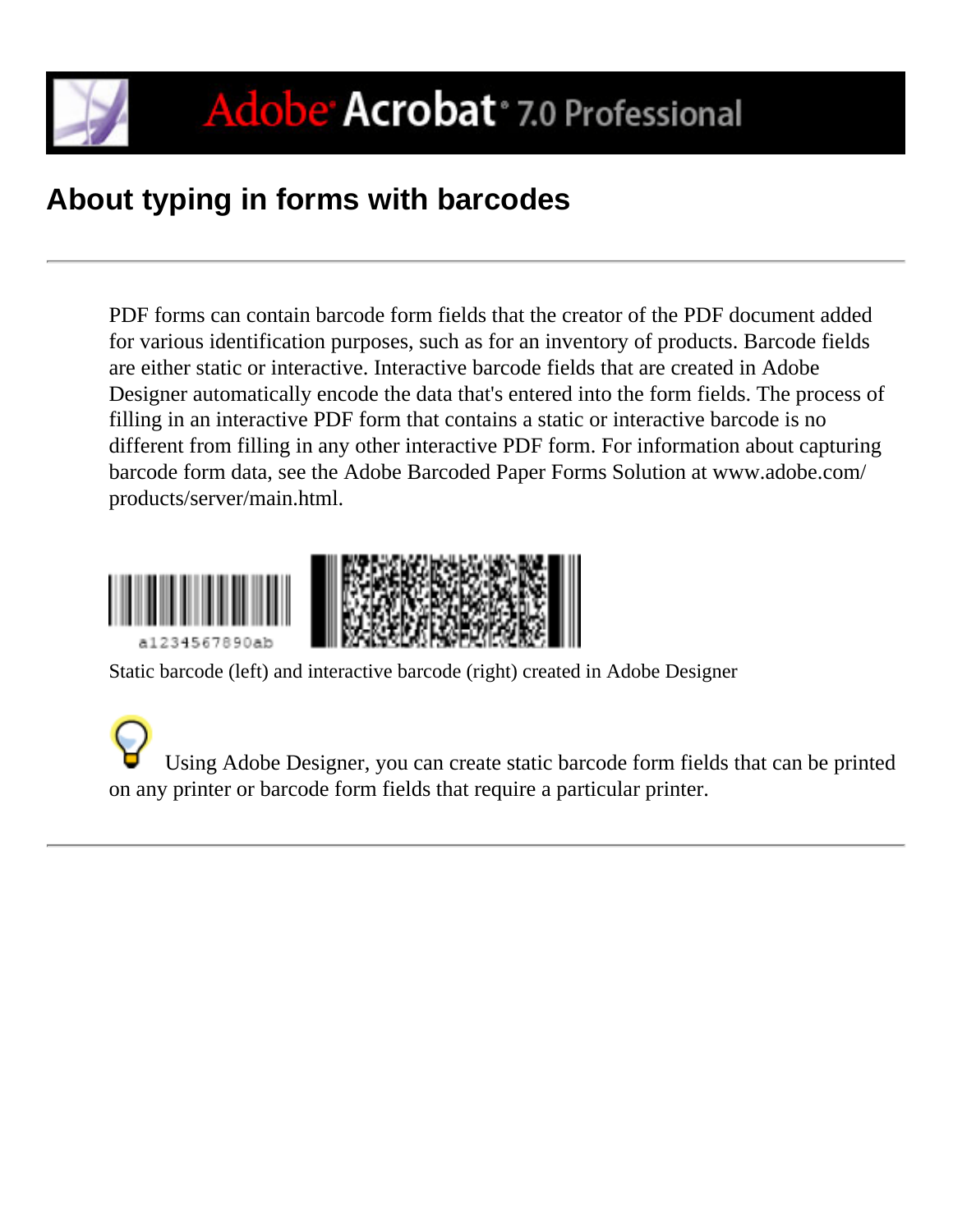

# **Spell-checking text in forms**

You can spell-check the text you typed in note comments and form fields. However, you cannot check the spelling of text in the underlying Adobe PDF document. (To do that, use the source application to spell-check the document before you create the PDF document.) Unrecognized words appear underlined after you type them. You can edit these words in context, or you can open the Check Spelling dialog box.

### **To change a single misspelled word:**

Right-click (Windows) or Control-click (Mac OS) the word in the form field or comment pop-up window, and then choose the correct word from the list of alternatives.

### **To spell-check text in comments and forms:**

- 1. Choose Edit > Check Spelling > In Comments And Form Fields. If the PDF document is open in a web browser, make sure that the Edit toolbar is open, and click the Spell Check button **ABC**
- 2. Click Start to begin the spell check. When a word that may be misspelled is found, it appears under Word Not Found. Suggested corrections appear under Suggestions. After you do one of the options in step 3, the next unrecognized word (if any) is highlighted; then you should repeat step 3 until the Restart button appears.
- <span id="page-48-0"></span>3. Do one of the following:
- Edit the selected word. To undo your change, click Undo Edit. To accept your change, click Change.
- Double-click to select a correction from the list of suggestions.
- Click Ignore if you don't want to change the word, and want to continue with the check.
- Click Ignore All to ignore every instance of the word. Click Add if you want to add the word to your personal dictionary.
- Click Change to replace the unrecognized word with the one in the Suggested Corrections section. Click Change All to replace every instance of the unrecognized word with the one in the list of suggestions.
- 4. Click Done when you are finished with the spell check.

### **To specify a language dictionary:**

- 1. Choose Edit > Check Spelling > Edit Dictionary.
- 2. Choose the language dictionary you want to use from the Dictionary menu, and then click Done.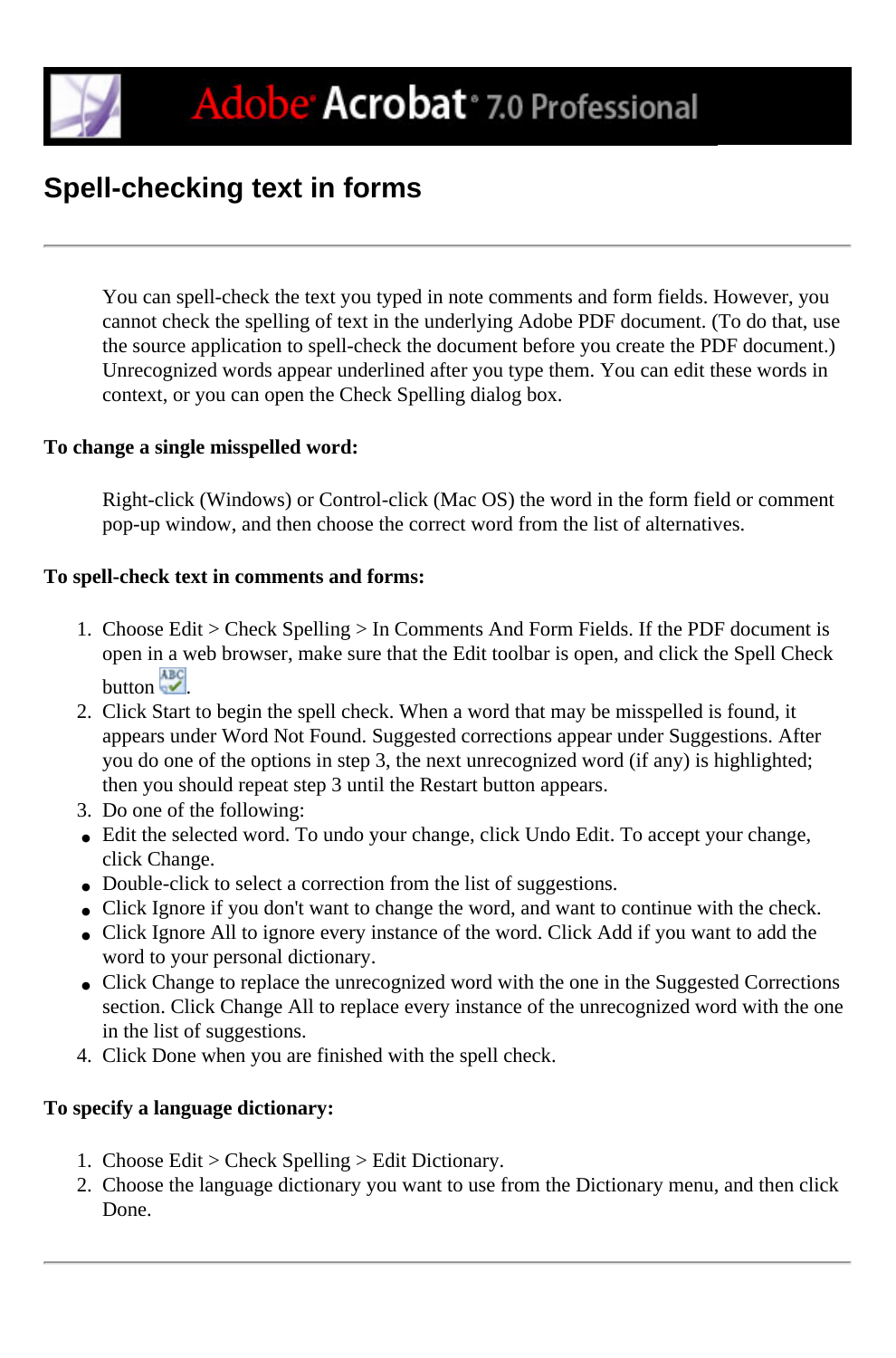<span id="page-49-0"></span>

### **Importing form data**

In addition to filling out a PDF form manually, you can import file data from a text (TXT), Extensible Markup Language (XML), Acrobat Form Data Format (FDF), XML Data Package File (XDP), FormFlow99 Data Files (XFD), or Acrobat XFDF (XFDF) file into a PDF form. Some file formats are available only when you're importing the data into particular PDF forms, such as a PDF form created in Adobe Designer.

**Note:** If you're importing file data from a text file, each row in a text file must be tabdelimited to create columns, as in a table. When a row of data is imported, each cell becomes the value of the form field that corresponds to the column name.

#### **To import form data from a file:**

- 1. Open the Adobe PDF form.
- 2. Choose File > Form Data > Import Data To Form.
- 3. Choose the form data type from the Files Of Type menu, select a file, and click Select.

**Note:** If you import form data from a form that does not match the form you are importing into, only the form fields that match are updated, and those that do not match are ignored. Existing text in text form fields is replaced if you import data to those fields.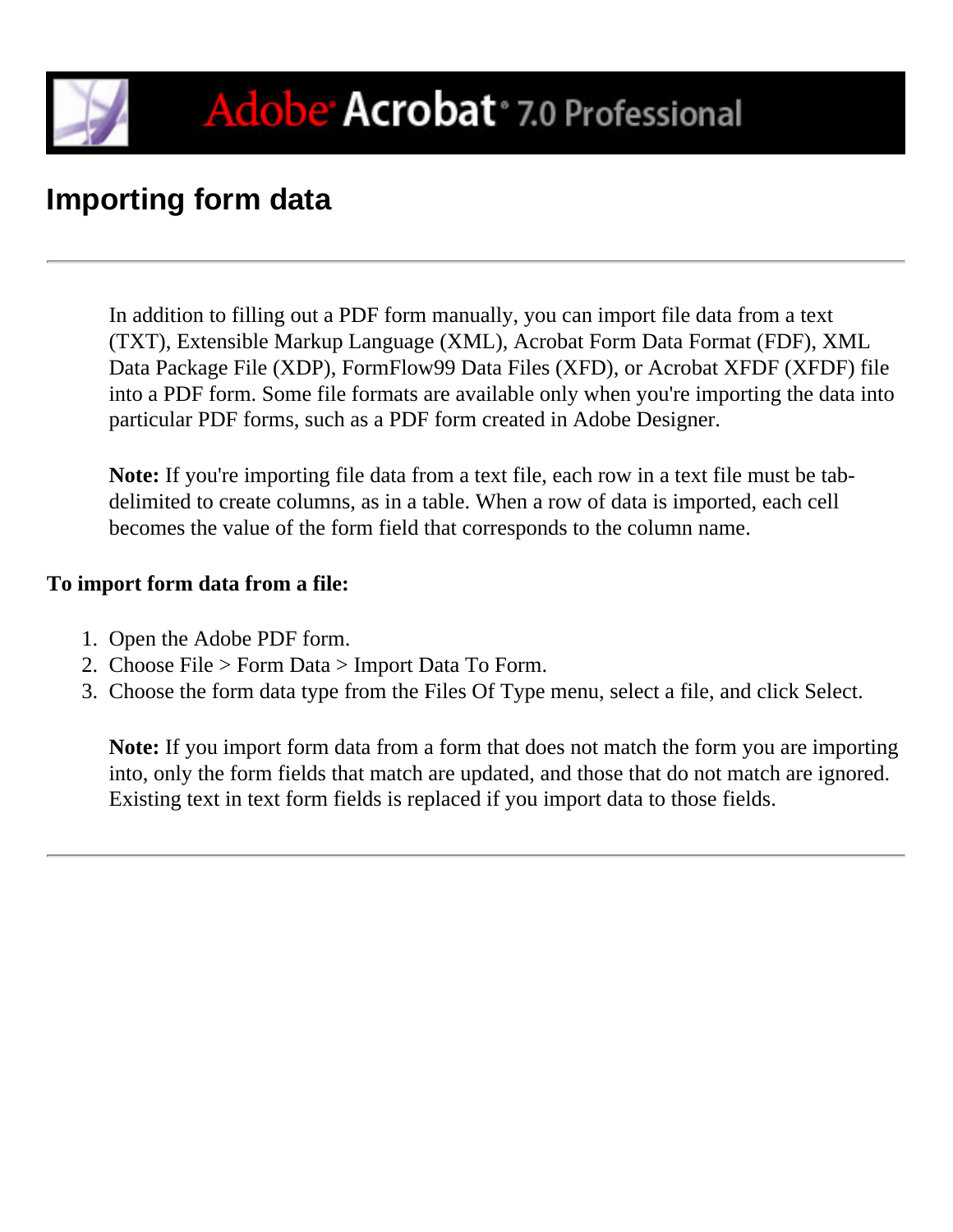

## **Exporting form data**

You can export the data you've entered into a form to a separate file. Exporting form data lets you save existing data to a file that's considerably smaller than the original PDF file. A smaller file is preferable for archiving or sharing the data electronically. You can save the form data as a tab-separated text (TXT), Acrobat XFDF (XFDF), Acrobat Form Data Format (FDF), or Extensible Markup Language (XML) file. Some of these file formats are available only when you're exporting the data from particular PDF forms, such as a PDF form created in Adobe Designer.

You can also import data from an exported file into another form if that form has fields with the same names. Alternatively, you can import file data from a text file. (See [Importing form data.](#page-49-0))

### **To export form data to a file:**

- 1. Open the Adobe PDF form and fill it out.
- 2. Choose File > Form Data > Export Data From Form.
- <span id="page-50-0"></span>3. Choose a format type from the Save As Type menu, specify a location and file name, and then click Save.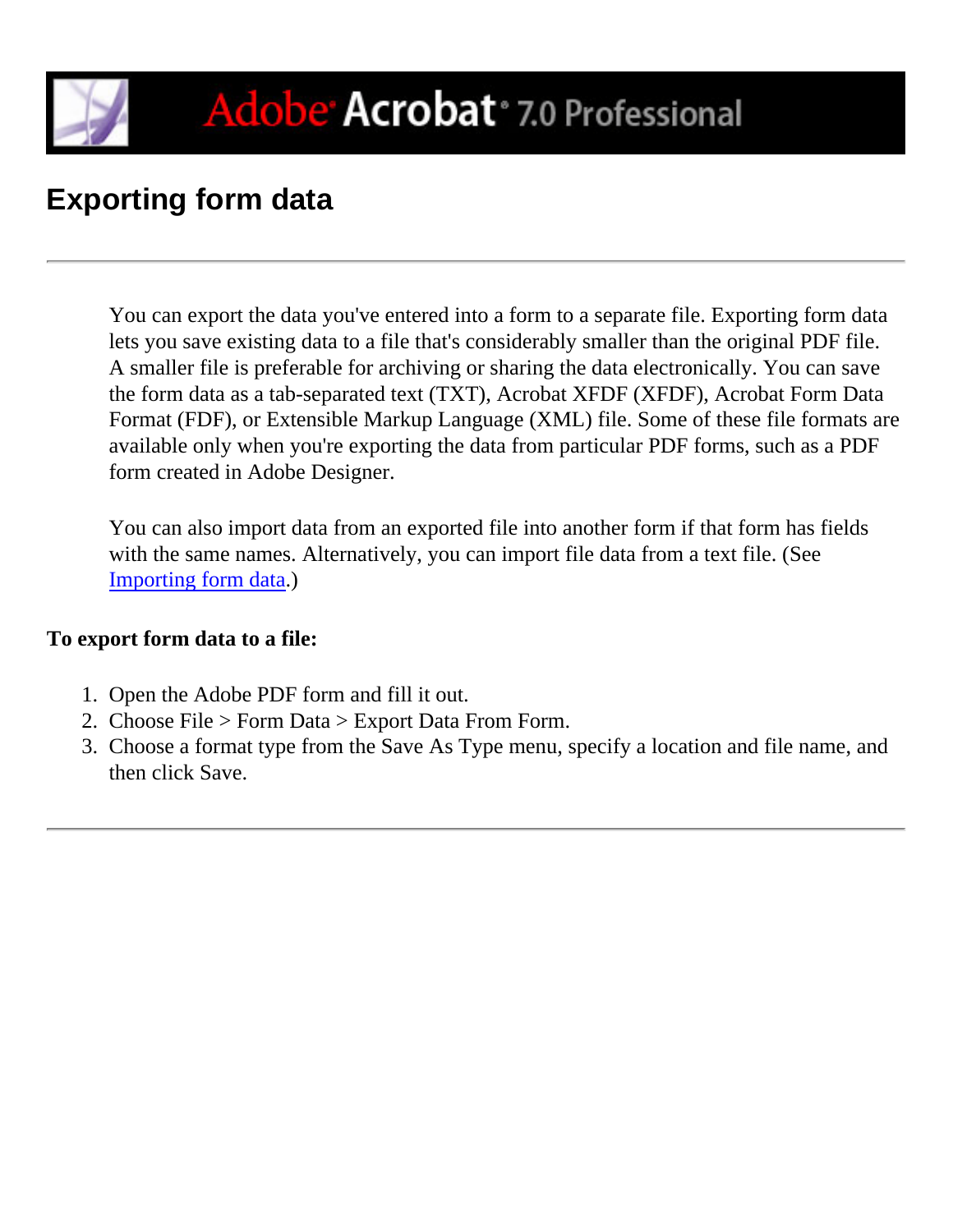

# **Emailing completed forms**

PDF forms can contain an email-based submit button that exports the information that you entered into the PDF form, which you must then email with your own email application. You have the option to email the PDF with a desktop or web-based email application, or you can submit the form data at a later time.

**Note:** If the PDF form doesn't contain an email-based submit button, it may have a submit button that sends the form data via the web or some other service.

#### **To submit an email-based PDF form:**

- 1. After you've filled in the PDF form, click the submit button on the PDF form.
- 2. In the Select Email Client dialog box, select the option that best describes how you send email, and then click OK:
- Desktop Email Application, such as Microsoft Outlook or Eudora. For next steps, see [Submitting PDF forms with a desktop email application](#page-52-0).
- Internet Email for web browser-based services, such as Microsoft Hotmail or Yahoo mail. For next steps, see [Submitting PDF forms with a web-based email service.](#page-53-0)
- Other if your email application or service isn't available or you don't know which option to choose. For next steps, see [Submitting a PDF form at a different time](#page-54-0).

### **Related Subtopics:**

[Submitting PDF forms with a desktop email application](#page-52-0) [Submitting PDF forms with a web-based email service](#page-53-0) [Submitting a PDF form at a different time](#page-54-0)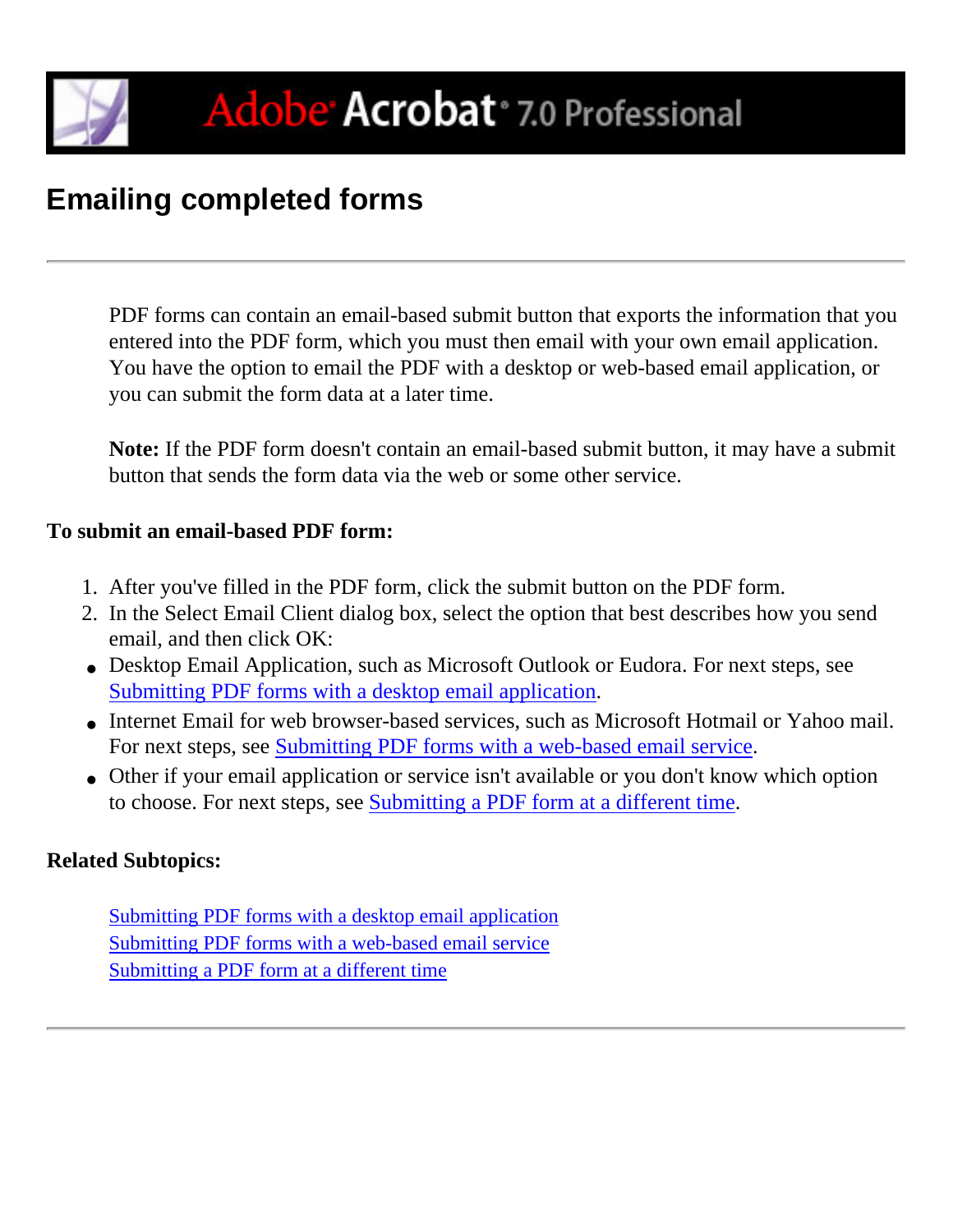<span id="page-52-0"></span>

## **Submitting PDF forms with a desktop email application**

When you click an email-based submit button in a PDF form, you have the option to submit the form data with your preferred desktop email application.

#### **To submit a PDF form with a desktop email application:**

- 1. After you've filled in the PDF form, click the submit or return form button on the PDF form.
- 2. In the Select Email Client dialog box, select Desktop Email Application; then click OK.
- 3. In the Send Data File dialog box, click Print Form if you want a copy of the filled-in form; then click Send Data File.

Your default email application displays a new email message with the To, Subject, Body, and Attachment fields automatically filled in.

- 4. Use your email application to send the email.
- 5. Click Close in the Email Confirmation dialog box in Acrobat.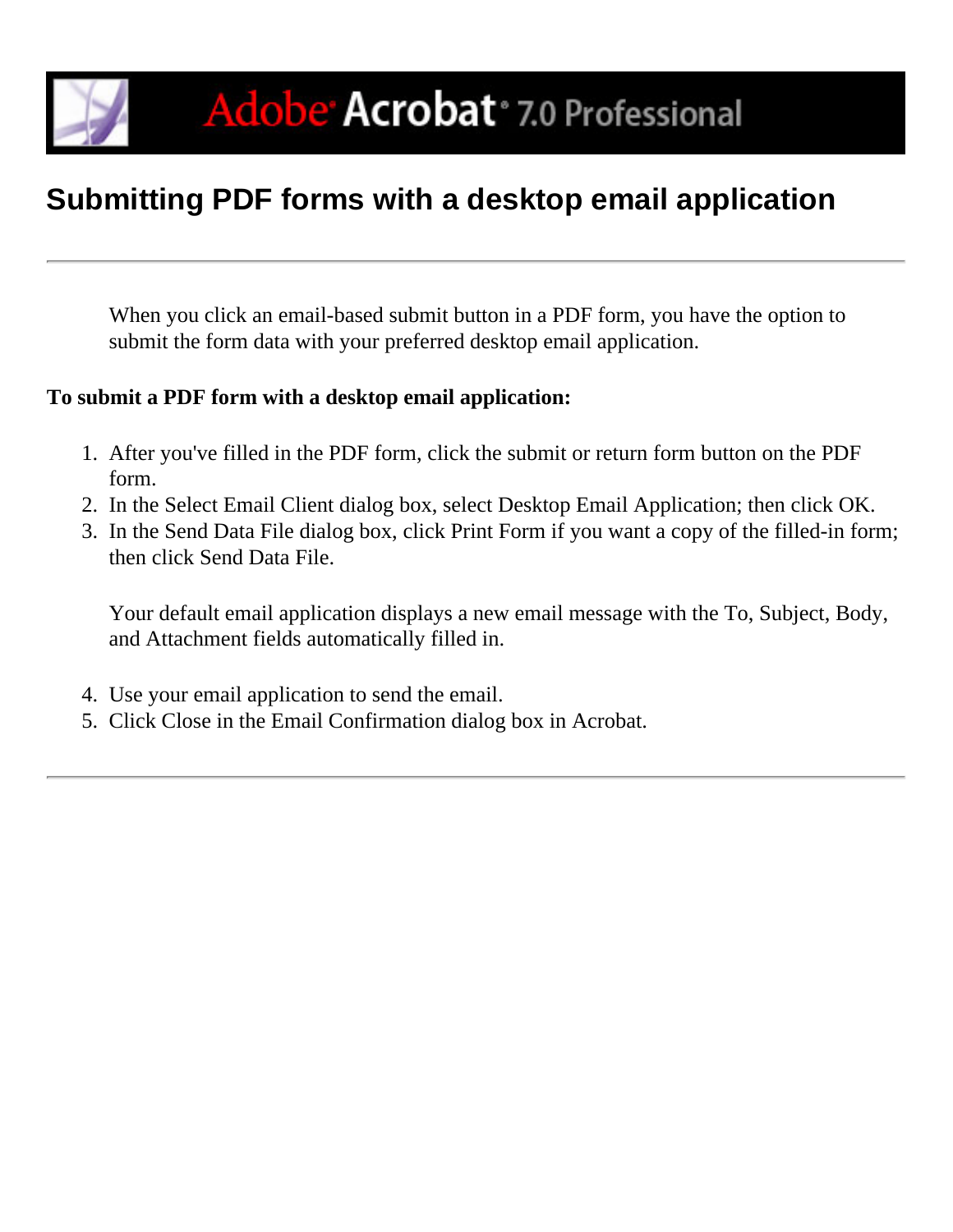<span id="page-53-0"></span>

## **Submitting PDF forms with a web-based email service**

When you click an email-based submit button in a PDF form, you have the option to submit the form data with a web-based email service.

### **To submit a PDF form with a web-based email service:**

- 1. Click the submit or return form button on the PDF form. If the form fields are blank, the Email A Blank Copy Of This Form dialog box appears; click Email A Blank Copy.
- 2. In the Select Email Client dialog box, select Internet Email; then click OK.
- 3. In the Sending The Data File dialog box, click Save Data File.
- 4. In the Save Data File dialog box, choose a location on your computer to save the file; then click Save.
- 5. Open a new browser window, log in to your web-based email service, and use your service to create a new blank email.
- 6. In the Sending the Data File dialog box in Acrobat, select the value in the To field; then right-click (Windows) or Control-click (Mac OS) and choose Copy.
- 7. In your blank email message in your Internet email service, click in the To field, and paste the data you copied. Repeat steps 6 and 7 for the Subject and Message Text fields.
- 8. Use your Internet email service to attach the data file (that you saved in step 4) to your email message.
- 9. If you want a copy of the filled-in form, click Print Form in the Sending The Data File dialog box in Acrobat.
- 10. Click Close in the Sending The Data File dialog box.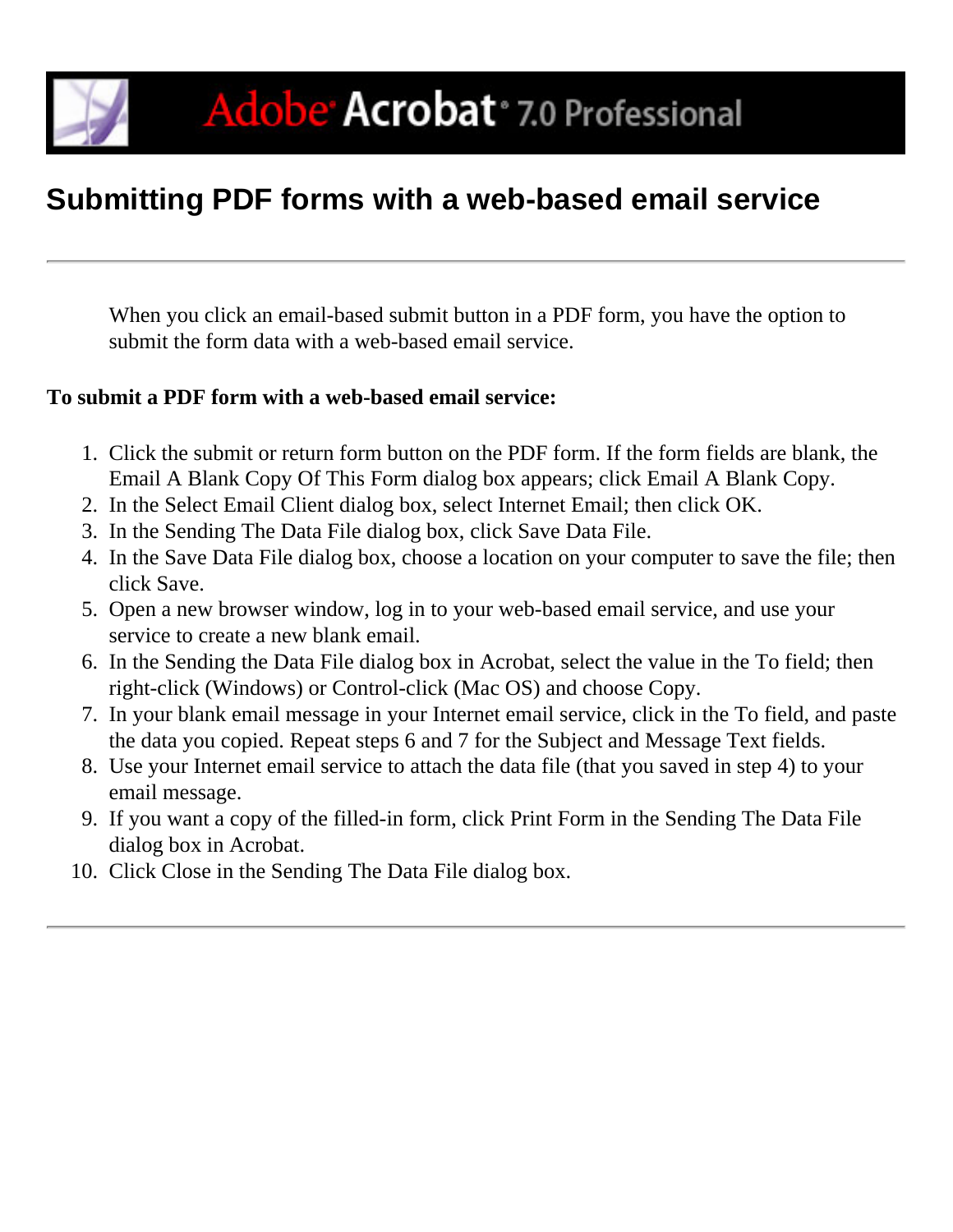<span id="page-54-0"></span>

## **Submitting a PDF form at a different time**

When you click an email-based submit button in a PDF form, you have the option to not submit the form data and instead to save the form data on your computer to send at a different time.

### **To submit a PDF form at a different time:**

- 1. Click the Submit or Return Form button on the PDF form. If the form fields are blank, the Email A Blank Copy Of This Form dialog box appears; click Email A Blank Copy.
- 2. In the Select Email Client dialog box, select Other, and then click OK.
- 3. In the Sending The Data File dialog box, click Save Data File.
- 4. In the Save Data File dialog box, choose a location on your computer to save the file; then click Save.
- 5. Write down the values that appear in the To, Subject, and Message Text fields so you can use them later when you want to email the form data.
- 6. If you want a copy of the filled-in form, click Print Form in the Sending The Data File dialog box in Acrobat.
- 7. Click Close in the Sending The Data File dialog box.
- 8. When you want to submit the PDF form, create a new email message in your email application. Enter the To, Subject, and Message Text values that you wrote down in step 5. Use your email application to attach the data file that you saved in step 4; then send the email.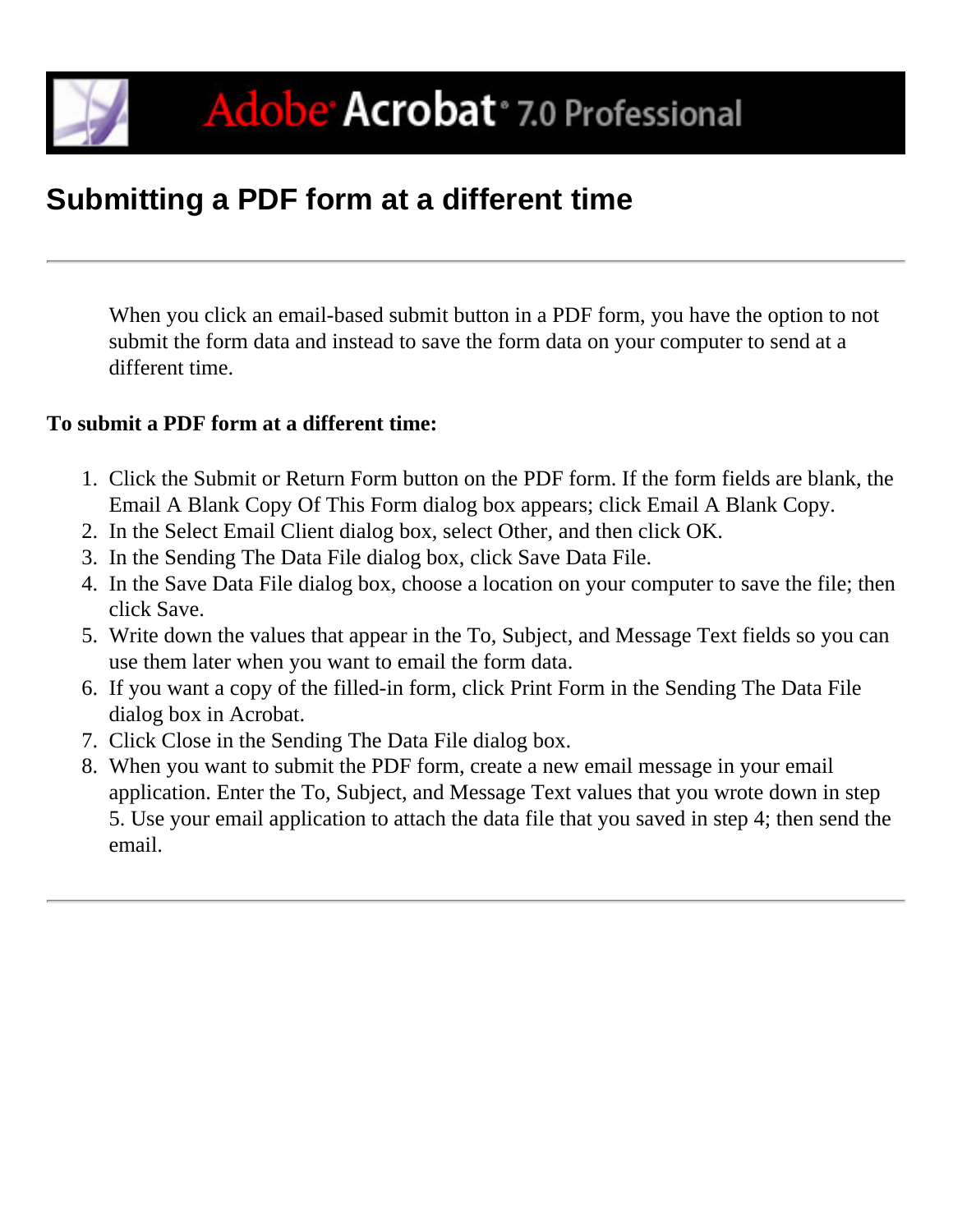

## **Collecting form data by email**

<span id="page-55-0"></span>After you've created a PDF form that contains form fields and an email-based submit button, you can use the Initiate Form Data Collection Workflow command to quickly distribute the form to others via email. Once a form recipient has filled in the PDF form, they're automatically guided step-by-step to ensure that their form data is returned to the email address specified by the email-based submit button. (To create an email-based submit button, see [Creating Acrobat submit buttons.](#page-38-1))

After you've received multiple sets of form data for a particular PDF form that you've distributed, you can organize the form data into a spreadsheet file. (See [Creating a](#page-56-1) [spreadsheet from form data.](#page-56-1))

### **To collect form data by email:**

- 1. Open a PDF file that contains form fields and an email-based submit button.
- 2. Do one of the following to display the Initiate Data File Collection Workflow dialog box:
- Choose Initiate Form Data Collection Workflow from the Form Tasks menu Tasks toolbar.
- Choose Advanced > Forms > Initiate Form Data Collection Workflow.
- Choose File  $>$  Form Data  $>$  Initiate Form Data Collection Workflow.
- 3. Do one of the following, according to the dialog box that appears:
- Click Next if the Initiate Form Data Collection Workflow dialog box appears.
- Click Close if the Form Fields And Email Submit Button Required dialog box appears. You must add form fields and an email-based submit button to your PDF file before you can use the form data collection workflow. (See [Creating forms from scratch](#page-10-0).)
- Click Close if the Email Submit Button Required dialog box appears. You must add an email-based submit button that was created in Designer or Acrobat Professional to your PDF form file before you can use the form data collection workflow. (See [Creating](#page-38-1)  [Acrobat submit buttons](#page-38-1).)
- 4. Type the email address of each person you want to receive the PDF form in the Invite Recipients box, and type a comma between email addresses.
- 5. If you want to edit the message that the form recipients receive, edit the text in the Preview Invitation box.
- 6. Click Send Invitation.

### **Related Subtopics:**

[Creating a spreadsheet from form data](#page-56-1)